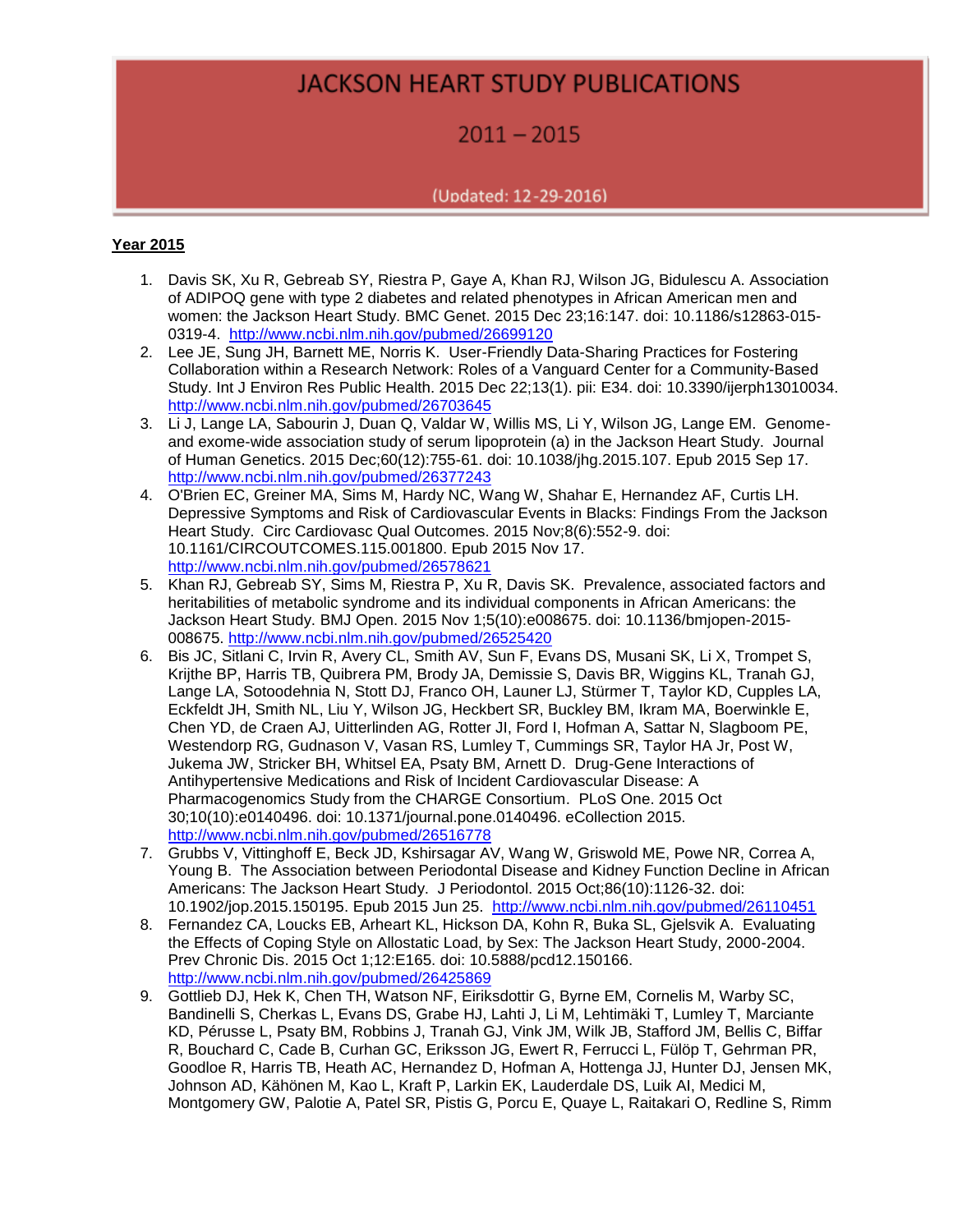### $2011 - 2015$

#### (Updated: 12-29-2016)

EB, Rotter JI, Smith AV, Spector TD, Teumer A, Uitterlinden AG, Vohl MC, Widen E, Willemsen G, Young T, Zhang X, Liu Y, Blangero J, Boomsma DI, Gudnason V, Hu F, Mangino M, Martin NG, O'Connor GT, Stone KL, Tanaka T, Viikari J, Gharib SA, Punjabi NM, Räikkönen K, Völzke H, Mignot E, Tiemeier H. Novel loci associated with usual sleep duration: the CHARGE Consortium Genome-Wide Association Study. Mol Psychiatry. 2015 Oct;20(10):1232-9. doi: 10.1038/mp.2014.133. Epub 2014 Dec 2. <http://www.ncbi.nlm.nih.gov/pubmed/25469926>

- 10. Lanktree MB, Elbers CC, Li Y, Zhang G, Duan Q, Karczewski KJ, Guo Y, Tragante V, North KE, Cushman M, Asselbergs FW, Wilson JG, Lange LA, Drenos F, Reiner AP, Barnes MR, Keating BJ. Genetic meta-analysis of 15,901 African Americans identifies variation in EXOC3L1 is associated with HDL concentration. J Lipid Res. 2015 Sep;56(9):1781-6. doi: 10.1194/jlr.P059477. Epub 2015 Jul 21. <http://www.ncbi.nlm.nih.gov/pubmed/26199122>
- 11. Mcmullan CJ, Hickson DA, Taylor HA, Forman JP. Prospective analysis of the association of ambulatory blood pressure characteristics with incident chronic kidney disease. J Hypertens. 2015 Sep;33(9):1939-46. doi: 10.1097/HJH.0000000000000638. Epub 2015 Jun 22. <http://www.ncbi.nlm.nih.gov/pubmed/26066645>
- 12. Effoe VS, Correa A, Chen H, Lacy ME, Bertoni AG. High-Sensitivity C-Reactive Protein Is Associated With Incident Type 2 Diabetes Among African Americans: The Jackson Heart Study. Diabetes Care. 2015 Sep;38(9):1694-700. doi: 10.2337/dc15-0221. Epub 2015 Jun. <http://www.ncbi.nlm.nih.gov/pubmed/26068864>
- 13. Riestra P, Gebreab SY, Xu R, Khan RJ, Bidulescu A, Correa A, Tekola-Ayele F, Davis SK. Gender-specific associations between ADIPOQ gene polymorphisms and adiponectin levels and obesity in the Jackson Heart Study cohort. BMC Med Genet. 2015 Aug 20;16(1):65. doi: 10.1186/s12881-015-0214-x. <http://www.ncbi.nlm.nih.gov/pubmed/26290432>
- 14. Bruce MA, Beech BM, Griffith DM, Thorpe RJ Jr. Weight Status and Blood Pressure among Adolescent African American Males: The Jackson Heart KIDS Pilot Study. Ethn Dis. 2015 Aug 7;25(3):305-12. doi: 10.18865/ed.25.3.305. <http://www.ncbi.nlm.nih.gov/pubmed/26672894>
- 15. Joshi PK, Esko T, Mattsson H, Eklund N, Gandin I, Nutile T, Jackson AU, Schurmann C, Smith AV, Zhang W, Okada Y, Stančáková A, Faul JD, Zhao W, Bartz TM, Concas MP, Franceschini N, Enroth S, Vitart V, Trompet S, Guo X, Chasman DI, O'Connel JR, Corre T, Nongmaithem SS, Chen Y, Mangino M, Ruggiero D, Traglia M, Farmaki AE, Kacprowski T, Bjonnes A, van der Spek A, Wu Y, Giri AK, Yanek LR, Wang L, Hofer E, Rietveld CA, McLeod O, Cornelis MC, Pattaro C, Verweij N, Baumbach C, Abdellaoui A, Warren HR, Vuckovic D, Mei H, Bouchard C, Perry JR, Cappellani S, Mirza SS, Benton MC, Broeckel U, Medland SE, Lind PA, Malerba G, Drong A, Yengo L, Bielak LF, Zhi D, van der Most PJ, Shriner D, Mägi R, Hemani G, Karaderi T, Wang Z, Liu T, Demuth I, Zhao JH, Meng W, Lataniotis L, van der Laan SW, Bradfield JP, Wood AR, Bonnefond A, Ahluwalia TS, Hall LM, Salvi E, Yazar S, Carstensen L, de Haan HG, Abney M, Afzal U, Allison MA, Amin N, Asselbergs FW, Bakker SJ, Barr RG, Baumeister SE, Benjamin DJ, Bergmann S, Boerwinkle E, Bottinger EP, Campbell A, Chakravarti A, Chan Y, Chanock SJ, Chen C, Chen YI, Collins FS, Connell J, Correa A, Cupples LA, Smith GD, Davies G, Dörr M, Ehret G, Ellis SB, Feenstra B, Feitosa MF, Ford I, Fox CS, Frayling TM, Friedrich N, Geller F, Scotland G, Gillham-Nasenya I, Gottesman O, Graff M, Grodstein F, Gu C, Haley C, Hammond CJ, Harris SE, Harris TB, Hastie ND, Heard-Costa NL, Heikkilä K, Hocking LJ, Homuth G, Hottenga JJ, Huang J, Huffman JE, Hysi PG, Ikram MA, Ingelsson E, Joensuu A, Johansson Å, Jousilahti P, Jukema JW, Kähönen M, Kamatani Y, Kanoni S, Kerr SM, Khan NM, Koellinger P, Koistinen HA, Kooner MK, Kubo M, Kuusisto J, Lahti J, Launer LJ, Lea RA, Lehne B, Lehtimäki T, Liewald DC, Lind L, Loh M, Lokki ML, London SJ, Loomis SJ, Loukola A, Lu Y, Lumley T, Lundqvist A, Männistö S, Marques-Vidal P, Masciullo C, Matchan A, Mathias RA, Matsuda K, Meigs JB, Meisinger C, Meitinger T, Menni C, Mentch FD, Mihailov E, Milani L, Montasser ME, Montgomery GW, Morrison A, Myers RH, Nadukuru R, Navarro P, Nelis M, Nieminen MS, Nolte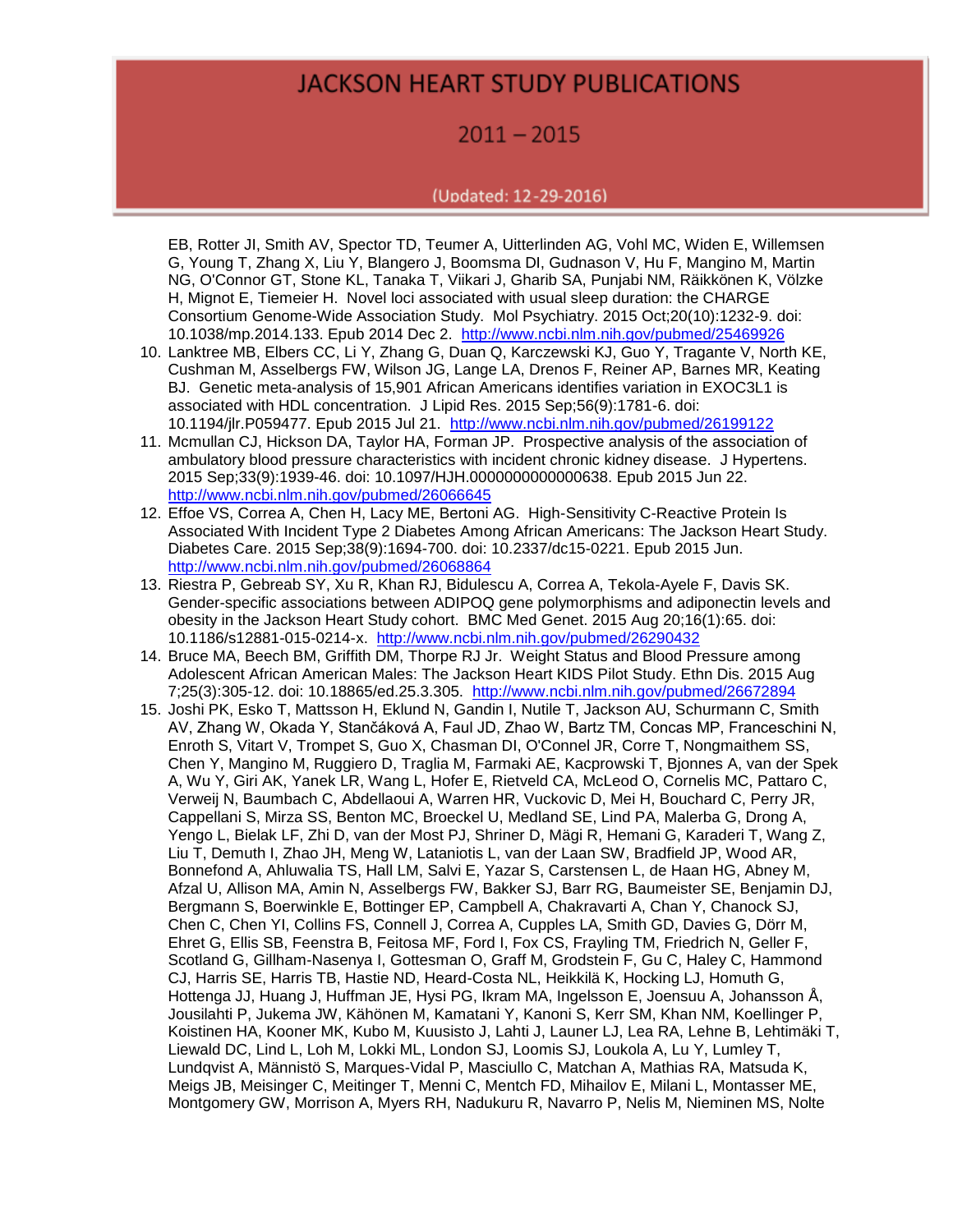### $2011 - 2015$

#### (Updated: 12-29-2016)

IM, O'Connor GT, Ogunniyi A, Padmanabhan S, Palmas WR, Pankow JS, Patarcic I, Pavani F, Peyser PA, Pietilainen K, Poulter N, Prokopenko I, Ralhan S, Redmond P, Rich SS, Rissanen H, Robino A, Rose LM, Rose R, Sala C, Salako B, Salomaa V, Sarin AP, Saxena R, Schmidt H, Scott LJ, Scott WR, Sennblad B, Seshadri S, Sever P, Shrestha S, Smith BH, Smith JA, Soranzo N, Sotoodehnia N, Southam L, Stanton AV, Stathopoulou MG, Strauch K, Strawbridge RJ, Suderman MJ, Tandon N, Tang ST, Taylor KD, Tayo BO, Töglhofer AM, Tomaszewski M, Tšernikova N, Tuomilehto J, Uitterlinden AG, Vaidya D, van Hylckama Vlieg A, van Setten J, Vasankari T, Vedantam S, Vlachopoulou E, Vozzi D, Vuoksimaa E, Waldenberger M, Ware EB, Wentworth-Shields W, Whitfield JB, Wild S, Willemsen G, Yajnik CS, Yao J, Zaza G, Zhu X; BioBank Japan Project, Salem RM, Melbye M, Bisgaard H, Samani NJ, Cusi D, Mackey DA, ;Cooper RS, Froguel P, Pasterkamp G, Grant SF, Hakonarson H, Ferrucci L, Scott RA, Morris AD, Palmer CN, Dedoussis G, Deloukas P, Bertram L, Lindenberger U, Berndt SI, Lindgren CM, Timpson NJ, Tönjes A, Munroe PB, Sørensen TI, Rotimi CN, Arnett DK, Oldehinkel AJ, Kardia SL, Balkau B, Gambaro G, Morris AP, Eriksson JG, Wright MJ, Martin NG, Hunt SC, Starr JM, Deary IJ, Griffiths LR, Tiemeier H, Pirastu N, Kaprio J, Wareham NJ, Pérusse L, Wilson JG, Girotto G, Caulfield MJ, Raitakari O, Boomsma DI, Gieger C, van der Harst P, Hicks AA, Kraft P, Sinisalo J, Knekt P, Johannesson M, Magnusson PK, Hamsten A, Schmidt R, Borecki IB, Vartiainen E, Becker DM, Bharadwaj D, Mohlke KL, Boehnke M, van Duijn CM, Sanghera DK, Teumer A, Zeggini E, Metspalu A, Gasparini P, Ulivi S, Ober C, Toniolo D, Rudan I, Porteous DJ, Ciullo M, Spector TD, Hayward C, Dupuis J, Loos RJ, Wright AF, Chandak GR, Vollenweider P, Shuldiner AR, Ridker PM, Rotter JI, Sattar N, Gyllensten U, North KE, Pirastu M, Psaty BM, Weir DR, Laakso M, Gudnason V, Takahashi A, Chambers JC, Kooner JS, Strachan DP, Campbell H, Hirschhorn JN, Perola M, Polašek O, Wilson JF. Directional dominance on stature and cognition in diverse human populations. Nature. 2015 Jul 23;523(7561):459-62. doi: 10.1038/nature14618. Epub 2015 Jul 1. <http://www.ncbi.nlm.nih.gov/pubmed/26131930>

- 16. Diaz KM, Veerabhadrappa P, Brown MD, Whited MC, Dubbert PM, Hickson DA. Prevalence, Determinants, and Clinical Significance of Masked Hypertension in a Population-Based Sample of African Americans: The Jackson Heart Study. Am J Hypertens. 2015 Jul;28(7):900-8. doi: 10.1093/ajh/hpu241. Epub 2014 Dec 12. <http://www.ncbi.nlm.nih.gov/pubmed/25499058>
- 17. Tanner RM, Shimbo D, Dreisbach AW, Carson AP, Fox ER, Muntner P. Association between 24 hour blood pressure variability and chronic kidney disease: a cross-sectional analysis of African Americans participating in the Jackson heart study. BMC Nephrol. 2015 Jun 18;16:84. doi: 10.1186/s12882-015-0085-6. <http://www.ncbi.nlm.nih.gov/pubmed/26099630>
- 18. Penman A, Hoadley S, Wilson JG, Taylor HA, Chen CJ, Sobrin L, P-selectin plasma levels and genetic variant associated with diabetic retinopathy in African Americans. Am J Ophthalmol. 2015 Jun;159(6):1152-1160.e2. doi: 10.1016/j.ajo.2015.03.008. Epub 2015 Mar 17. <http://www.ncbi.nlm.nih.gov/pubmed/25794792>
- 19. Tandon A, Chen CJ, Penman A, Hancock H, James M, Husain D, Andreoli C, Li X, Kuo JZ, Idowu O, Riche D, Papavasilieou E, Brauner S, Smith SO, Hoadley S, Richardson C, Kieser T, Vazquez V, Chi C, Fernandez M, Harden M, Cotch MF, Siscovick D, Taylor HA, Wilson JG, Reich D, Wong TY, Klein R, Klein BE, Rotter JI, Patterson N, Sobrin L. African Ancestry Analysis and Admixture Genetic Mapping for Proliferative Diabetic Retinopathy in African Americans. Invest Ophthalmol Vis Sci. 2015 Jun 1;56(6):3999-4005. doi: 10.1167/iovs.15-16674. <http://www.ncbi.nlm.nih.gov/pubmed/26098467>
- 20. Xanthakis V, Sung JH, Samdarshi TE, Hill AN, Musani SK, Sims M, Ghraibeh KA, Liebson PR, Taylor HA, Vasan RS, Fox ER. Relations Between Subclinical Disease Markers and Type 2 Diabetes, Metabolic Syndrome, and Incident Cardiovascular Disease: The Jackson Heart Study. Diabetes Care. 2015 Jun;38(6):1082-8. doi: 10.2337/dc14-2460. Epub 2015 Mar 12. <http://www.ncbi.nlm.nih.gov/pubmed/25765357>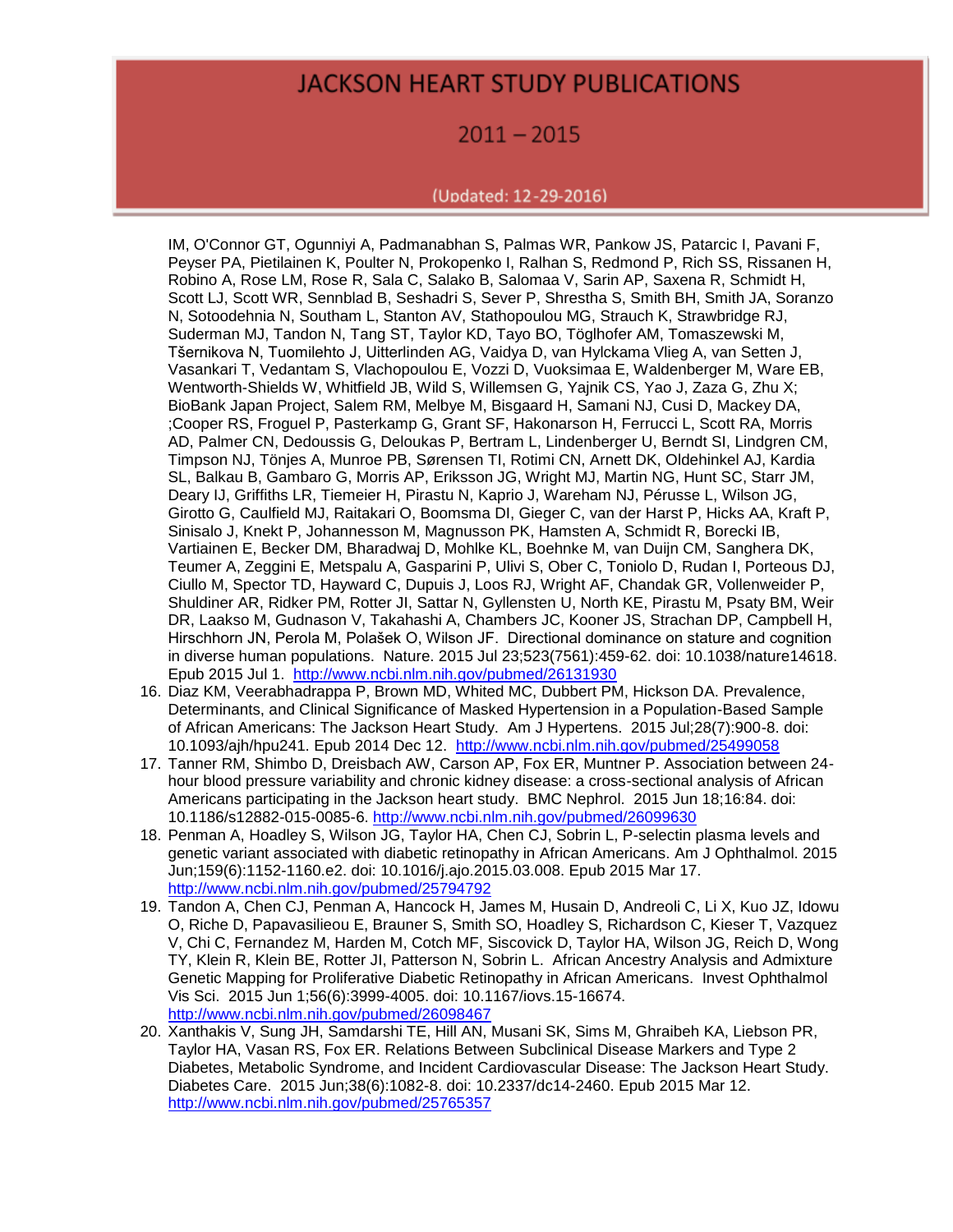### $2011 - 2015$

#### (Updated: 12-29-2016)

- 21. Manichaikul A, Wang XQ, Musani SK, Herrington DM, Post WS, Wilson JG, Rich SS, Rodriguez A. Association of the Lipoprotein Receptor SCARB1 Common Missense Variant rs4238001 with Incident Coronary Heart Disease. PLoS One. 2015 May 20;10(5):e0125497. doi: 10.1371/journal.pone.0125497. eCollection 2015.<http://www.ncbi.nlm.nih.gov/pubmed/25993026>
- 22. Gebreab SY, Diez Roux AV, Brenner AB, Hickson DA, Sims M, Subramanyam M, Griswold ME, Wyatt SB, James SA. The impact of lifecourse socioeconomic position on cardiovascular disease events in African Americans: the Jackson Heart Study. J Am Heart Assoc. 2015 May 27;4(6). pii: e001553. doi: 10.1161/JAHA.114.001553.<http://www.ncbi.nlm.nih.gov/pubmed/26019130>
- 23. Wang W, Young BA, Fülöp T, de Boer IH, Boulware LE, Katz R, Correa A, Griswold ME. Effects of Serum Creatinine Calibration on Estimated Renal Function in African Americans: The Jackson Heart Study. Am J Med Sci. 2015 May;349(5):379-84. doi: 10.1097/MAJ.0000000000000446. Epub 2015 Mar 24. <http://www.ncbi.nlm.nih.gov/pubmed/25806862>
- 24. The Coffee and Caffeine Genetics Consortium, Cornelis MC, Byrne EM, Esko T, Nalls MA, Ganna A, Paynter N, Monda KL, Amin N, Fischer K, Renstrom F, Ngwa JS, Huikari V, Cavadino A, Nolte IM, Teumer A, Yu K, Marques-Vidal P, Rawal R, Manichaikul A, Wojczynski MK, Vink JM, Zhao JH, Burlutsky G, Lahti J, Mikkilä V, Lemaitre RN, Eriksson J, Musani SK, Tanaka T, Geller F, Luan J, Hui J, Mägi R, Dimitriou M, Garcia ME, Ho WK, Wright MJ, Rose LM, Magnusson PK, Pedersen NL, Couper D, Oostra BA, Hofman A, Ikram MA, Tiemeier HW, Uitterlinden AG, van Rooij FJ, Barroso I, Johansson I, Xue L, Kaakinen M, Milani L, Power C, Snieder H, Stolk RP, Baumeister SE, Biffar R, Gu F, Bastardot F, Kutalik Z, Jacobs DR Jr, Forouhi NG, Mihailov E, Lind L, Lindgren C, Michaëlsson K, Morris A, Jensen M, Khaw KT, Luben RN, Wang JJ, Männistö S, Perälä MM, Kähönen M, Lehtimäki T, Viikari J, Mozaffarian D, Mukamal K, Psaty BM, Döring A, Heath AC, Montgomery GW, Dahmen N, Carithers T, Tucker KL, Ferrucci L, Boyd HA, Melbye M, Treur JL, Mellström D, Hottenga JJ, Prokopenko I, Tönjes A, Deloukas P, Kanoni S, Lorentzon M, Houston DK, Liu Y, Danesh J, Rasheed A, Mason MA, Zonderman AB, Franke L, Kristal BS; International Parkinson's Disease Genomics Consortium (IPDGC); North American Brain Expression Consortium (NABEC); UK Brain Expression Consortium (UKBEC), Karjalainen J, Reed DR, Westra HJ, Evans MK, Saleheen D, Harris TB, Dedoussis G, Curhan G, Stumvoll M, Beilby J, Pasquale LR, Feenstra B, Bandinelli S, Ordovas JM, Chan AT, Peters U, Ohlsson C, Gieger C, Martin NG, Waldenberger M, Siscovick DS, Raitakari O, Eriksson JG, Mitchell P, Hunter DJ, Kraft P, Rimm EB, Boomsma DI, Borecki IB, Loos RJ, Wareham NJ, Vollenweider P, Caporaso N, Grabe HJ, Neuhouser ML, Wolffenbuttel BH, Hu FB, Hyppönen E, Järvelin MR, Cupples LA, Franks PW, Ridker PM, van Duijn CM, Heiss G, Metspalu A, North KE, Ingelsson E, Nettleton JA, van Dam RM, Chasman DI. Genome-wide meta-analysis identifies six novel loci associated with habitual coffee consumption. Mol Psychiatry. 2015 May;20(5):647-56. doi: 10.1038/mp.2014.107. Epub 2014 Oct 7. <http://www.ncbi.nlm.nih.gov/pubmed/25288136>
- 25. Djoussé L, Petrone AB, Blackshear C, Griswold M, Harman JL, Clark CR, Talegawkar S, Hickson DA, Gaziano JM, Dubbert PM, Correa A, Tucker KL, Taylor HA. Prevalence and Changes over Time of Ideal Cardiovascular Health Metrics among African-Americans: The Jackson Heart Study. Prev Med. 2015 May;74:111-6. doi: 10.1016/j.ypmed.2015.02.006. Epub 2015 Feb 21. <http://www.ncbi.nlm.nih.gov/pubmed/25712326>
- 26. Gebreab S, Riestra P, Khan R, Xu R, Musani S, Tekola-Ayele F, Correa A, Wilson J, Rotimi C, Davis S. Genetic Ancestry Is Associated With Measures of Subclinical Atherosclerosis in Blacks: The Jackson Heart Study. Arterioscler Thromb Vasc Biol. 2015 May;35(5):1271-8. doi: 10.1161/ATVBAHA.114.304855. Epub 2015 Mar 5. <http://www.ncbi.nlm.nih.gov/pubmed/25745061>
- 27. Yu B, Li AH, Muzny D, Veeraraghavan N, de Vries PS, Bis JC, Musani SK, Alexander D, Morrison AC, Franco OH, Uitterlinden A, Hofman A, Dehghan A, Wilson JG, Psaty BM, Gibbs R,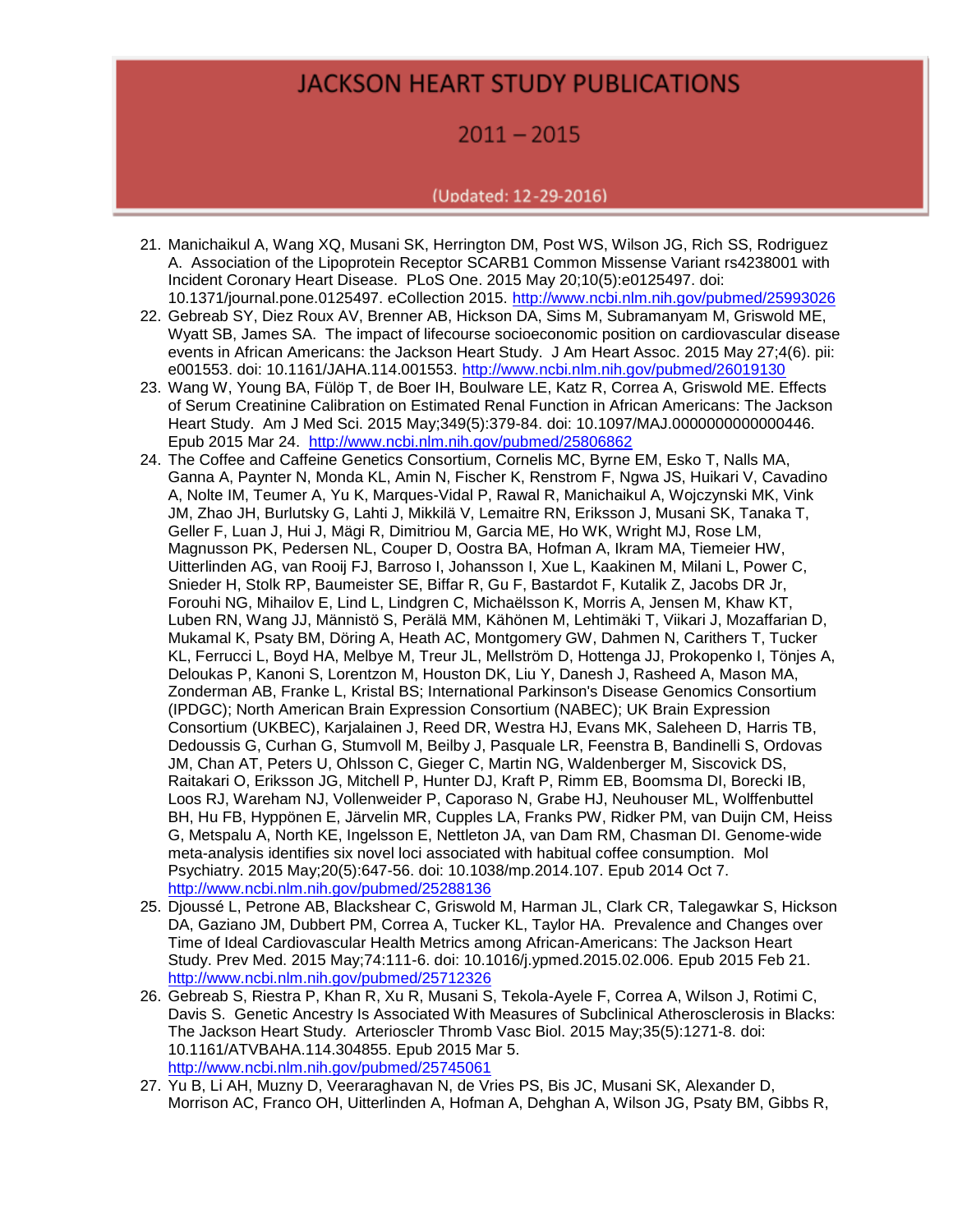### $2011 - 2015$

#### (Updated: 12-29-2016)

Wei P, Boerwinkle E. Association of Rare Loss-Of-Function Alleles in HAL, Serum Histidine Levels and Incident Coronary Heart Disease. Circ Cardiovasc Genet. 2015 Apr;8(2):351-5. doi: 10.1161/CIRCGENETICS.114.000697. Epub 2015 Jan 8. <http://www.ncbi.nlm.nih.gov/pubmed/25575548>

- 28. Greenberg PB, Chen AJ, Wu WC. Sudden vision loss and cardiovascular risk factors in African Americans: the Jackson Heart Study. Ophthalmic Epidemiol. 2015 Apr;22(2):116-22. doi: 10.3109/09286586.2015.1012273.<http://www.ncbi.nlm.nih.gov/pubmed/25777311>
- 29. Mentz RJ, Greiner MA, DeVore AD, Dunlay SM, Choudhary G, Ahmad T, Khazanie P, Randolph TC, Griswold ME, Eapen ZJ, O'Brien EC, Thomas KL, Curtis LH, Hernandez AF. Ventricular Conduction and Long-Term Heart Failure Outcomes and Mortality in African Americans: Insights from the Jackson Heart Study. Circ Heart Fail. 2015 Mar;8(2):243-51. doi: 10.1161/CIRCHEARTFAILURE.114.001729. Epub 2014 Dec. <http://www.ncbi.nlm.nih.gov/pubmed/25550439>
- 30. Davis SK, Gebreab SY, Xu R, Riestra P, Khan RJ, Sumner AE, Hickson D, Bidulescu A. Association of adiponectin with type 2 diabetes and hypertension in African American men and women: the Jackson Heart Study. BMC Cardiovasc Disord. 2015 Feb 25;15(1):13. doi: 10.1186/s12872-015-0005-5.<http://www.ncbi.nlm.nih.gov/pubmed/25885320>
- 31. Locke AE, Kahali B, Berndt SI, etal. Genetic studies of body mass index yield new insights for obesity biology. Nature. 2015 Feb 12;518(7538):197-206. doi: 10.1038/nature14177. <http://www.ncbi.nlm.nih.gov/pubmed/25673413>
- 32. Fox ER, Musani SK, Samdarshi TE, Taylor JK, Beard WL, Sarpong DF, Xanthakis V, McClendon EE, Liebson PR, Skelton TN, Butler KR, Mosley TH, Taylor H, Vasan RS. Clinical correlates and prognostic significance of change in standardized left ventricular mass in a community-based cohort of african americans. J Am Heart Assoc. 2015 Feb 5;4(2). pii: e001224. doi: 10.1161/JAHA.114.001224. <http://www.ncbi.nlm.nih.gov/pubmed/25655570>
- 33. Lieb W, Chen MH, Teumer A, de Boer RA, Lin H, Fox ER, Musani SK, Wilson JG, Wang TJ, Völzke H, Petersen AK, Meisinger C, Nauck M, Schlesinger S, Li Y, Ménard J, Hercberg S, Wichmann HE, Völker U, Rawal R, Bidlingmaier M, Hannemann A, Dörr M, Rettig R, van Gilst WH, van Veldhuisen DJ, Bakker SJ, Navis G, Wallaschofski H, Meneton P, van der Harst P, Reincke M, Vasan RS; CKDGen Consortium, ICBP, EchoGen Consortium. Genome-Wide Meta-Analyses of Plasma Renin Activity and Concentration Reveal Association with the Kininogen 1 and Prekallikrein Genes. Circ Cardiovasc Genet. 2015 Feb;8(1):131-40. doi: 10.1161/CIRCGENETICS.114.000613. Epub 2014 Dec 4. <http://www.ncbi.nlm.nih.gov/pubmed/25477429>
- 34. Do R, Stitziel NO, Won HH, Jørgensen AB, Duga S, Angelica Merlini P, Kiezun A, Farrall M, Goel A, Zuk O, Guella I, Asselta R, Lange LA, Peloso GM, Auer PL; NHLBI Exome Sequencing Project, Girelli D, Martinelli N, Farlow DN, DePristo MA, Roberts R, Stewart AF, Saleheen D, Danesh J, Epstein SE, Sivapalaratnam S, Kees Hovingh G, Kastelein JJ, Samani NJ, Schunkert H, Erdmann J, Shah SH, Kraus WE, Davies R, Nikpay M, Johansen CT, Wang J, Hegele RA, Hechter E, Marz W, Kleber ME, Huang J, Johnson AD, Li M, Burke GL, Gross M, Liu Y, Assimes TL, Heiss G, Lange EM, Folsom AR, Taylor HA, Olivieri O, Hamsten A, Clarke R, Reilly DF, Yin W, Rivas MA, Donnelly P, Rossouw JE, Psaty BM, Herrington DM, Wilson JG, Rich SS, Bamshad MJ, Tracy RP, Adrienne Cupples L, Rader DJ, Reilly MP, Spertus JA, Cresci S, Hartiala J, Wilson Tang WH, Hazen SL, Allayee H, Reiner AP, Carlson C, Kooperberg C, Jackson RD, Boerwinkle E, Lander ES, Schwartz SM, Siscovick DS, McPherson R, Tybjaerg-Hansen A, Abecasis GR, Watkins H, Nickerson DA, Ardissino D, Sunyaev SR, O'Donnell CJ, Altshuler D, Gabriel S, Kathiresan S. Exome sequencing identifies rare LDLR and APOA5 alleles conferring risk for myocardial infarction. Nature. 2015 Feb 5;518(7537):102-6. doi: 10.1038/nature13917. Epub 2014 Dec 10. <http://www.ncbi.nlm.nih.gov/pubmed/25487149>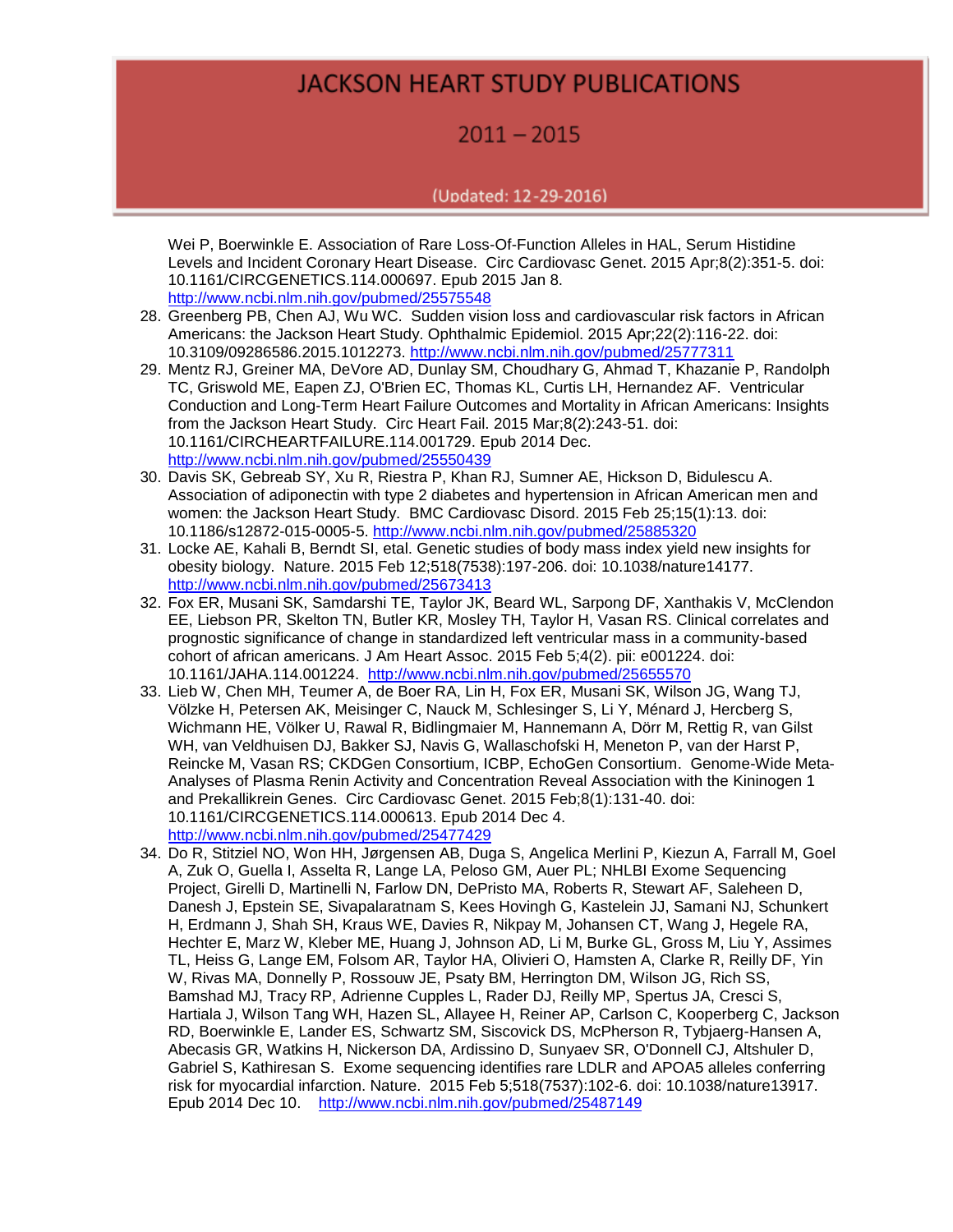### $2011 - 2015$

#### (Updated: 12-29-2016)

35. Shungin D, Winkler TW, Croteau-Chonka DC, Ferreira T, Locke AE, Mägi R, Strawbridge RJ, Pers TH, Fischer K, Justice AE, Workalemahu T, Wu JM, Buchkovich ML, Heard-Costa NL, Roman TS, Drong AW, Song C, Gustafsson S, Day FR, Esko T, Fall T, Kutalik Z, Luan J, Randall JC, Scherag A, Vedantam S, Wood AR, Chen J, Fehrmann R, Karjalainen J, Kahali B, Liu CT, Schmidt EM, Absher D, Amin N, Anderson D, Beekman M, Bragg-Gresham JL, Buyske S, Demirkan A, Ehret GB, Feitosa MF, Goel A, Jackson AU, Johnson T, Kleber ME, Kristiansson K, Mangino M, Mateo Leach I, Medina-Gomez C, Palmer CD, Pasko D, Pechlivanis S, Peters MJ, Prokopenko I, Stančáková A, Ju Sung Y, Tanaka T, Teumer A, Van Vliet-Ostaptchouk JV, Yengo L, Zhang W, Albrecht E, Ärnlöv J, Arscott GM, Bandinelli S, Barrett A, Bellis C, Bennett AJ, Berne C, Blüher M, Böhringer S, Bonnet F, Böttcher Y, Bruinenberg M, Carba DB, Caspersen IH, Clarke R, Daw EW, Deelen J, Deelman E, Delgado G, Doney AS, Eklund N, Erdos MR, Estrada K, Eury E, Friedrich N, Garcia ME, Giedraitis V, Gigante B, Go AS, Golay A, Grallert H, Grammer TB, Gräßler J, Grewal J, Groves CJ, Haller T, Hallmans G, Hartman CA, Hassinen M, Hayward C, Heikkilä K, Herzig KH, Helmer Q, Hillege HL, Holmen O, Hunt SC, Isaacs A, Ittermann T, James AL, Johansson I, Juliusdottir T, Kalafati IP, Kinnunen L, Koenig W, Kooner IK, Kratzer W, Lamina C, Leander K, Lee NR, Lichtner P, Lind L, Lindström J, Lobbens S, Lorentzon M, Mach F, Magnusson PK, Mahajan A, McArdle WL, Menni C, Merger S, Mihailov E, Milani L, Mills R, Moayyeri A, Monda KL, Mooijaart SP, Mühleisen TW, Mulas A, Müller G, Müller-Nurasyid M, Nagaraja R, Nalls MA, Narisu N, Glorioso N, Nolte IM, Olden M, Rayner NW, Renstrom F, Ried JS, Robertson NR, Rose LM, Sanna S, Scharnagl H, Scholtens S, Sennblad B, Seufferlein T, Sitlani CM, Vernon Smith A, Stirrups K, Stringham HM, Sundström J, Swertz MA, Swift AJ, Syvänen AC, Tayo BO, Thorand B, Thorleifsson G, Tomaschitz A, Troffa C, van Oort FV, Verweij N, Vonk JM, Waite LL, Wennauer R, Wilsgaard T, Wojczynski MK, Wong A, Zhang Q, Hua Zhao J, Brennan EP, Choi M, Eriksson P, Folkersen L, Franco-Cereceda A, Gharavi AG, Hedman ÅK, Hivert MF, Huang J, Kanoni S, Karpe F, Keildson S, Kiryluk K, Liang L, Lifton RP, Ma B, McKnight AJ, McPherson R, Metspalu A, Min JL, Moffatt MF, Montgomery GW, Murabito JM, Nicholson G, Nyholt DR, Olsson C, Perry JR, Reinmaa E, Salem RM, Sandholm N, Schadt EE, Scott RA, Stolk L, Vallejo EE, Westra HJ, Zondervan KT; ADIPOGen Consortium; CARDIOGRAMplusC4D Consortium; CKDGen Consortium; GEFOS Consortium; GENIE Consortium; GLGC; ICBP; International Endogene Consortium; LifeLines Cohort Study; MAGIC Investigators; MuTHER Consortium; PAGE Consortium; ReproGen Consortium, Amouyel P, Arveiler D, Bakker SJ, Beilby J, Bergman RN, Blangero J, Brown MJ, Burnier M, Campbell H, Chakravarti A, Chines PS, Claudi-Boehm S, Collins FS, Crawford DC, Danesh J, de Faire U, de Geus EJ, Dörr M, Erbel R, Eriksson JG, Farrall M, Ferrannini E, Ferrières J, Forouhi NG, Forrester T, Franco OH, Gansevoort RT, Gieger C, Gudnason V, Haiman CA, Harris TB, Hattersley AT, Heliövaara M, Hicks AA, Hingorani AD, Hoffmann W, Hofman A, Homuth G, Humphries SE, Hyppönen E, Illig T, Jarvelin MR, Johansen B, Jousilahti P, Jula AM, Kaprio J, Kee F, Keinanen-Kiukaanniemi SM, Kooner JS, Kooperberg C, Kovacs P, Kraja AT, Kumari M, Kuulasmaa K, Kuusisto J, Lakka TA, Langenberg C, Le Marchand L, Lehtimäki T, Lyssenko V, Männistö S, Marette A, Matise TC, McKenzie CA, McKnight B, Musk AW, Möhlenkamp S, Morris AD, Nelis M, Ohlsson C, Oldehinkel AJ, Ong KK, Palmer LJ, Penninx BW, Peters A, Pramstaller PP, Raitakari OT, Rankinen T, Rao DC, Rice TK, Ridker PM, Ritchie MD, Rudan I, Salomaa V, Samani NJ, Saramies J, Sarzynski MA, Schwarz PE, Shuldiner AR, Staessen JA, Steinthorsdottir V, Stolk RP, Strauch K, Tönjes A, Tremblay A, Tremoli E, Vohl MC, Völker U, Vollenweider P, Wilson JF, Witteman JC, Adair LS, Bochud M, Boehm BO, Bornstein SR, Bouchard C, Cauchi S, Caulfield MJ, Chambers JC, Chasman DI, Cooper RS, Dedoussis G, Ferrucci L, Froguel P, Grabe HJ, Hamsten A, Hui J, Hveem K, Jöckel KH, Kivimaki M, Kuh D, Laakso M, Liu Y, März W, Munroe PB, Njølstad I, Oostra BA, Palmer CN, Pedersen NL, Perola M, Pérusse L, Peters U, Power C, Quertermous T, Rauramaa R, Rivadeneira F, Saaristo TE, Saleheen D, Sinisalo J,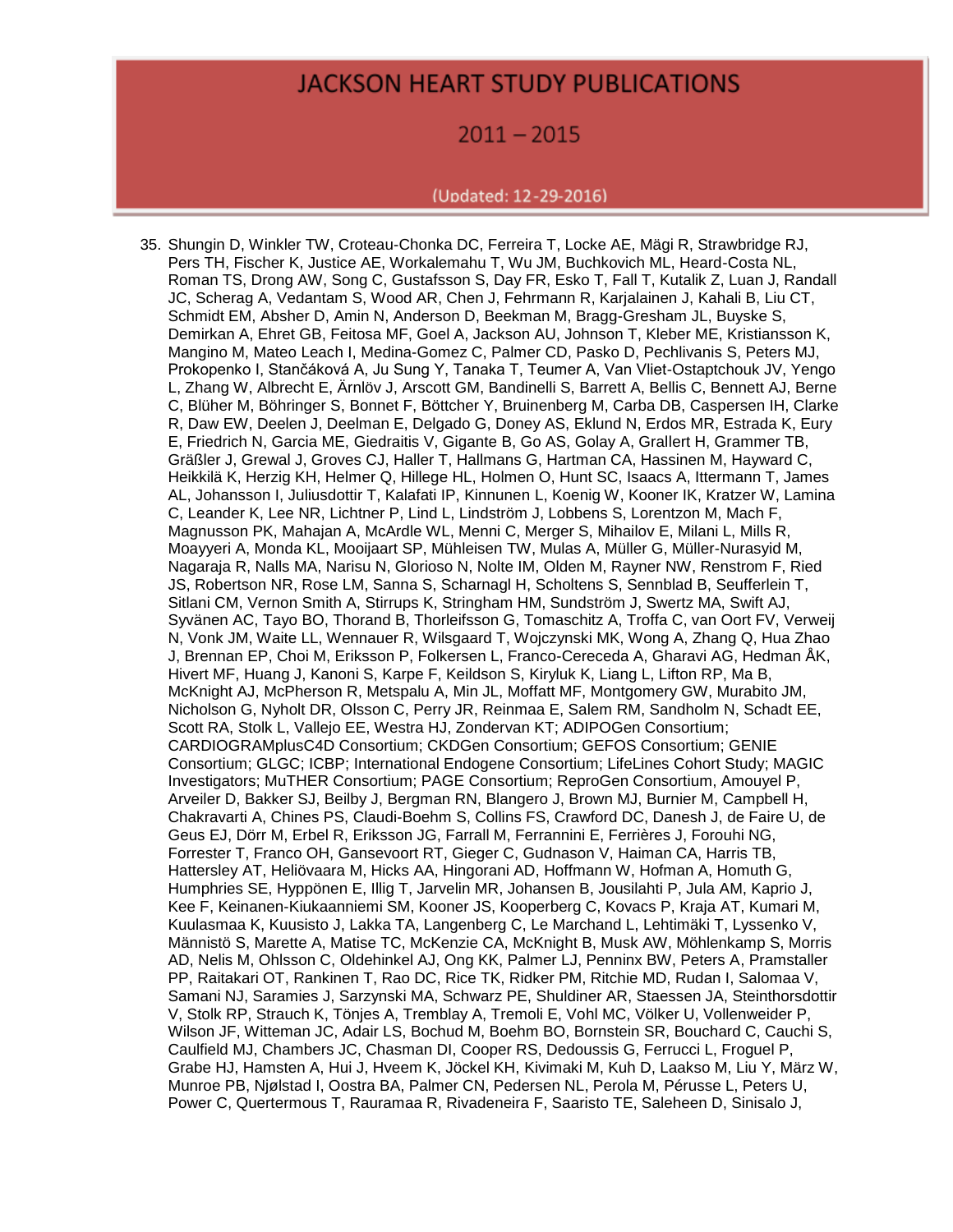### $2011 - 2015$

#### (Updated: 12-29-2016)

Slagboom PE, Snieder H, Spector TD, Thorsteinsdottir U, Stumvoll M, Tuomilehto J, Uitterlinden AG, Uusitupa M, van der Harst P, Veronesi G, Walker M, Wareham NJ, Watkins H, Wichmann HE, Abecasis GR, Assimes TL, Berndt SI, Boehnke M, Borecki IB, Deloukas P, Franke L, Frayling TM, Groop LC, Hunter DJ, Kaplan RC, O'Connell JR, Qi L, Schlessinger D, Strachan DP, Stefansson K, van Duijn CM, Willer CJ, Visscher PM, Yang J, Hirschhorn JN, Zillikens MC, McCarthy MI, Speliotes EK, North KE, Fox CS, Barroso I, Franks PW, Ingelsson E, Heid IM, Loos RJ, Cupples LA, Morris AP, Lindgren CM, Mohlke KL. New genetic loci link adipose and insulin biology to body fat distribution. Nature. 2015 Feb 12;518(7538):187-96. doi: 10.1038/nature14132.<http://www.ncbi.nlm.nih.gov/pubmed/25673412>

- 36. Musani SK, Fox ER, Kraja A, Bidulescu A, Lieb W, Lin H, Beecham A, Chen M, Felix JF, Fox C, Kao WH, Kardia SL, Liu C, Nalls MA, Rundek T, Sacco RL, Smith J, Sun YV, Wilson G Sr, Zhang Z, Mosley TH, Taylor HA Jr, Vasan RS. Genome-Wide Association Analysis of Plasma B-Type Natriuretic Peptide in Blacks: The Jackson Heart Study. Circ Cardiovasc Genet. 2015 Feb;8(1):122-30. doi: 10.1161/CIRCGENETICS.114.000900. Epub 2015 Jan 5. <http://www.ncbi.nlm.nih.gov/pubmed/25561047>
- 37. Roberts AM, Ware JS, Herman DS, Schafer S, Baksi J, Bick AG, Buchan RJ, Walsh R, John S, Wilkinson S, Mazzarotto F, Felkin LE, Gong S, MacArthur JA, Cunningham F, Flannick J, Gabriel SB, Altshuler DM, Macdonald PS, Heinig M, Keogh AM, Hayward CS, Banner NR, Pennell DJ, O'Regan DP, San TR, de Marvao A, Dawes TJ, Gulati A, Birks EJ, Yacoub MH, Radke M, Gotthardt M, Wilson JG, O'Donnell CJ, Prasad SK, Barton PJ, Fatkin D, Hubner N, Seidman JG, Seidman CE, Cook SA. Integrated allelic, transcriptional, and genomic dissection of the cardiac effects of titin truncations in health and disease. Sci Transl Med. 2015 Jan 14;7(270):270ra6. doi: 10.1126/scitranslmed.3010134.<http://www.ncbi.nlm.nih.gov/pubmed/25589632>
- 38. Mahajan A, Sim X, Ng HJ, Manning A, Rivas MA, Highland HM, Locke AE, Grarup N, Im HK, Cingolani P, Flannick J, Fontanillas P, Fuchsberger C, Gaulton KJ, Teslovich TM, Rayner NW, Robertson NR, Beer NL, Rundle JK, Bork-Jensen J, Ladenvall C, Blancher C, Buck D, Buck G, Burtt NP, Gabriel S, Gjesing AP, Groves CJ, Hollensted M, Huyghe JR, Jackson AU, Jun G, Justesen JM, Mangino M, Murphy J, Neville M, Onofrio R, Small KS, Stringham HM, Syvänen AC, Trakalo J, Abecasis G, Bell GI, Blangero J, Cox NJ, Duggirala R, Hanis CL, Seielstad M, Wilson JG, Christensen C, Brandslund I, Rauramaa R, Surdulescu GL, Doney AS, Lannfelt L, Linneberg A, Isomaa B, Tuomi T, Jørgensen ME, Jørgensen T, Kuusisto J, Uusitupa M, Salomaa V, Spector TD, Morris AD, Palmer CN, Collins FS, Mohlke KL, Bergman RN, Ingelsson E, Lind L, Tuomilehto J, Hansen T, Watanabe RM, Prokopenko I, Dupuis J, Karpe F, Groop L, Laakso M, Pedersen O, Florez JC, Morris AP, Altshuler D, Meigs JB, Boehnke M, McCarthy MI, Lindgren CM, Gloyn AL; T2D-GENES consortium and GoT2D consortium. Identification and functional characterization of G6PC2 coding variants influencing glycemic traits define an effector transcript at the G6PC2-ABCB11 locus. PLoS Genet. 2015 Jan 27;11(1):e1004876. doi: 10.1371/journal.pgen.1004876. eCollection 2015 Jan. <http://www.ncbi.nlm.nih.gov/pubmed/25625282>
- 39. Benjamin I, Brown N, Burke G, Correa A, Houser SR, Jones DW, Loscalzo J, Vasan RS and Whitman GR. American Heart Association Cardiovascular Genome-Phenome Study: Foundational Basis and Program. Circulation. 2015 Jan 6;131(1):100-12. doi: 10.1161/CIRCULATIONAHA.114.014190. Epub 2014 Nov 19. [Special Report] <http://www.ncbi.nlm.nih.gov/pubmed/25411155>
- 40. Schick UM, Auer PL, Bis JC, Lin H, Wei P, Pankratz N, Lange LA, Brody J, Stitziel NO, Kim DS, Carlson CS, Fornage M, Haessler J, Hsu L, Jackson RD, Kooperberg C, Leal SM, Psaty BM, Boerwinkle E, Tracy R, Ardissino D, Shah S, Willer C, Loos R, Melander O, Mcpherson R, Hovingh K, Reilly M, Watkins H, Girelli D, Fontanillas P, Chasman DI, Gabriel SB, Gibbs R, Nickerson DA, Kathiresan S, Peters U, Dupuis J, Wilson JG, Rich SS, Morrison AC, Benjamin EJ,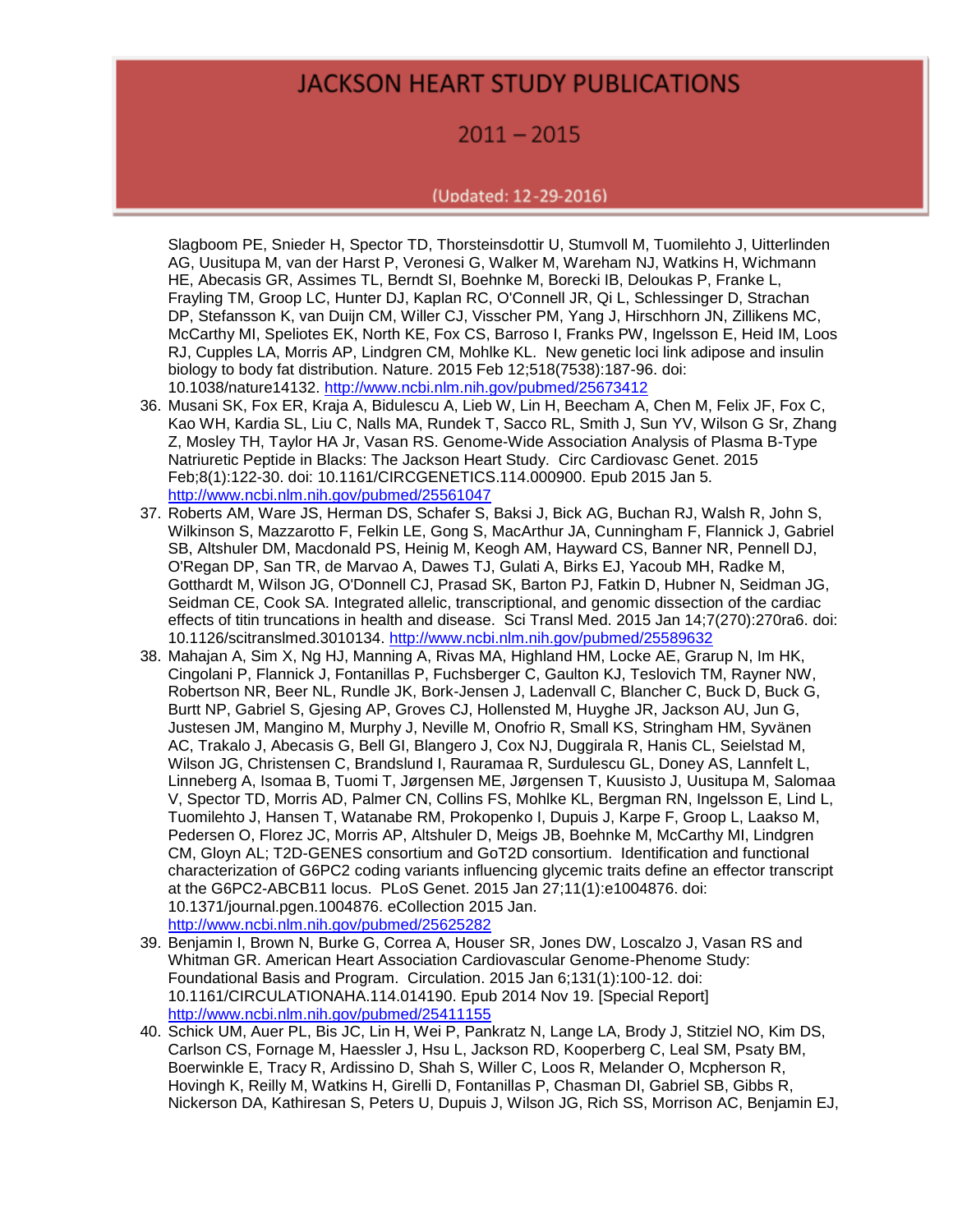### $2011 - 2015$

#### (Updated: 12-29-2016)

Gross MD, Reiner AP; on Behalf of the Cohorts for Heart and Aging Research in Genomic Epidemiology and the National Heart, Lung, and Blood Institute GO Exome Sequencing Project. Association of exome sequences with plasma C-reactive protein levels in >9000 participants. Hum Mol Genet. 2015 Jan 15;24(2):559-71. doi: 10.1093/hmg/ddu450. Epub 2014 Sep 3. <http://www.ncbi.nlm.nih.gov/pubmed/25187575>

- 41. Li J, Lange LA, Duan Q, Lu Y, Singleton AB, Zonderman AB, Evans MK, Li Y, Taylor HA, Willis MS, Nalls M, Wilson JG, Lange EM. Genome-wide admixture and association study of serum iron, ferritin, transferrin saturation and total iron binding capacity in African Americans. Hum Mol Genet. 2015 Jan 15;24(2):572-81. doi: 10.1093/hmg/ddu454. Epub 2014 Sep 15.]. <http://www.ncbi.nlm.nih.gov/pubmed/25224454>
- 42. Correa A, Greer S, Sims M. Assessing Neighborhood-Level Effects on Disparities in Cardiovascular Diseases. Circulation. 2015 Jan 13;131(2):124-127. Doi:10.1161/circulationaha.114.013871. Epub 2014 December 1. [*Editorial]* <http://circ.ahajournals.org/content/early/2014/12/01/CIRCULATIONAHA.114.013871>
- 43. Wessel J, Chu AY, Willems SM, Wang S, Yaghootkar H, Brody JA, Dauriz M, Hivert MF, Raghavan S, Lipovich L, Hidalgo B, Fox K, Huffman JE, An P, Lu Y, Rasmussen-Torvik LJ, Grarup N, Ehm MG, Li L, Baldridge AS, Stančáková A, Abrol R, Besse C, Boland A, Bork-Jensen J, Fornage M, Freitag DF, Garcia ME, Guo X, Hara K, Isaacs A, Jakobsdottir J, Lange LA, Layton JC, Li M, Hua Zhao J, Meidtner K, Morrison AC, Nalls MA, Peters MJ, Sabater-Lleal M, Schurmann C, Silveira A, Smith AV, Southam L, Stoiber MH, Strawbridge RJ, Taylor KD, Varga TV, Allin KH, Amin N, Aponte JL, Aung T, Barbieri C, Bihlmeyer NA, Boehnke M, Bombieri C, Bowden DW, Burns SM, Chen Y, Chen YD, Cheng CY, Correa A, Czajkowski J, Dehghan A, Ehret GB, Eiriksdottir G, Escher SA, Farmaki AE, Frånberg M, Gambaro G, Giulianini F, Goddard WA 3rd, Goel A, Gottesman O, Grove ML, Gustafsson S, Hai Y, Hallmans G, Heo J, Hoffmann P, Ikram MK, Jensen RA, Jørgensen ME, Jørgensen T, Karaleftheri M, Khor CC, Kirkpatrick A, Kraja AT, Kuusisto J, Lange EM, Lee IT, Lee WJ, Leong A, Liao J, Liu C, Liu Y, Lindgren CM, Linneberg A, Malerba G, Mamakou V, Marouli E, Maruthur NM, Matchan A, McKean-Cowdin R, McLeod O, Metcalf GA, Mohlke KL, Muzny DM, Ntalla I, Palmer ND, Pasko D, Peter A, Rayner NW, Renström F, Rice K, Sala CF, Sennblad B, Serafetinidis I, Smith JA, Soranzo N, Speliotes EK, Stahl EA, Stirrups K, Tentolouris N, Thanopoulou A, Torres M, Traglia M, Tsafantakis E, Javad S, Yanek LR, Zengini E, Becker DM, Bis JC, Brown JB, Cupples LA, Hansen T, Ingelsson E, Karter AJ, Lorenzo C, Mathias RA, Norris JM, Peloso GM, Sheu WH, Toniolo D, Vaidya D, Varma R, Wagenknecht LE, Boeing H, Bottinger EP, Dedoussis G, Deloukas P, Ferrannini E, Franco OH, Franks PW, Gibbs RA, Gudnason V, Hamsten A, Harris TB, Hattersley AT, Hayward C, Hofman A, Jansson JH, Langenberg C, Launer LJ, Levy D, Oostra BA, O'Donnell CJ, O'Rahilly S, Padmanabhan S, Pankow JS, Polasek O, Province MA, Rich SS, Ridker PM, Rudan I, Schulze MB, Smith BH, Uitterlinden AG, Walker M, Watkins H, Wong TY, Zeggini E78; EPIC-InterAct Consortium, Laakso M, Borecki IB, Chasman DI, Pedersen O, Psaty BM, Tai ES, van Duijn CM, Wareham NJ, Waterworth DM, Boerwinkle E, Kao WH, Florez JC, Loos RJ, Wilson JG, Frayling TM5, Siscovick DS, Dupuis J, Rotter JI, Meigs JB, Scott RA, Goodarzi MO. Low-frequency and rare exome chip variants associate with fasting glucose and type 2 diabetes susceptibility. Nat Commun. 2015 Jan 29;6:5897. doi: 10.1038/ncomms6897. <http://www.ncbi.nlm.nih.gov/pubmed/25631608>
- 44. Swerdlow Daniel I, Preiss David, Kuchenbaecker Karoline B, Holmes Michael V, Engmann Jorgen E L, Shah Tina, Sofat Reecha, Stender Stefan, Johnson Paul C D, Scott Robert A, Leusink Maarten, Verweij Niek, Sharp Stephen J, Guo Yiran, Giambartolomei Claudia, Chung Christina, Peasey Anne, Amuzu Antoinette, Li KaWah, Palmen Jutta, Howard Philip, Cooper Jackie A, Drenos Fotios, Li Yun R, Lowe Gordon, Gallacher John, Stewart Marlene C W, Tzoulaki Ioanna, Buxbaum Sarah G, van der A Daphne L, Forouhi Nita G, Onland-Moret N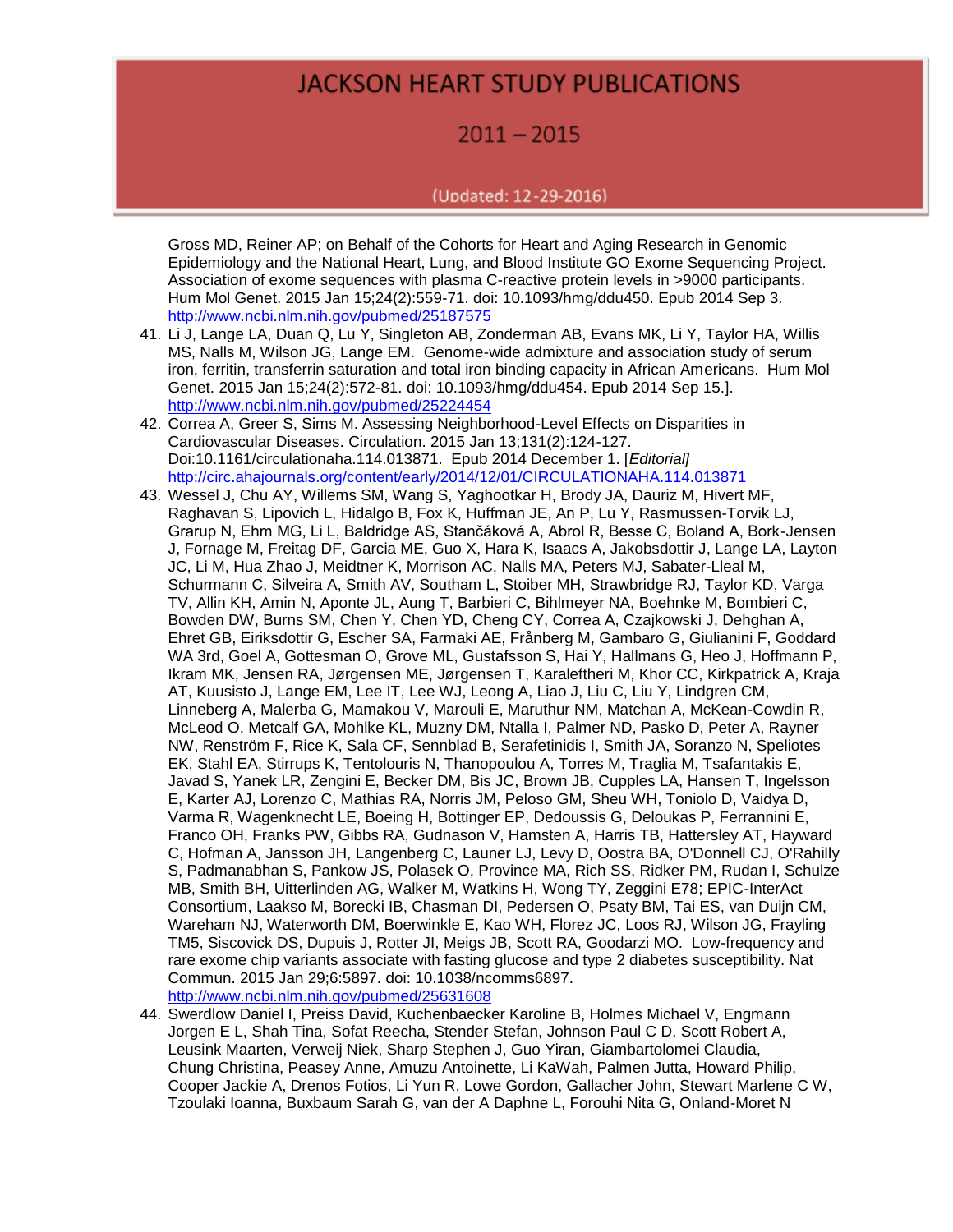### $2011 - 2015$

### (Updated: 12-29-2016)

Charlotte, van der Schouw Yvonne T, Schnabel Renate B, Hubacek Jaroslav A, Kubinova Ruzena, Baceviciene Migle, Tamosiunas Abdonas, Pajak Andrzej, Topor-Madry Roman, Stepaniak Urszula, Malyutina Sofi a, Baldassarre Damiano, Sennblad Bengt, Tremoli Elena, de Faire Ulf, Veglia Fabrizio, Ford Ian, Jukema J Wouter, Westendorp Rudi G J, de Borst Gert Jan, de Jong Pim A, Algra Ale, Spiering Wilko, Maitland-van der Zee Anke H, Klungel Olaf H, de Boer Anthonius, Doevendans Pieter A, Eaton Charles B, Robinson Jennifer G, Duggan David, DIAGRAM Consortium, MAGIC Consortium, InterAct Consortium, Kjekshus John, Downs John R, Gotto Antonio M, Keech Anthony C, Marchioli Roberto, Tognoni Gianni, Sever Peter S, Poulter Neil R, Waters David D, Pedersen Terje R, Amarenco Pierre, Nakamura Haruo, McMurray John J V, Lewsey James D, Chasman Daniel I, Ridker Paul M, Maggioni Aldo P, Tavazzi Luigi, Ray Kausik K, Seshasai Sreenivasa Rao Kondapally, Manson JoAnn E, Price Jackie F, Whincup Peter H, Morris Richard W, Lawlor Debbie A, Smith George Davey, Ben-Shlomo Yoav, Schreiner Pamela J, Fornage Myriam, Siscovick David S, Cushman Mary, Kumari Meena, Wareham Nick J, Verschuren W M Monique, Redline Susan, Patel Sanjay R, Whittaker John C, Hamsten Anders, Delaney Joseph A, Dale Caroline, Gaunt Tom R, Wong Andrew, Kuh Diana, Hardy Rebecca, Kathiresan Sekar, Castillo Berta A, van der Harst Pim, Brunner Eric J, Tybjaerg-Hansen Anne, Marmot Michael G, Krauss Ronald M, Tsai Michael, Coresh Josef, Hoogeveen Ronald C, Psaty Bruce M, Lange Leslie A, Hakonarson Hakon, Dudbridge Frank, Humphries Steve E, Talmud Philippa J, Kivimäki Mika, Timpson Nicholas J, Langenberg Claudia, Asselbergs Folkert W, Voevoda Mikhail, Bobak Martin, Pikhart Hynek, Wilson James G, Reiner Alex P, Keating Brendan J, Hingorani Aroon D, Sattar Naveed. HMG-coenzyme A reductase inhibition, type 2 diabetes, and bodyweight: evidence from genetic analysis and randomised trials. Lancet. 2015 Jan 24;385(9965):351-61. doi: 10.1016/S0140-6736(14)61183-1. Epub 2014 Sep 24[.](http://www.ncbi.nlm.nih.gov/pubmed/25262344)  <http://www.ncbi.nlm.nih.gov/pubmed/25262344>

#### **Year 2014**

- 45. Keller MF, Reiner AP, Okada Y, van Rooij FJ, Johnson AD, Chen MH, Smith AV, Morris AP, Tanaka T, Ferrucci L, Zonderman AB, Lettre G, Harris T, Garcia M, Bandinelli S, Qayyum R, Yanek LR, Becker DM, Becker LC, Kooperberg C, Keating B, Reis J, Tang H, Boerwinkle E, Kamatani Y, Matsuda K, Kamatani N, Nakamura Y, Kubo M, Liu S, Dehghan A, Felix JF, Hofman A, Uitterlinden AG, van Duijn CM, Franco OH, Longo DL, Singleton AB, Psaty BM, Evans MK, Cupples LA, Rotter JI, O'Donnell CJ, Takahashi A, Wilson JG, Ganesh SK, Nalls MA; CHARGE Hematology, COGENT, and BioBank Japan Project (RIKEN) Working Groups. Trans-ethnic meta-analysis of white blood cell phenotypes. Hum Mol Genet. 2014 Dec 20;23(25):6944-60. doi: 10.1093/hmg/ddu401. Epub 2014 Aug 5. <http://www.ncbi.nlm.nih.gov/pubmed/25096241>
- 46. Jaiswal S, Fontanillas P, Flannick J, Manning A, Grauman PV, Mar BG, Lindsley RC, Mermel CH, Burtt N, Chavez A, Higgins JM, Moltchanov V, Kuo FC, Kluk MJ, Henderson B, Kinnunen L, Koistinen HA, Ladenvall C, Getz G, Correa A, Banahan BF, Gabriel S, Kathiresan S, Stringham HM, McCarthy MI, Boehnke M, Tuomilehto J, Haiman C, Groop L, Atzmon G, Wilson JG, Neuberg D, Altshuler D, Ebert BL. Age-Related Clonal Hematopoiesis Associated with Adverse Outcomes. N Engl J Med. 2014 Dec 25;371(26):2488-98. doi: 10.1056/NEJMoa1408617. 2014 Nov 26. [Epub ahead of print]<http://www.ncbi.nlm.nih.gov/pubmed/25426837>
- 47. Zaitlen N, Pasaniuc B, Sankararaman S, Bhatia G, Zhang J, Gusev A, Young T, Tandon A, Pollack S, Vilhjálmsson BJ, Assimes TL, Berndt SI, Blot WJ, Chanock S, Franceschini N, Goodman PG, He J, Hennis AJ, Hsing A, Ingles SA, Isaacs W, Kittles RA, Klein EA, Lange LA, Nemesure B, Patterson N, Reich D, Rybicki BA, Stanford JL, Stevens VL, Strom SS, Whitsel EA, Witte JS, Xu J, Haiman C, Wilson JG, Kooperberg C, Stram D, Reiner AP, Tang H, Price AL.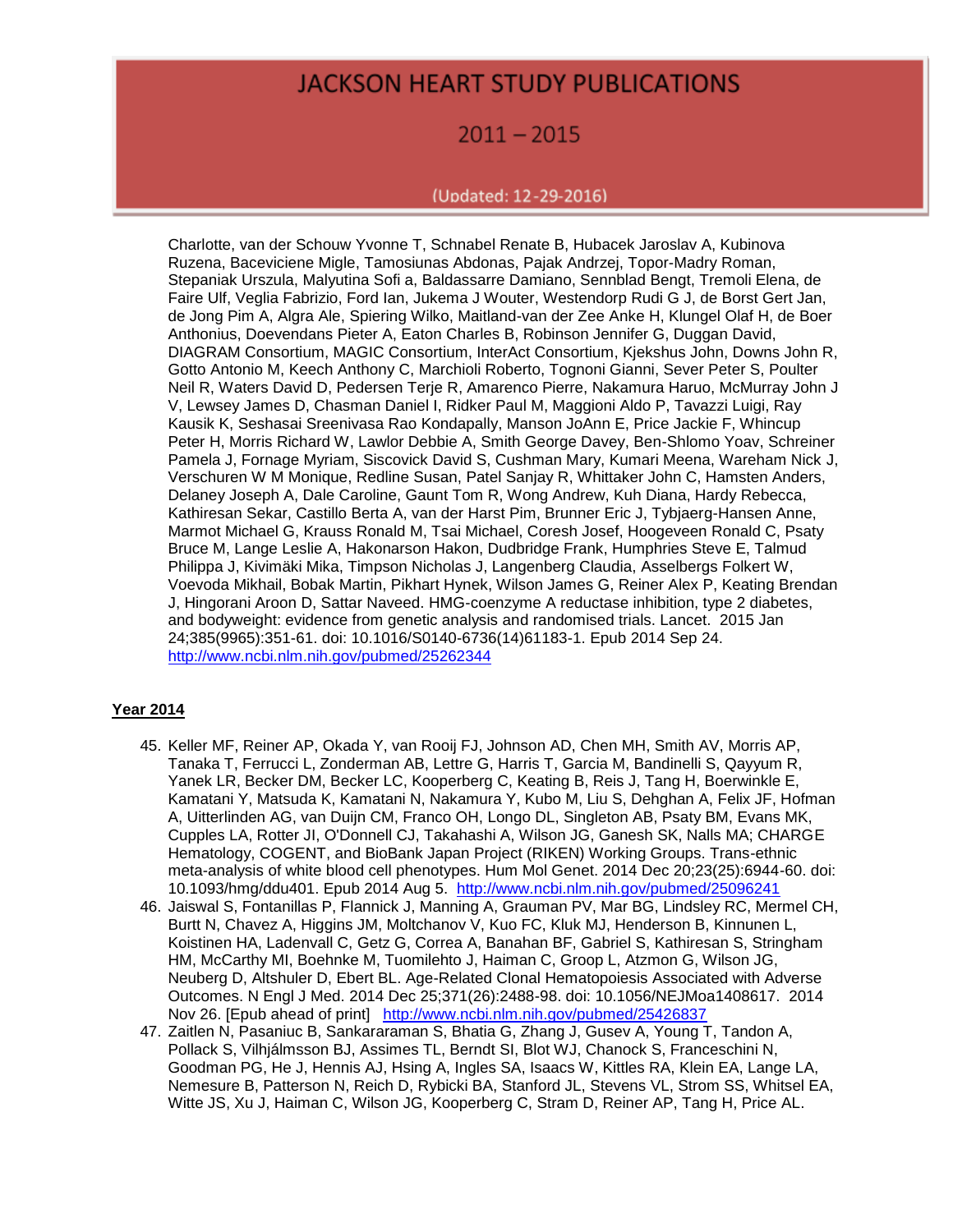### $2011 - 2015$

#### (Updated: 12-29-2016)

Leveraging population admixture to characterize the heritability of complex traits. Nat Genet. 2014 Dec;46(12):1356-62. doi: 10.1038/ng.3139. Epub 2014 Nov 10. <http://www.ncbi.nlm.nih.gov/pubmed/25383972>

- 48. Barrie ES, Weinshenker D, Verma A, Pendergrass S, Lange L, Ritchie MD, Wilson JG, Kuivaniemi H, Tromp G, Carey DJ, Gerhard GS, Brilliant MH, Hebbring SJ, Cubells JF, Pinsonneault JK, Norman G, Sadee W. Regulatory Polymorphisms in Human DBH Affect Peripheral Gene Expression and Sympathetic Activity. Circ Res. 2014 Dec 5;115(12):1017-25. 2014 Oct 17. pii: CIRCRESAHA.114.304398. [Epub ahead of print]. <http://www.ncbi.nlm.nih.gov/pubmed/25326128>
- 49. Du M, Auer Paul L, Jiao S, Haessler J, Altshuler D, Boerwinkle E, Carlson CS, Carty CL, Chen Y-D I, Curtis K, Franceschini N, Hsu L, Jackson R, Lange LA, Lettre G, Monda KL, National Heart, Lung, and Blood Institute (NHLBI) GO Exome Sequencing Project, Nickerson DA, Reiner AP, Rich SS, Rosse SA, Rotter JI, Willer CJ, Wilson JG, North K, Kooperberg C, Heard-Costa N, and Peters U. Whole-exome imputation of sequence variants identified two novel alleles associated with adult body height in African Americans. Human Molecular Genetics. 2014 Dec 15;23(24):6607-15. doi: 10.1093/hmg/ddu361. Epub 2014 Jul 15. <http://www.ncbi.nlm.nih.gov/pubmed/25027330>
- 50. Ilkhanoff L, Arking DE, Lemaitre RN, Alonso A, Chen LY, Durda P, Hesselson SE, Kerr KF, Magnani JW, Marcus GM, Schnabel RB, Smith JG, Soliman EZ, Reiner AP, Sotoodehnia N; Candidate-Gene Association Resource (CARE) Consortium and the Cardiac Arrest Blood Study (CABS) Investigators. A common SCN5A variant is associated with PR interval and atrial fibrillation among African Americans. J Cardiovasc Electrophysiol. 2014 Nov;25(11):1150-7. doi: 10.1111/jce.12483. Epub 2014 Aug 25. <http://www.ncbi.nlm.nih.gov/pubmed/25065297>
- 51. Myocardial Infarction Genetics Consortium Investigators, Stitziel NO, Won HH, Morrison AC, Peloso GM, Do R, Lange LA, Fontanillas P, Gupta N, Duga S, Goel A, Farrall M, Saleheen D, Ferrario P, König I, Asselta R, Merlini PA, Marziliano N, Notarangelo MF, Schick U, Auer P, Assimes TL, Reilly M, Wilensky R, Rader DJ, Hovingh GK, Meitinger T, Kessler T, Kastrati A, Laugwitz KL, Siscovick D, Rotter JI, Hazen SL, Tracy R, Cresci S, Spertus J, Jackson R, Schwartz SM, Natarajan P, Crosby J, Muzny D, Ballantyne C, Rich SS, O'Donnell CJ, Abecasis G, Sunyaev S, Nickerson DA, Buring JE, Ridker PM, Chasman DI, Austin E, Ye Z, Kullo IJ, Weeke PE, Shaffer CM, Bastarache LA, Denny JC, Roden DM, Palmer C, Deloukas P, Lin DY, Tang ZZ, Erdmann J, Schunkert H, Danesh J, Marrugat J, Elosua R, Ardissino D, McPherson R, Watkins H, Reiner AP, Wilson JG, Altshuler D, Gibbs RA, Lander ES, Boerwinkle E, Gabriel S, Kathiresan S. Inactivating mutations in NPC1L1 and protection from coronary heart disease. N Engl J Med. 2014 Nov 27;371(22):2072-82. doi: 10.1056/NEJMoa1405386. Epub 2014 Nov 12. <http://www.ncbi.nlm.nih.gov/pubmed/25390462>
- 52. Naik RP, Derebail VK, Grams ME, Franceschini N, Auer PL, Peloso GM, Young BA, Lettre G, Peralta CA, Katz R0, Hyacinth HI, Quarells RC, Grove ML, Bick AG, Fontanillas P, Rich SS, Smith JD, Boerwinkle E, Rosamond WD, Ito K, Lanzkron S, Coresh J, Correa A, Sarto GE, Key NS, Jacobs DR, Kathiresan S, Bibbins-Domingo K, Kshirsagar AV, Wilson JG, Reiner AP. Association of Sickle Cell Trait With Chronic Kidney Disease and Albuminuria in African Americans. JAMA. 2014 Nov 26;312(20):2115-25. doi: 10.1001/jama.2014.15063. 2014 Nov 13. [Epub ahead of print]. <http://www.ncbi.nlm.nih.gov/pubmed/25393378>
- 53. Whitfield KE, Neupert SD, Bruce MA, Sims M, Aiken-Morgan AT, Thorpe RJ. Stress, longevity and cardiovascular outcomes among African American families in the Jackson Heart Study. Ethn Dis. 2014 Autumn;24(4):456-61. <http://www.ncbi.nlm.nih.gov/pubmed/25417429>
- 54. Majithia AR, Flannick J, Shahinian P, Guo M, Bray MA, Fontanillas P, Gabriel SB, GoT2D Consortium, NHGRI JHS/FHS Allelic Spectrum Project, SIGMA T2D Consortium, T2D-GENES Consortium, Rosen ED, Altshuler D5. Rare variants in PPARG with decreased activity in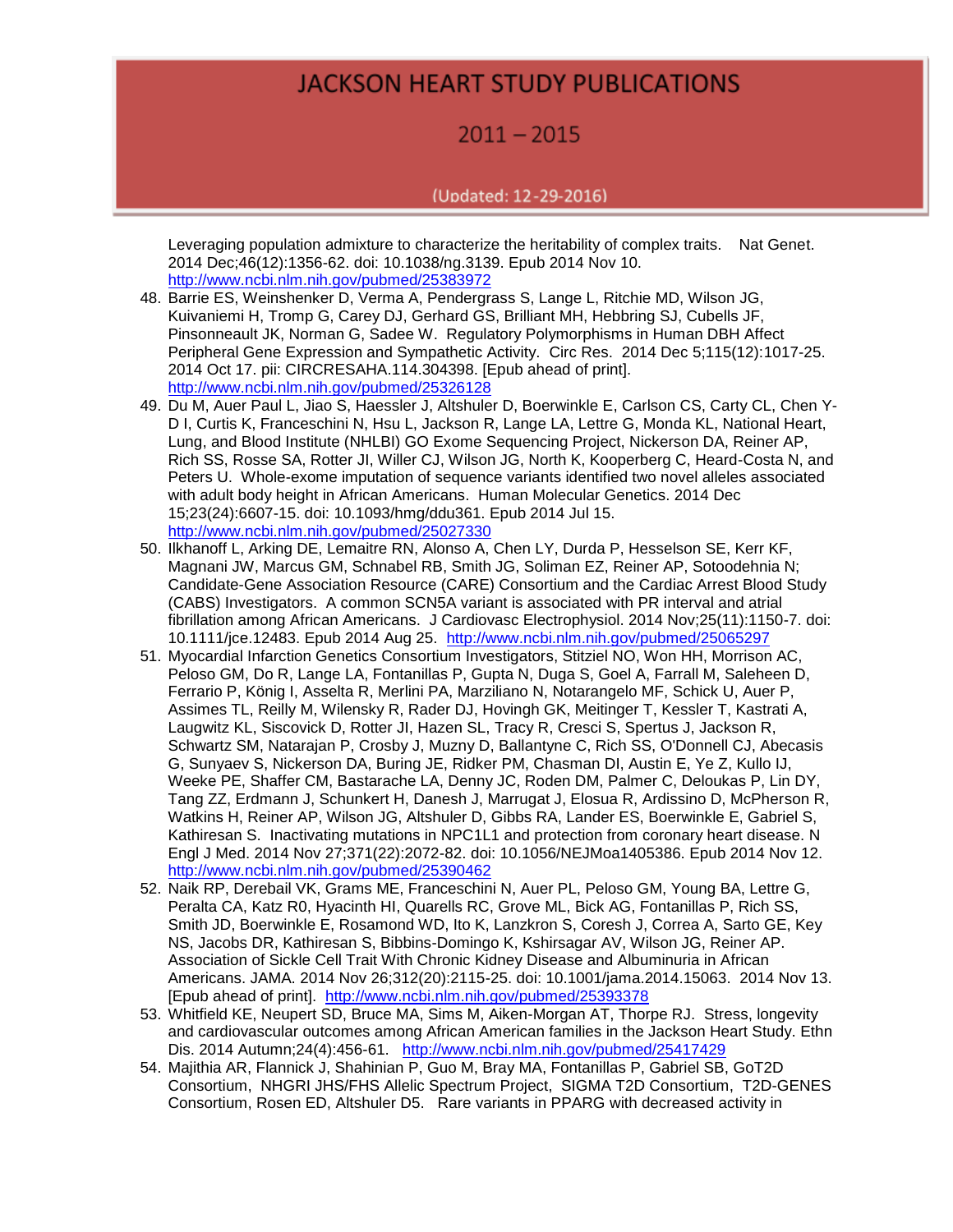### $2011 - 2015$

#### (Updated: 12-29-2016)

adipocyte differentiation are associated with increased risk of type 2 diabetes. Proc Natl Acad Sci U S A. 2014 Sep 9;111(36):13127-32. doi: 10.1073/pnas.1410428111. Epub 2014 Aug 25. <http://www.ncbi.nlm.nih.gov/pubmed/25157153>

- 55. Pham DQ, Ommerborn MJ, Hickson DA, Taylor HA, Clark CR. Neighborhood Safety and Adipose Tissue Distribution in African Americans: The Jackson Heart Study. PLoS One. 2014 Aug 28;9(8): e105251. doi:10.1371/journal.pone.0105251. http://www.ncbi.nlm.nih.gov/pubmed/25166297.
- 56. Ng MC, Shriner D, Chen BH, Li J, Chen WM, Guo X, Liu J, Bielinski SJ, Yanek LR, Nalls MA, Comeau ME, Rasmussen-Torvik LJ, Jensen RA, Evans DS, Sun YV, An P, Patel SR, Lu Y, Long J, Armstrong LL, Wagenknecht L, Yang L, Snively BM, Palmer ND, Mudgal P, Langefeld CD, Keene KL, Freedman BI, Mychaleckyj JC, Nayak U, Raffel LJ, Goodarzi MO, Chen YD, Taylor HA Jr, Correa A, Sims M, Couper D, Pankow JS, Boerwinkle E, Adeyemo A, Doumatey A, Chen G, Mathias RA, Vaidya D, Singleton AB, Zonderman AB, Igo RP Jr, Sedor JR; the FIND Consortium, Kabagambe EK, Siscovick DS, McKnight B, Rice K, Liu Y, Hsueh WC, Zhao W, Bielak LF, Kraja A, Province MA, Bottinger EP, Gottesman O, Cai Q, Zheng W, Blot WJ, Lowe WL, Pacheco JA, Crawford DC; the eMERGE Consortium; the DIAGRAM Consortium, Grundberg E; the MuTHER Consortium, Rich SS, Hayes MG, Shu XO, Loos RJ, Borecki IB, Peyser PA, Cummings SR, Psaty BM, Fornage M, Iyengar SK, Evans MK, Becker DM, Kao WH, Wilson JG, Rotter J, Sale MM, Liu S, Rotimi CN, Bowden DW; for the MEta-analysis of type 2 DIabetes in African Americans (MEDIA) Consortium. Meta-Analysis of Genome-Wide Association Studies in African Americans Provides Insights into the Genetic Architecture of Type 2 Diabetes. PLoS Genet. 2014 Aug 7;10(8):e1004517. doi: 10.1371/journal.pgen.1004517. eCollection 2014. http://www.ncbi.nlm.nih.gov/pubmed/25102180
- 57. Addison C, Jenkins B, White M, LaVigne DA. Sleep duration and mortality risk. *[Editorial]* Sleep. 2014 Aug 1;37(8):1279-80. doi: 10.5665/sleep.3910. <http://www.ncbi.nlm.nih.gov/pubmed/25083006>
- 58. Ellis J, Lange EM, Li J, Dupuis J, Baumert J, Walston JD, Keating BJ, Durda P, Fox ER, Palmer CD, Meng YA, Young T, Farlow DN, Schnabel RB, Marzi CS, Larkin E, Martin LW, Bis JC, Auer P, Ramachandran VS, Gabriel SB, Willis MS, Pankow JS, Papanicolaou GJ, Rotter JI, Ballantyne CM, Gross MD, Lettre G, Wilson JG, Peters U, Koenig W, Tracy RP, Redline S, Reiner AP, Benjamin EJ, Lange LA, Large multiethnic Candidate Gene Study for C-reactive protein levels: identification of a novel association at CD36 in African Americans. Hum Genet. 2014 Aug;133(8):985-95. doi: 10.1007/s00439-014-1439-z. Epub 2014 Mar 19. <http://www.ncbi.nlm.nih.gov/pubmed/24643644>
- 59. Loth DW, Artigas MS, Gharib SA, Wain LV, Franceschini N, Koch B, Pottinger TD, Smith AV, Duan Q, Oldmeadow C, Lee MK, Strachan DP, James AL, Huffman JE, Vitart V, Ramasamy A, Wareham NJ, Kaprio J, Wang XQ, Trochet H, Kähönen M, Flexeder C, Albrecht E, Lopez LM, de Jong K, Thyagarajan B, Alves AC, Enroth S, Omenaas E, Joshi PK, Fall T, Viñuela A, Launer LJ, Loehr LR, Fornage M, Li G, Wilk JB, Tang W, Manichaikul A, Lahousse L, Harris TB, North KE, Rudnicka AR, Hui J, Gu X, Lumley T, Wright AF, Hastie ND, Campbell S, Kumar R, Pin I, Scott RA, Pietiläinen KH, Surakka I, Liu Y, Holliday EG, Schulz H, Heinrich J, Davies G, Vonk JM, Wojczynski M, Pouta A, Johansson A, Wild SH, Ingelsson E, Rivadeneira F, Völzke H, Hysi PG, Eiriksdottir G, Morrison AC, Rotter JI, Gao W, Postma DS, White WB, Rich SS, Hofman A, Aspelund T, Couper D, Smith LJ, Psaty BM, Lohman K, Burchard EG, Uitterlinden AG, Garcia M, Joubert BR, McArdle WL, Musk AB, Hansel N, Heckbert SR, Zgaga L, van Meurs JB, Navarro P, Rudan I, Oh YM, Redline S, Jarvis DL, Zhao JH, Rantanen T, O'Connor GT, Ripatti S, Scott RJ, Karrasch S, Grallert H, Gaddis NC, Starr JM, Wijmenga C, Minster RL, Lederer DJ, Pekkanen J, Gyllensten U, Campbell H, Morris AP, Gläser S, Hammond CJ, Burkart KM, Beilby J, Kritchevsky SB, Gudnason V, Hancock DB, Williams OD, Polasek O, Zemunik T, Kolcic I, Petrini MF, Wjst M, Kim WJ, Porteous DJ, Scotland G, Smith BH, Viljanen A, Heliövaara M, Attia JR, Sayers I,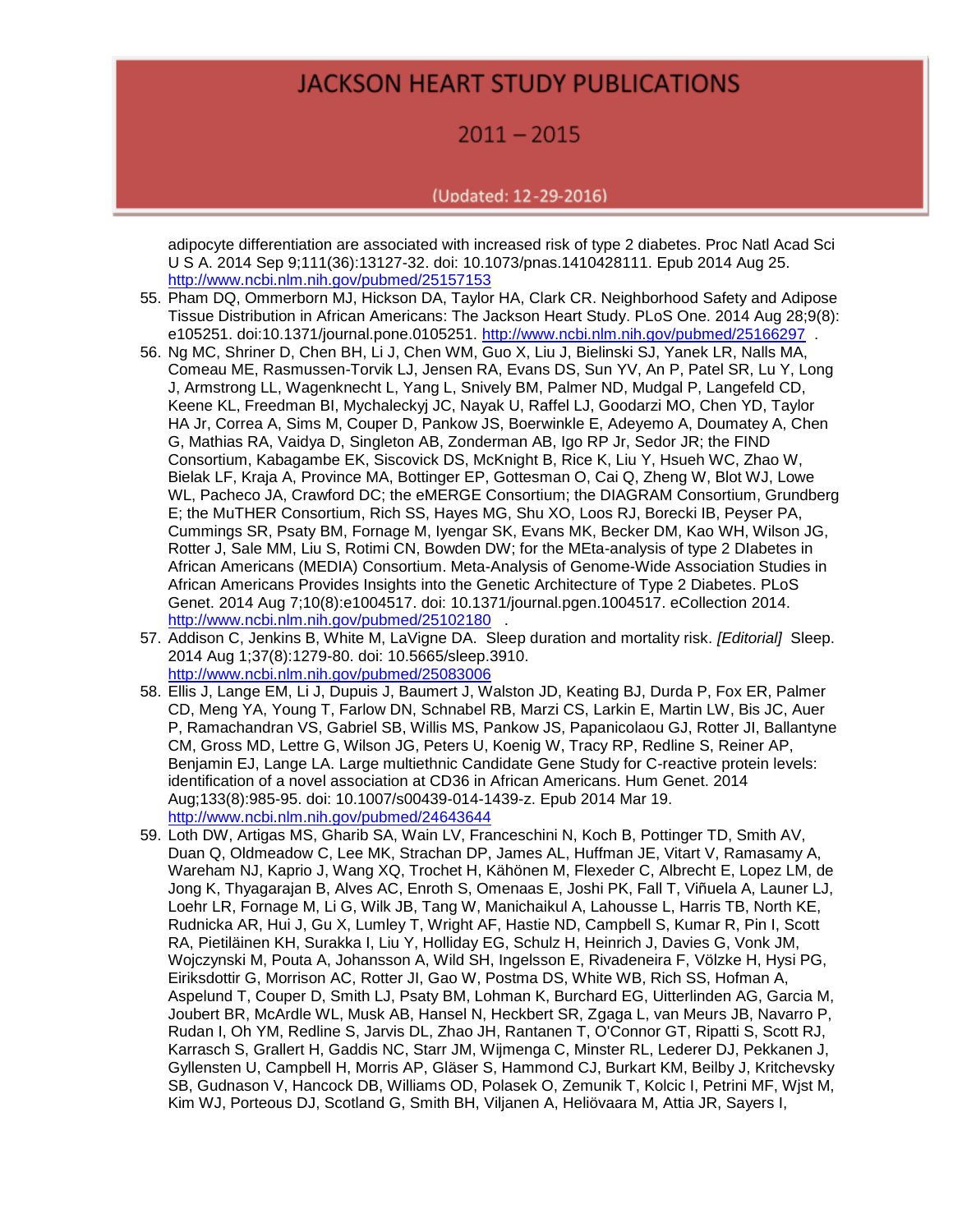### $2011 - 2015$

#### (Updated: 12-29-2016)

Hampel R, Gieger C, Deary IJ, Boezen HM, Newman A, Jarvelin MR, Wilson JF, Lind L, Stricker BH, Teumer A, Spector TD, Melén E, Peters MJ, Lange LA, Barr RG, Bracke KR, Verhamme FM, Sung J, Hiemstra PS, Cassano PA, Sood A, Hayward C, Dupuis J, Hall IP, Brusselle GG, Tobin MD, London SJ. Genome-wide association analysis identifies six new loci associated with forced vital capacity. Nat Genet. 2014 Jul;46(7):669-77. doi: 10.1038/ng.3011. Epub 2014 Jun 15. <http://www.ncbi.nlm.nih.gov/pubmed/24929828>

- 60. Mendy VL, Azevedo MJ, Sarpong DF, Rosas SE, Ekundayo OT, Sung JH, Bhuiyan AR, Jenkins BC, Addison C. The Association between Individual and Combined Components of Metabolic Syndrome and Chronic Kidney Disease among African Americans: The Jackson Heart Study. PLoS One. 2014 Jul 3;9(7):e101610. doi: 10.1371/journal.pone.0101610. eCollection 2014. <http://www.ncbi.nlm.nih.gov/pubmed/24991817>.
- 61. TG and HDL Working Group of the Exome Sequencing Project, National Heart, Lung, and Blood Institute, Crosby J, Peloso GM, Auer PL, Crosslin DR, Stitziel NO, Lange LA, Lu Y, Tang ZZ, Zhang H, Hindy G, Masca N, Stirrups K, Kanoni S, Do R, Jun G, Hu Y, Kang HM, Xue C, Goel A, Farrall M, Duga S, Merlini PA, Asselta R, Girelli D, Olivieri O, Martinelli N, Yin W, Reilly D, Speliotes E, Fox CS, Hveem K, Holmen OL, Nikpay M, Farlow DN, Assimes TL, Franceschini N, Robinson J, North KE, Martin LW, DePristo M, Gupta N, Escher SA, Jansson JH, Van Zuydam N, Palmer CN, Wareham N, Koch W, Meitinger T, Peters A, Lieb W, Erbel R, Konig IR, Kruppa J, Degenhardt F, Gottesman O, Bottinger EP, O'Donnell CJ, Psaty BM, Ballantyne CM, Abecasis G, Ordovas JM, Melander O, Watkins H, Orho-Melander M, Ardissino D, Loos RJ, McPherson R, Willer CJ, Erdmann J, Hall AS, Samani NJ, Deloukas P, Schunkert H, Wilson JG, Kooperberg C, Rich SS, Tracy RP, Lin DY, Altshuler D, Gabriel S, Nickerson DA, Jarvik GP, Cupples LA, Reiner AP, Boerwinkle E, Kathiresan S. Loss-of-Function Mutations in APOC3, Triglycerides, and Coronary Disease. N Engl J Med. 2014 Jul 3;371(1):22-31. doi: 10.1056/NEJMoa1307095. Epub 2014 Jun 18. <http://www.ncbi.nlm.nih.gov/pubmed/24941081>.
- 62. Walker ER, Nelson CR, Antoine-LaVigne D, Thigpen DT, Puggal MA, Sarpong DF, Smith AM, Stewart AL, Henderson FC. Research Participants' Opinions on Genetic Research and Reasons for Participation: A Jackson Heart Study Focus Group Analysis. Ethn Dis. 2014 Summer;24(3):290–297.<http://www.ncbi.nlm.nih.gov/pubmed/25065069>.
- 63. Choudhary G, Jankowich M, Wu WC. Elevated Pulmonary Artery Systolic Pressure Predicts Heart Failure Admissions in African Americans: Jackson Heart Study. Circ Heart Fail. 2014 Jul;7(4):558-64. doi: 10.1161/CIRCHEARTFAILURE.114.001366. Epub 2014 June 5. <http://www.ncbi.nlm.nih.gov/pubmed/24902739> .
- 64. Magnani JW, Brody JA, Prins BP, Arking DE, Lin H, Yin X, Liu CT, Morrison AC, Zhang F, Spector TD, Alonso A, Bis JC, Heckbert SR, Lumley T, Sitlani CM,Cupples LA, Lubitz SA, Soliman EZ, Pulit SL, Newton-Cheh C, O'Donnell CJ, Ellinor PT, Benjamin EJ, Muzny DM, Gibbs RA, Santibanez J, Taylor HA, Rotter JI,Lange LA, Psaty BM, Jackson R, Rich SS, Boerwinkle E, Jamshidi Y, Sotoodehnia N; for CHARGE Consortium, the NHLBI's Exome Sequencing Project (ESP), and the UK10K†. Sequencing of SCN5A Identifies Rare and Common Variants Associated With Cardiac Conduction: Cohorts for Heart and Aging Research in Genomic Epidemiology (CHARGE) Consortium. Circ Cardiovasc Genet. 2014 Jun;7(3):365-73. doi: 10.1161/CIRCGENETICS.113.000098. <http://www.ncbi.nlm.nih.gov/pubmed/24951663>.
- 65. Chen CT, Liu CT, Chen GK, Andrews JS, Arnold AM, Dreyfus J, Franceschini N, Garcia ME, Kerr KF, Li G, Lohman KK, Musani SK, Nalls MA, Raffel LJ, Smith J, Ambrosone CB, Bandera EV, Bernstein L, Britton A, Brzyski RG, Cappola A, Carlson CS, Couper D, Deming SL, Goodarzi MO, Heiss G, John EM, Lu X, Le Marchand L, Marciante K, McKnight B, Millikan R, Nock NL, Olshan AF, Press MF, Vaiyda D, Woods NF, Taylor HA, Zhao W, Zheng W, Evans MK, Harris TB, Henderson BE, Kardia SL, Kooperberg C, Liu Y, Mosley TH, Psaty B, Wellons M, Windham BG, Zonderman AB, Cupples LA, Demerath EW, Haiman C, Murabito JM, Rajkovic A. Meta-analysis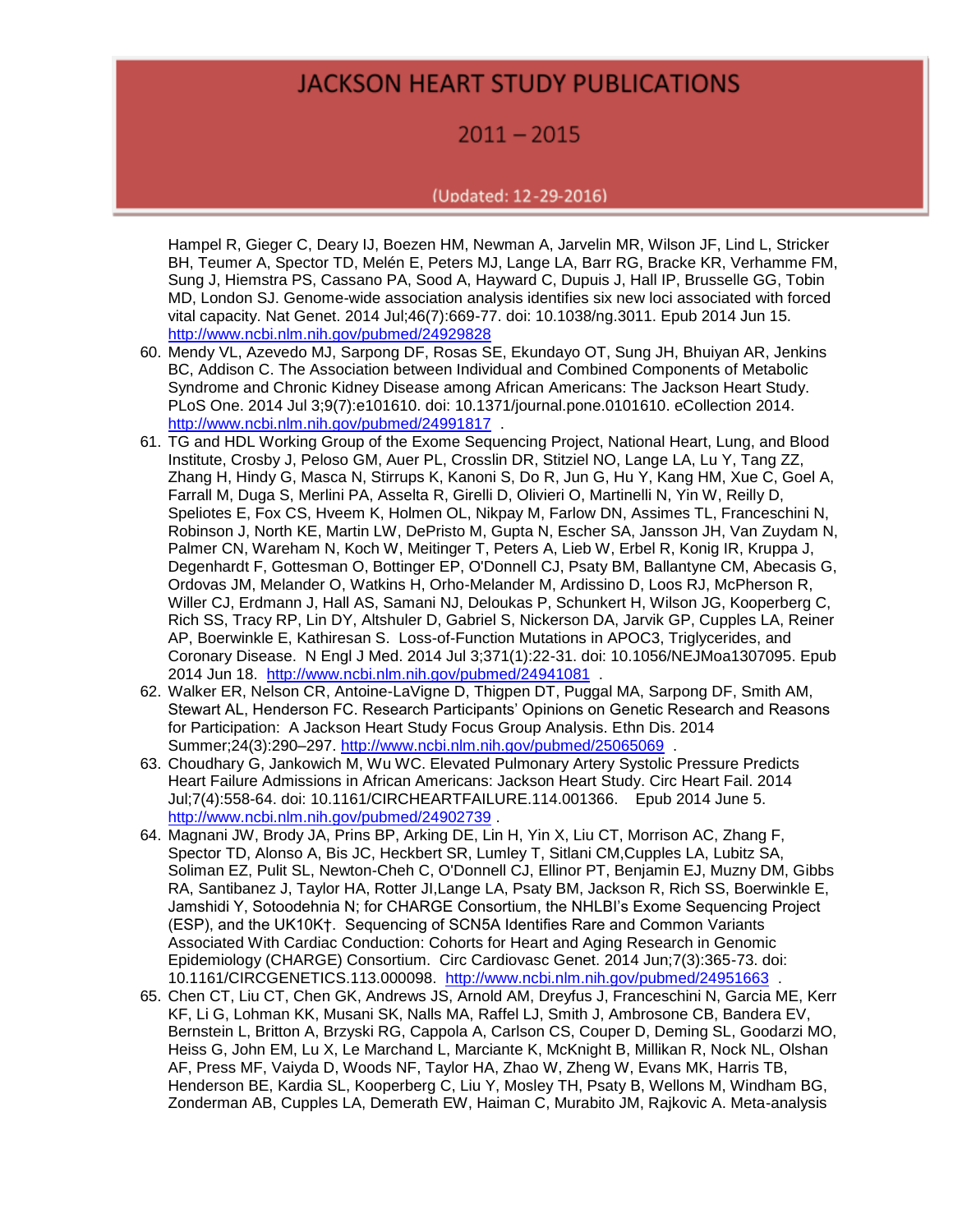### $2011 - 2015$

#### (Updated: 12-29-2016)

of loci associated with age at natural menopause in African-American women. Hum Mol Genet. 2014 Jun 15;23(12):3327-42. doi: 10.1093/hmg/ddu041. Epub 2014 Feb 2. [Epub ahead of print] <http://www.ncbi.nlm.nih.gov/pubmed/24493794>

- 66. Sung JH, Lee JE, Samdarshi TE, Nagarajarao HS, Taylor JK, Agrawal KK, Taylor HA Jr, Fox ER. C-reactive protein and subclinical cardiovascular disease among African-Americans: (the Jackson Heart Study). J Cardiovasc Med (Hagerstown). 2014 May;15(5):371-6. doi: 10.2459/JCM.0b013e32836411d6. [http://www.ncbi.nlm.nih.gov/pubmed/24751480.](http://www.ncbi.nlm.nih.gov/pubmed/24751480)
- 67. Burkart KM, Manichaikul A, Wilk JB, Ahmed FS, Burke GL, Enright P, Hansel NN, Haynes D, Heckbert SR, Hoffman EA, Kaufman JD, Kurai J, Loehr L, London SJ, Meng Y, O'Connor GT, Oelsner E, Petrini M, Pottinger TD, Powell CA, Redline S, Rotter JI, Smith LJ, Soler Artigas M, Tobin MD, Tsai MY, Watson K, White W, Young TR, Rich SS, Barr RG. APOM and high-density lipoprotein cholesterol are associated with lung function and per cent emphysema. Eur Respir J. 2014 Apr;43(4):1003-17. doi: 10.1183/09031936.00147612. Epub 2013 Jul 30. <http://www.ncbi.nlm.nih.gov/pubmed23900982>
- 68. Flannick J, Thorleifsson G, Beer NL, Jacobs SB, Grarup N, Burtt NP, Mahajan A, Fuchsberger C, Atzmon G, Benediktsson R, Blangero J, Bowden DW, Brandslund I, Brosnan J, Burslem F, Chambers J, Cho YS, Christensen C, Douglas DA, Duggirala R, Dymek Z, Farjoun Y, Fennell T, Fontanillas P, Forsén T, Gabriel S, Glaser B, Gudbjartsson DF, Hanis C, Hansen T, Hreidarsson AB, Hveem K, Ingelsson E, Isomaa B, Johansson S, Jørgensen T, Jørgensen ME, Kathiresan S, Kong A, Kooner J, Kravic J, Laakso M, Lee JY, Lind L, Lindgren CM, Linneberg A, Masson G, Meitinger T, Mohlke KL, Molven A, Morris AP, Potluri S, Rauramaa R, Ribel-Madsen R, Richard AM, Rolph T, Salomaa V, Segrè AV, Skärstrand H, Steinthorsdottir V, Stringham HM, Sulem P, Tai ES, Teo YY, Teslovich T, Thorsteinsdottir U, Trimmer JK, Tuomi T, Tuomilehto J, Vaziri-Sani F, Voight BF, Wilson JG, Boehnke M, McCarthy MI, Njølstad PR, Pedersen O, Groop L, Cox DR, Stefansson K, Altshuler D. Loss-of-function mutations in SLC30A8 protect against type 2 diabetes. Nat Genet. 2014 Apr;46(4):357-63. doi: 10.1038/ng.2915. Epub 2014 Mar 2. <http://www.ncbi.nlm.nih.gov/pubmed/24584071>
- 69. Liu J, Coady S, Carr JJ, Md UH, Taylor HA, Fox CS. Differential associations of abdominal visceral, subcutaneous adipose tissue with cardiometabolic risk factors between african and european americans. *Obesity* (Silver Spring) 2014 Mar;22(3):811-8. Doi:10.1002/oby.20307. 2014 Feb 11 [epub].<http://www.ncbi.nlm.nih.gov/pubmed/23408700>
- 70. Ito K, Bick AG, Flannick J, Friedman DJ, Genovese G, Parfenov M, Depalma SR, Gupta N, Gabriel S, Taylor HA Jr, Fox E, Newton-Cheh CH, Kathiresan S, Hirschhorn J, Altshuler D, Pollak M, Wilson JG, Seidman JG, Seidman C. Increased Burden of Cardiovascular Disease in Carriers of APOL1 Genetic Variants. *Circ Res*. 2014 Feb 28;114(5):845-50. doi: 10.1161/CIRCRESAHA.114.302347. 2013 Dec 30. [Epub ahead of print]. [http://www.ncbi.nlm.nih.gov/pubmed/ 24379297](http://www.ncbi.nlm.nih.gov/pubmed/%2024379297)
- 71. Bidulescu A, Choudhry S, Musani SK, Buxbaum SK, Liu J, Rotimi CN, Wilson JG, Taylor HA, Gibbons GH. Associations of Adiponectin with individual European Ancestry in African Americans: the Jackson Heart Study. *Frontiers in Genetics*. 2014 Feb 10. 5:22;1-7. doi: 10.3389/fgene.2014.00022. eCollection 2014. <http://www.ncbi.nlm.nih.gov/pubmed/24575123>
- 72. Lange LA, Hu Y, Zhang H, Xue C, Schmidt EM, Tang ZZ, Bizon C, Lange EM, Smith JD, Turner EH, Jun G, Kang HM, Peloso G, Auer P, Li K, Flannick J, Zhang J, Fuchsberger C, Gaulton K, Lindgren C, Locke A, Manning A, Sim X, Rivas MA, Holmen OL, Gottesman O, Lu Y, Ruderfer D, Stahl EA, Duan Q, Li Y, Durda P, Jiao S, Isaacs A, Hofman A, Bis JC, Correa A, Griswold ME, Jakobsdottir J, Smith AV, Schreiner PJ, Feitosa MF, Zhang Q, Huffman JE, Crosby J, Wassel CL, Do R, Franceschini N, Martin LW, Robinson JG, Assimes TL, Crosslin DR, Rosenthal EA, Tsai M, Rieder MJ, Farlow DN, Folsom AR, Lumley T, Fox ER, Carlson CS, Peters U, Jackson RD, van Duijn CM, Uitterlinden AG, Levy D, Rotter JI, Taylor HA, Gudnason Jr. V, Siscovick DS, Fornage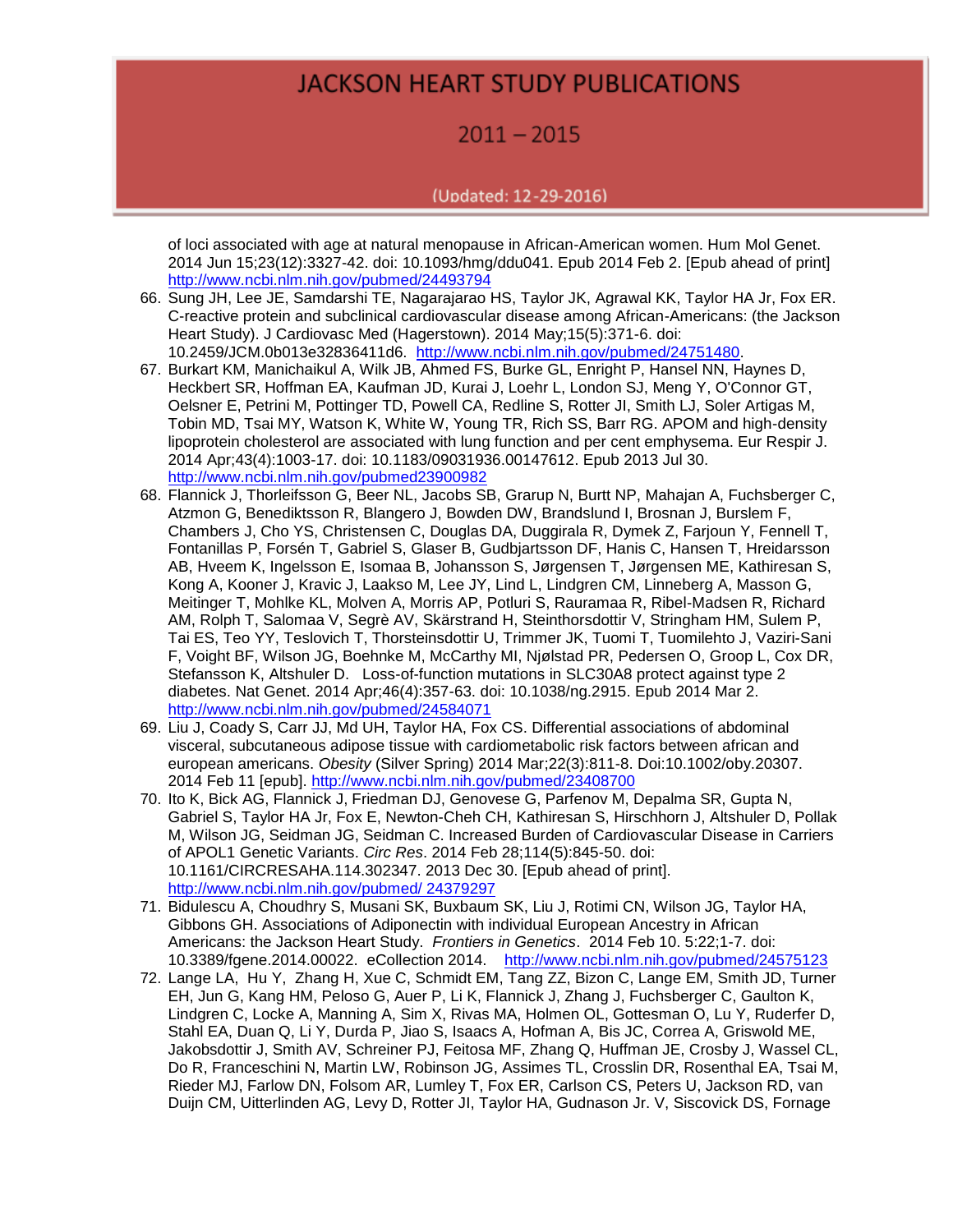### $2011 - 2015$

#### (Updated: 12-29-2016)

M, Borecki IB, Hayward C, Rudan I, Chen YE, Bottinger EP, Loos RJF, Sætrom P, Hveem K, Boehnke M, Groop L, McCarthy M, Meitinger T, Ballantyne CM, Gabriel SB, O'Donnell CJ, Post WS, North K, Reiner AP, Boerwinkle E, Psaty BM, Altshuler D, Kathiresan S, Lin DY, Jarvik GP, Cupples L.A, Kooperberg C, Wilson JG, Nickerson DA, Abecasis GR, Rich SS, Tracy RP, Willer CJ, and the NHLBI Grand Opportunity Exome Sequencing Project. Whole-Exome Sequencing Identifies Rare and Low-Frequency Coding Variants Associated with LDL Cholesterol. *Am J Hum Genet*. 2014 Feb 6;94(2):233-45. doi: 10.1016/j.ajhg.2014.01.010. <http://www.ncbi.nlm.nih.gov/pubmed/24507775>

- 73. Peloso GM, Auer PL, Bix JC, Voorman A, Morrison AC, Stitziel NO, Brody JA, Khetarpal SA, Crosby JC, Fornage M, Isaacs A, Jakobsdottir J, Feitosa MF, Davies G, Huffman JE, Manichaikul A, Davis B, Lohman K, Joon AY, Smith AV, Grove ML, Zanoni P, Redon V, Demissie S, Lawson K, Peters U, Carlson C, Jackson RD, Ryckman KK, Mackey RH, Robinson JG, Siscovick DS, Schreiner PJ, Mychaleckyj JC, Pankow JS, Hofman A, Uitterlinden AG, Harris TB, Taylor KD, Stafford JM, Reynolds LM, Marioni RE, Dehghan A, Franco OH, Patel AP, Lu Y, Hindy G, Gottesman O, Bottinger EP, Melander O, Orho-Melander M, Loos RJ, Duga S, Merlini PA, Farrall M, Goel A, Asselta R, Girelli D, Martinelli N, Shah SH, Kraus WE, Li M, Rader DJ, Reilly MP, McPherson R, Watkins H, Ardissino D; NHLBI GO Exome Sequencing Project, Zhang Q, Wang J, Tsai MY, Taylor HA, Correa A, Griswold ME, Lange LA, Starr JM, Rudan I, Eiriksdottir G, Launer LJ, Ordovas JM, Levy D, Chen YD, Reiner AP, Hayward C, Polasek O, Deary IJ, Borecki IB, Liu Y, Gudnason V, Wilson JG, van Duijn CM, Kooperberg C, Rich SS, Psaty BM, Rotter JI, O'Donnell CJ, Rice K, Boerwinkle E, Kathiresan S, Cupples LA. Association of Low-Frequency and Rare Coding-Sequence Variants with Blood Lipids and Coronary Heart Disease in 56,000 Whites and Blacks. *Am J Hum Genet*. 2014 Feb 6;94(2):223-32. doi: 10.1016/j.ajhg.2014.01.009. <http://www.ncbi.nlm.nih.gov/pubmed/24507774>
- 74. Holmes MV, Lange LA, Palmer T, Lanktree MB, North KE, Almoguera B, Buxbaum S, Chandrupatla HR, Elbers CC, Guo Y, Hoogeveen RC, Li J, Li YR, Swerdlow DI, Cushman M, Price TS, Curtis SP, Fornage M, Hakonarson H, Patel SR, Redline S, Siscovick DS, Tsai MY, Wilson JG, van der Schouw YT, Fitzgerald GA, Hingorani AD, Casas JP, de Bakker PI, Rich SS, Schadt EE, Asselbergs FW, Reiner AP, Keating BJ. Causal Effects of Body Mass Index on Cardiometabolic Traits and Events: A Mendelian Randomization Analysis. *Am J Hum Genet*. 2014 Feb 6;94(2):198-208. doi: 10.1016/j.ajhg.2013.12.014. Epub 2014 Jan 23. <http://www.ncbi.nlm.nih.gov/pubmed/24462370>
- 75. Logsdon BA, Dai JY, Auer PL, Johnsen JM, Ganesh SK, Smith NL, Wilson JG, Tracy RP, Lange LA, Jiao S, Rich SS, Lettre G, Carlson CS, Jackson RD, O'Donnell CJ, Wurfel MM, Nickerson DA, Tang H, Reiner AP, Kooperberg C; NHLBI GO Exome Sequencing Project. A variational Bayes discrete mixture test for rare variant association. Genet Epidemiol. 2014 Jan;38(1):21-30. <http://www.ncbi.nlm.nih.gov/pubmed/24482836> .
- 76. Campbell Jenkins BW, Sarpong DF, Addison C, White MS, Hickson DA, White W, Burchfiel C. Joint effects of smoking and sedentary lifestyle on lung function in african americans: the jackson heart study cohort. Int J Environ Res Public Health**.** 2014 Jan 28;11(2):1500-19. doi: 10.3390/ijerph110201500. <http://www.ncbi.nlm.nih.gov/pubmed/24477212>
- 77. Akylbekova EL, Payne JP, Newton-Cheh C, May WL, Fox ER, Wilson JG, Sarpong DF, Taylor HA, Maher JF. Gene-environment interaction between SCN5A-1103Y and hypokalemia influences QT interval prolongation in African Americans: The Jackson Heart Study. *Am Heart J*. 2014 Jan;167(1):116-122.e1. doi: 10.1016/j.ahj.2013.10.009. Epub 2013 Oct 22. <http://www.ncbi.nlm.nih.gov/pubmed/24332150>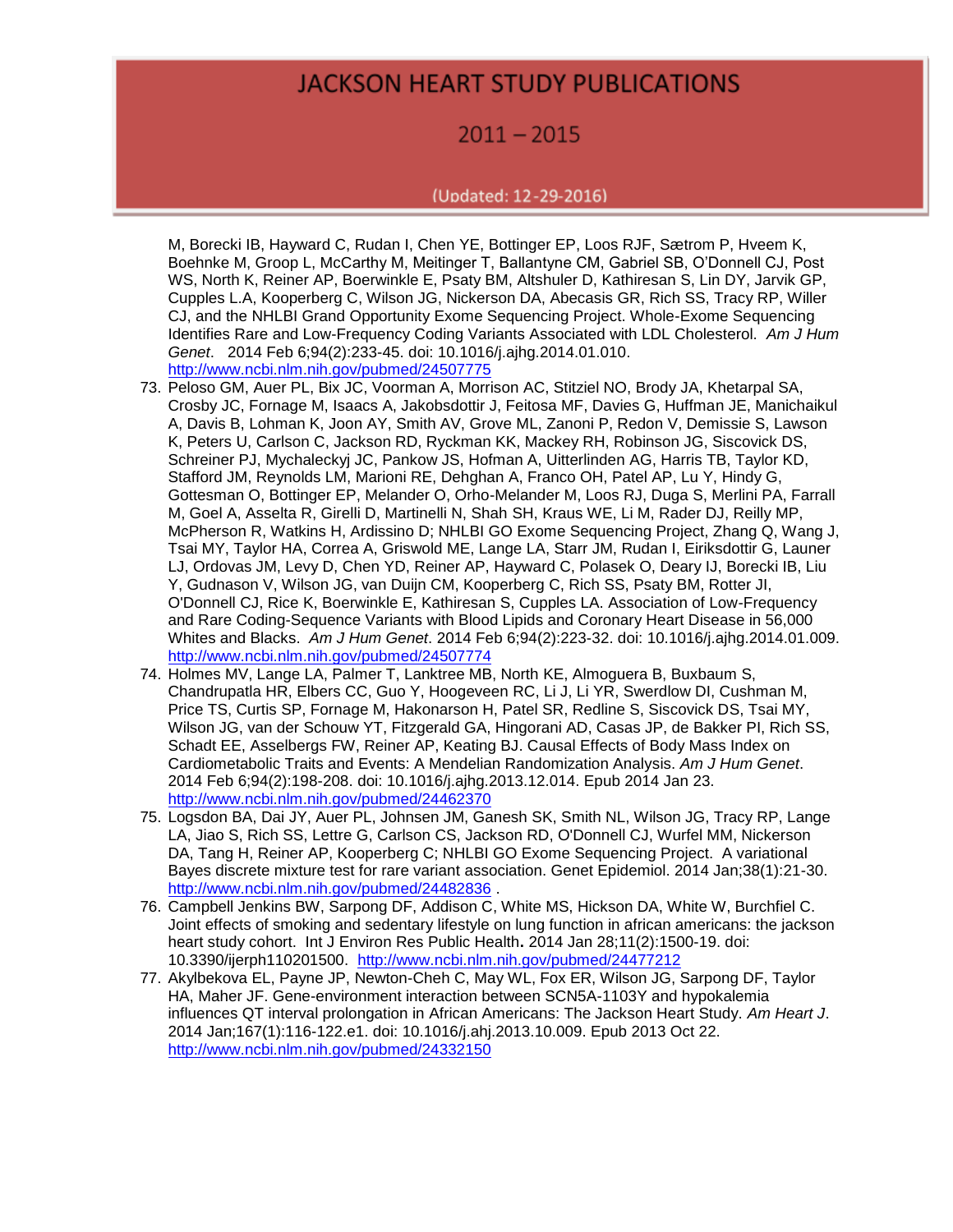### $2011 - 2015$

#### (Updated: 12-29-2016)

#### **Year 2013**

- 78. Choudhary G, Jankowich M, Wu WC. Prevalence and clinical characteristics associated with pulmonary hypertension in african-americans. PLoS One. 2013 Dec 16;8(12):e84264. doi: 10.1371/journal.pone.0084264.<http://www.ncbi.nlm.nih.gov/pubmed/24358351>
- 79. Newton, Jr. RL, Han H, Johnson WD, Hickson DA, Church TS, Taylor HA, Tudor-Locke C, Dubbert PM. Steps/day and Metabolic Syndrome in African American Adults: the Jackson Heart Study. *Prev Med*. 2013 Dec;57(6):855-9. doi: 10.1016/j.ypmed.2013.09.018. Epub 2013 Oct 3. <http://www.ncbi.nlm.nih.gov/pubmed/24096141>
- 80. Tribune S, Lewis K, Ekunwe L, Newton-Cheh C, Akylbekova E, Taylor, Jr HA., Sarpong DF, Buxbaum SG. QT interval duration in the Jackson Heart Study: A segregation analysis. *Online Journal of Rural and Urban Research*. 2013 Dec. 3(1). ISSN 1934-6867. <http://jsumurc.org/ojs/index.php?journal=ojrur&page=article&op=view&path%5B%5D=96>
- 81. Duan Q, Liu EY, Auer PL, Zhang G, Lange EM, Jun G, Bizon C, Jiao S, Buyske S, Franceschini N, Carlson CS, Hsu L, Reiner AP, Peters U, Haessler J, Curtis K, Wassel CL, Robinson JG, Martin LW, Haiman CA, Le Marchand L, Matise TC, Hindorff LA, Crawford DC, Assimes TL, Kang HM, Heiss G, Jackson RD, Kooperberg C, Wilson JG, Abecasis GR, North KE, Nickerson DA, Lange LA, Li Y. Imputation of Coding Variants in African Americans: Better Performance using Data from the Exome Sequencing Project. *Bioinformatics*. 2013 Nov 1;29(21):2744-9. doi: 10.1093/bioinformatics/btt477. Epub 2013 Aug 16. <http://www.ncbi.nlm.nih.gov/pubmed/23956302>
- 82. Flannick J, Beer NL, Bick AG, Agarwala V, Molnes J, Gupta N, Burtt NP, Florez JC, Meigs JB, Taylor H, Lyssenko V, Irgens H, Fox E, Burslem F, Johansson S, Brosnan MJ, Trimmer JK, Newton-Cheh C, Tuomi T, Molven A, Wilson JG, O'Donnell CJ, Kathiresan S, Hirschhorn JN, Njølstad PR, Rolph T, Seidman JG, Gabriel S, Cox DR, Seidman CE, Groop L, Altshuler D. Assessing the phenotypic effects in the general population of rare variants in genes for a dominant Mendelian form of diabetes. *Nat Genet*. 2013 Nov;45(11):1380-5. doi: 10.1038/ng.2794. Epub 2013 Oct 6.<http://www.ncbi.nlm.nih.gov/pubmed/24097065>
- 83. Musani SK, Vasan RS, Bidulescu A, Liu J, Xanthakis V, Sims M, Gawalapu RK, Samdarshi TE, Steffes M, Taylor HA, Fox ER. Aldosterone, c-reactive protein, and plasma b-type natriuretic peptide are associated with the development of metabolic syndrome and longitudinal changes in metabolic syndrome components: Findings from the jackson heart study. *Diabetes care*. 2013 Oct;36(10):3084-92. doi: 10.2337/dc12-2562. Epub 2013 Jun 11. <http://www.ncbi.nlm.nih.gov/pubmed/23757435>
- 84. Yaghootkar H, Lamina C, Scott RA, Dastani Z, Hivert MF, Warren LL, Stancáková A, Buxbaum SG, Lyytikäinen LP, Henneman P, Wu Y, Cheung CY, Pankow JS, Jackson AU, Gustafsson S, Zhao JH, Ballantyne CM, Xie W, Bergman RN, Boehnke M, El Bouazzaoui F, Collins FS, Dunn SH, Dupuis J, Forouhi NG, Gillson C, Hattersley AT, Hong J, Kähönen M, Kuusisto J, Kedenko L, Kronenberg F, Doria A, Assimes TL, Ferrannini E, Hansen T, Hao K, Häring H, Knowles JW, Lindgren CM, Nolan JJ, Paananen J, Pedersen O, Quertermous T, Smith U; the GENESIS consortium; the RISC consortium, Lehtimäki T, Liu CT, Loos RJ, McCarthy MI, Morris AD, Vasan RS, Spector TD, Teslovich TM, Tuomilehto J, Willems van Dijk K, Viikari JS, Zhu N, Langenberg C, Ingelsson E, Semple RK, Sinaiko AR, Palmer CN, Walker M, Lam KS, Paulweber B, Mohlke KL, van Duijn C, Raitakari OT, Bidulescu A, Wareham NJ, Laakso M, Waterworth DM, Lawlor DA, Meigs JB, Richards JB, Frayling TM. SourceGenetics of Complex Traits, University of Exeter Medical School, Exeter, EX1 2LU, UK. Mendelian Randomisation Studies Do Not Support a Causal Role for Reduced Circulating Adiponectin Levels in Insulin Resistance and Type 2 Diabetes. *Diabetes*. 2013 Oct;62(10):3589-98. doi: 10.2337/db13-0128. Epub 2013 Jul 8.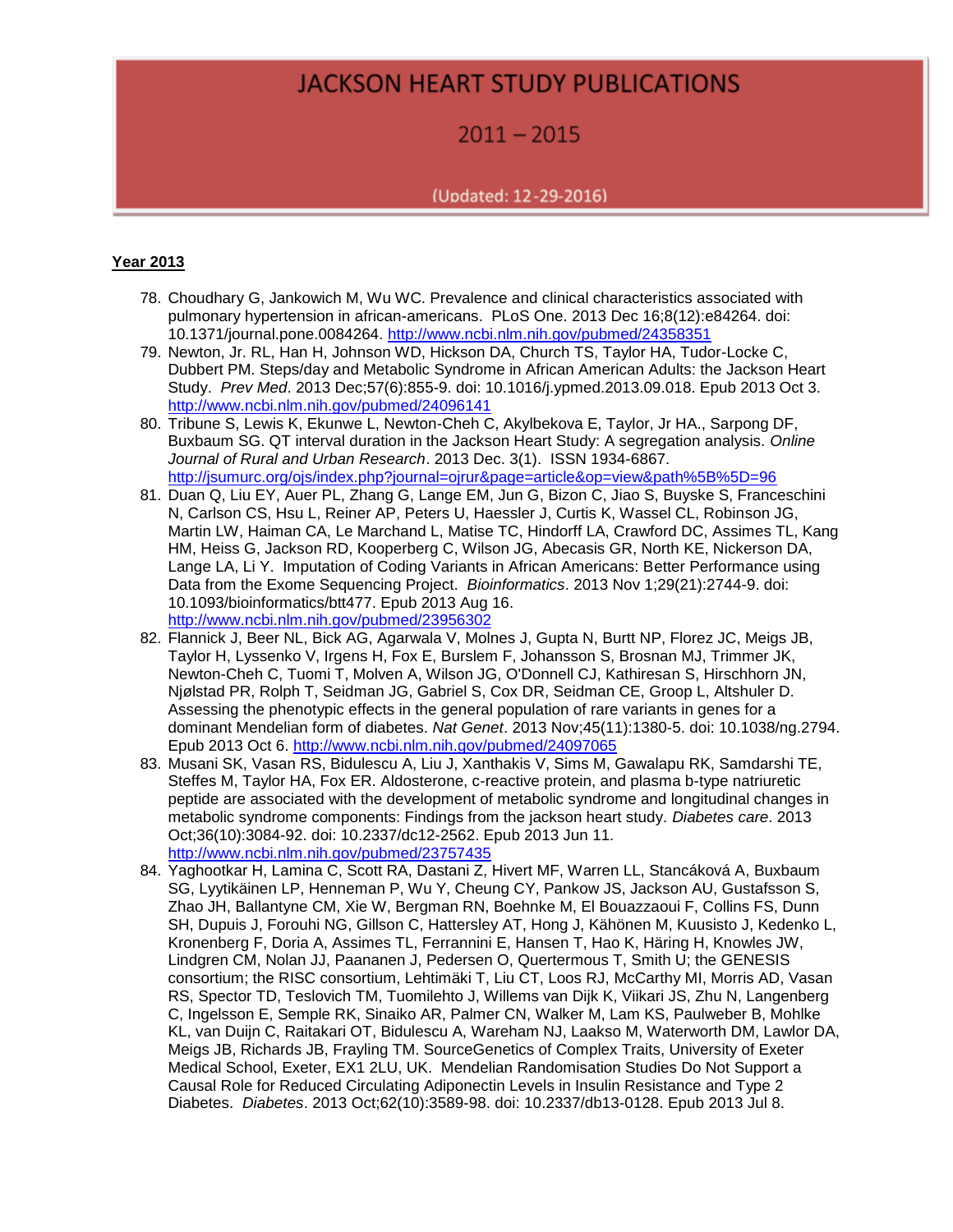### $2011 - 2015$

#### (Updated: 12-29-2016)

<http://www.ncbi.nlm.nih.gov/pubmed/23835345>

- 85. David B. Kantor, Cameron D. Palmer, Taylor R. Young, Yan Meng, Zofia K. Gajdos, Helen Lyon, Alkes L. Price, Samuela Pollack, Stephanie J. London, Laura R. Loehr, Lewis J. Smith, Rajesh Kumar, David R. Jacobs, Jr, Marcy F. Petrini, George T. O'Connor, Wendy B. White, George Papanicolaou, Kristin M. Burkart, Susan R. Heckbert, R. Graham Barr, and Joel N. Hirschhorn. Replication and fine mapping of asthma-associated loci in individuals of African ancestry. Hum Genet. 2013 Sep; 132(9): 1039–1047. Epub 2013 May 12. doi: 10.1007/s00439-013-1310-7. <http://www.ncbi.nlm.nih.gov/pubmed/23666277>
- 86. Franceschini N, Fox E, Zhang Z, Edwards TL, Nalls MA, Sung YJ, Tayo BO, Sun YV, Gottesman O, Adeyemo A, Johnson AD, Young JH, Rice K, Duan Q, Chen F, Li Y, Tang H, Fornage M, Keene KL, Andrews JS, Smith JA, Faul JD, Guangfa Z, Guo W, Liu Y, Murray SS, Musani SK, Srinivasan S, Velez Edwards DR, Wang H, Becker LC, Bovet P, Bochud M, Broeckel U, Burnier M, Carty C, Chasman DI, Ehret G, Chen WM, Chen G, Chen W, Ding J, Dreisbach AW, Evans MK, Guo X, Garcia ME, Jensen R, Keller MF, Lettre G, Lotay V, Martin LW, Moore JH, Morrison AC, Mosley TH, Ogunniyi A, Palmas W, Papanicolaou G, Penman A, Polak JF, Ridker PM, Salako B, Singleton AB, Shriner D, Taylor KD, Vasan R, Wiggins K, Williams SM, Yanek LR, Zhao W, Zonderman AB, Becker DM, Berenson G, Boerwinkle E, Bottinger E, Cushman M, Eaton C, Nyberg F, Heiss G, Hirschhron JN, Howard VJ, Karczewsk KJ, Lanktree MB, Liu K, Liu Y, Loos R, Margolis K, Snyder M; the Asian Genetic Epidemiology Network Consortium, Psaty BM, Schork NJ, Weir DR, Rotimi CN, Sale MM, Harris T, Kardia SL, Hunt SC, Arnett D, Redline S, Cooper RS, Risch NJ, Rao DC, Rotter JI, Chakravarti A, Reiner AP, Levy D, Keating BJ, Zhu X. Genome-wide Association Analysis of Blood-Pressure Traits in African-Ancestry Individuals Reveals Common Associated Genes in African and Non-African Populations. *Am J Hum Genet*. 2013 Sep 5;93(3):545-54. doi: 10.1016/j.ajhg.2013.07.010. Epub 2013 Aug 22. <http://www.ncbi.nlm.nih.gov/pubmed/23972371>
- 87. Palmer ND, Musani SK, Yerges-Armstrong LM, Feitosa MF, Bielak LF, Hernaez R, Kahali B, Carr JJ, Harris TB, Jhun MA, Kardia SL, Langefeld CD, Mosley TH, Jr., Norris JM, Smith AV, Taylor HA, Wagenknecht LE, Liu J, Borecki IB, Peyser PA, Speliotes EK. Characterization of europeanancestry nafld-associated variants in individuals of african and hispanic descent. *Hepatology*. 2013 Sep;58(3):966-75. doi: 10.1002/hep.26440. Epub 2013 Jul 16. <http://www.ncbi.nlm.nih.gov/pubmed/23564467>
- 88. Subramanyam MA, James SA , Diez-Roux AV, Hickson DA, Sarpong D, Sims M, Taylor Jr. HA, Wyatt SB. Socioeconomic status, John Henryism and blood pressure among African-Americans in the Jackson Heart Study. *Soc Sci Med*. 2013 Sep;93:139-46. doi: 10.1016/j.socscimed.2013.06.016. Epub 2013 Jun 21. <http://www.ncbi.nlm.nih.gov/pubmed/23906131>
- 89. Demerath EW, Liu CT, Franceschini N, Chen G, Palmer JR, Smith EN, Chen CT, Ambrosone CB, Arnold AM, Bandera EV, Berenson GS, Bernstein L, Britton A, Cappola AR, Carlson CS, Chanock SJ, Chen W, Chen Z, Deming SL, Elks CE, Evans MK, Gajdos Z, Henderson BE, Hu JJ, Ingles S, John EM, Kerr KF, Kolonel LN, Le Marchand L, Lu X, Millikan RC, Musani SK, Nock NL, North K, Nyante S, Press MF, Rodriquez-Gil JL, Ruiz-Narvaez EA, Schork NJ, Srinivasan SR, Woods NF, Zheng W, Ziegler RG, Zonderman A, Heiss G, Gwen Windham B, Wellons M, Murray SS, Nalls M, Pastinen T, Rajkovic A, Hirschhorn J, Adrienne Cupples L, Kooperberg C, Murabito JM, Haiman CA. Genome-wide association study of age at menarche in african-american women. *Human molecular genetics*. 2013 Aug 15;22(16):3329-46. doi: 10.1093/hmg/ddt181. Epub 2013 Apr 17.<http://www.ncbi.nlm.nih.gov/pubmed/23599027>
- 90. Liu CT, Monda KL, Taylor KC, Lange L, Demerath EW, Palmas W, Wojczynski MK, Ellis JC, Vitolins MZ, Liu S, Papanicolaou GJ, Irvin MR, Xue L, Griffin PJ, Nalls MA, Adeyemo A, Liu J, Li G, Ruiz-Narvaez EA, Chen WM, Chen F, Henderson BE, Millikan RC, Ambrosone CB, Strom SS,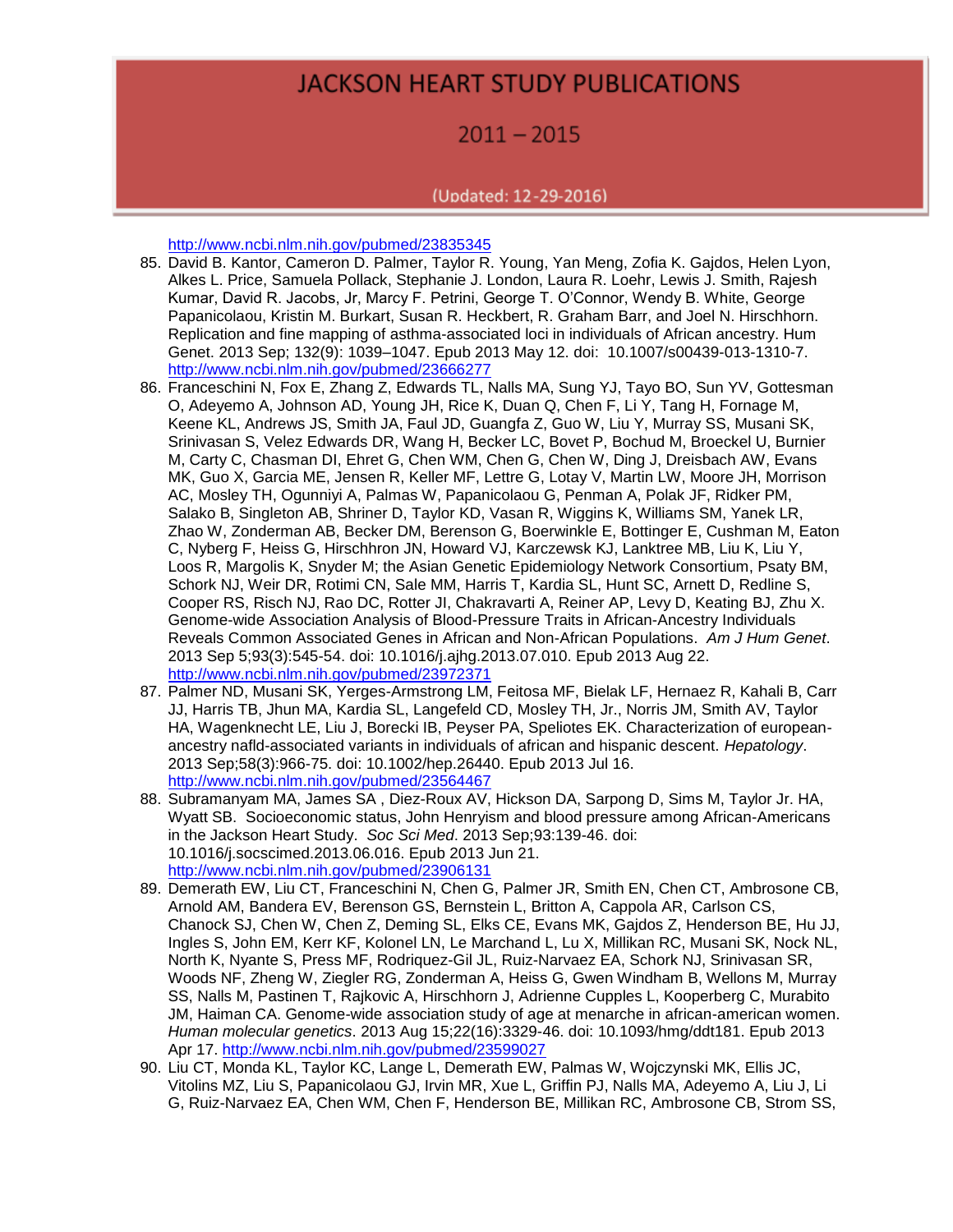### $2011 - 2015$

#### (Updated: 12-29-2016)

Guo X, Andrews JS, Sun YV, Mosley TH, Yanek LR, Shriner D, Haritunians T, Rotter JI, Speliotes EK, Smith M, Rosenberg L, Mychaleckyj J, Nayak U, Spruill I, Garvey WT, Pettaway C, Nyante S, Bandera EV, Britton AF, Zonderman AB, Rasmussen-Torvik LJ, Chen YD, Ding J, Lohman K, Kritchevsky SB, Zhao W, Peyser PA, Kardia SL, Kabagambe E, Broeckel U, Chen G, Zhou J, Wassertheil-Smoller S, Neuhouser ML, Rampersaud E, Psaty B, Kooperberg C, Manson JE, Kuller LH, Ochs-Balcom HM, Johnson KC, Sucheston L, Ordovas JM, Palmer JR, Haiman CA, McKnight B, Howard BV, Becker DM, Bielak LF, Liu Y, Allison MA, Grant SF, Burke GL, Patel SR, Schreiner PJ, Borecki IB, Evans MK, Taylor H, Sale MM, Howard V, Carlson CS, Rotimi CN, Cushman M, Harris TB, Reiner AP, Cupples LA, North KE, Fox CS. Genome-wide association of body fat distribution in african ancestry populations suggests new Loci. PLoS Genet. 2013 Aug;9(8):e1003681. doi: 10.1371/journal.pgen.1003681. Epub 2013 Aug 15. <http://www.ncbi.nlm.nih.gov/pubmed/23966867>

- 91. Ogedegbe G, Spruill TM, Sarpong DF, Agyemang C, Chaplin W, Pastva A, Martins D, Ravenell J, Pickering TG. Correlates of isolated nocturnal hypertension and target organ damage in a population-based cohort of african americans: the jackson heart study. Am J Hypertens. 2013 Aug;26(8):1011-6. doi: 10.1093/ajh/hpt064. Epub 2013 May 15. <http://www.ncbi.nlm.nih.gov/pubmed/23676475>
- 92. Grove ML, Yu B, Cochran BJ, Haritunians T, Bis JC, Taylor KD, Hansen M, Borecki IB, Cupples LA, Fornage M, Gudnason V, Harris TB, Kathiresan S, Kraaij R, Launer LJ, Levy D, Liu Y, Mosley T, Peloso GM, Psaty BM, Rich SS, Rivadeneira F, Siscovick DS, Smith AV, Uitterlinden A, van Duijn CM, Wilson JG, O'Donnell CJ, Rotter JI, Boerwinkle E. Best Practices and Joint Calling of the HumanExome BeadChip: The CHARGE Consortium. PLoS One. 2013 Jul 12;8(7):e68095. doi: 10.1371/journal.pone.0068095. Print 2013.<http://www.ncbi.nlm.nih.gov/pubmed/23874508>
- 93. Wojczynski MK, Li M, Bielak LF, Kerr KF, Reiner AP, Wong ND, Yanek LR, Qu L, White CC, Lange LA, Ferguson JF, He J, Young T, Mosley TH, Smith JA, Kral BG, Guo X, Wong Q, Ganesh SK, Heckbert SR, Griswold ME, O'Leary DH, Budoff M, Carr JJ, Taylor HA Jr, Bluemke DA, Demissie S, Hwang SJ, Paltoo DN, Polak JF, Psaty BM, Becker DM, Province MA, Post WS, O'Donnell CJ, Wilson JG, Harris TB, Kavousi M, Cupples LA, Rotter JI, Fornage M, Becker LC, Peyser PA, Borecki IB, Reilly MP. Genetics of coronary artery calcification among African Americans, a meta-analysis. BMC Med Genet. 2013 Jul 19;14:75. doi: 10.1186/1471-2350-14- 75.<http://www.ncbi.nlm.nih.gov/pubmed/23870195>
- 94. Monda KL, Chen GK, Taylor KC, Palmer C, Edwards TL, Lange LA, Ng MC, Adeyemo AA, Allison MA, Bielak LF, Chen G, Graff M, Irvin MR, Rhie SK, Li G, Liu Y, Liu Y, Lu Y, Nalls MA, Sun YV, Wojczynski MK, Yanek LR, Aldrich MC, Ademola A, Amos CI, Bandera EV, Bock CH, Britton A, Broeckel U, Cai Q, Caporaso NE, Carlson CS, Carpten J, Casey G, Chen WM, Chen F, Chen YD, Chiang CW, Coetzee GA, Demerath E, Deming-Halverson SL, Driver RW, Dubbert P, Feitosa MF, Feng Y, Freedman BI, Gillanders EM, Gottesman O, Guo X, Haritunians T, Harris T, Harris CC, Hennis AJ, Hernandez DG, McNeill LH, Howard TD, Howard BV, Howard VJ, Johnson KC, Kang SJ, Keating BJ, Kolb S, Kuller LH, Kutlar A, Langefeld CD, Lettre G, Lohman K, Lotay V, Lyon H, Manson JE, Maixner W, Meng YA, Monroe KR, Morhason-Bello I, Murphy AB, Mychaleckyj JC, Nadukuru R, Nathanson KL, Nayak U, N'diaye A, Nemesure B, Wu SY, Leske MC, Neslund-Dudas C, Neuhouser M, Nyante S, Ochs-Balcom H, Ogunniyi A, Ogundiran TO, Ojengbede O, Olopade OI, Palmer JR, Ruiz-Narvaez EA, Palmer ND, Press MF, Rampersaud E, Rasmussen-Torvik LJ, Rodriguez-Gil JL, Salako B, Schadt EE, Schwartz AG, Shriner DA, Siscovick D, Smith SB, Wassertheil-Smoller S, Speliotes EK, Spitz MR, Sucheston L, Taylor H, Tayo BO, Tucker MA, Van Den Berg DJ, Edwards DR, Wang Z, Wiencke JK, Winkler TW, Witte JS, Wrensch M, Wu X, Yang JJ, Levin AM, Young TR, Zakai NA, Cushman M, Zanetti KA, Zhao JH, Zhao W, Zheng Y, Zhou J, Ziegler RG, Zmuda JM, Fernandes JK, Gilkeson GS, Kamen DL, Hunt KJ, Spruill IJ, Ambrosone CB, Ambs S, Arnett DK, Atwood L, Becker DM, Berndt SI,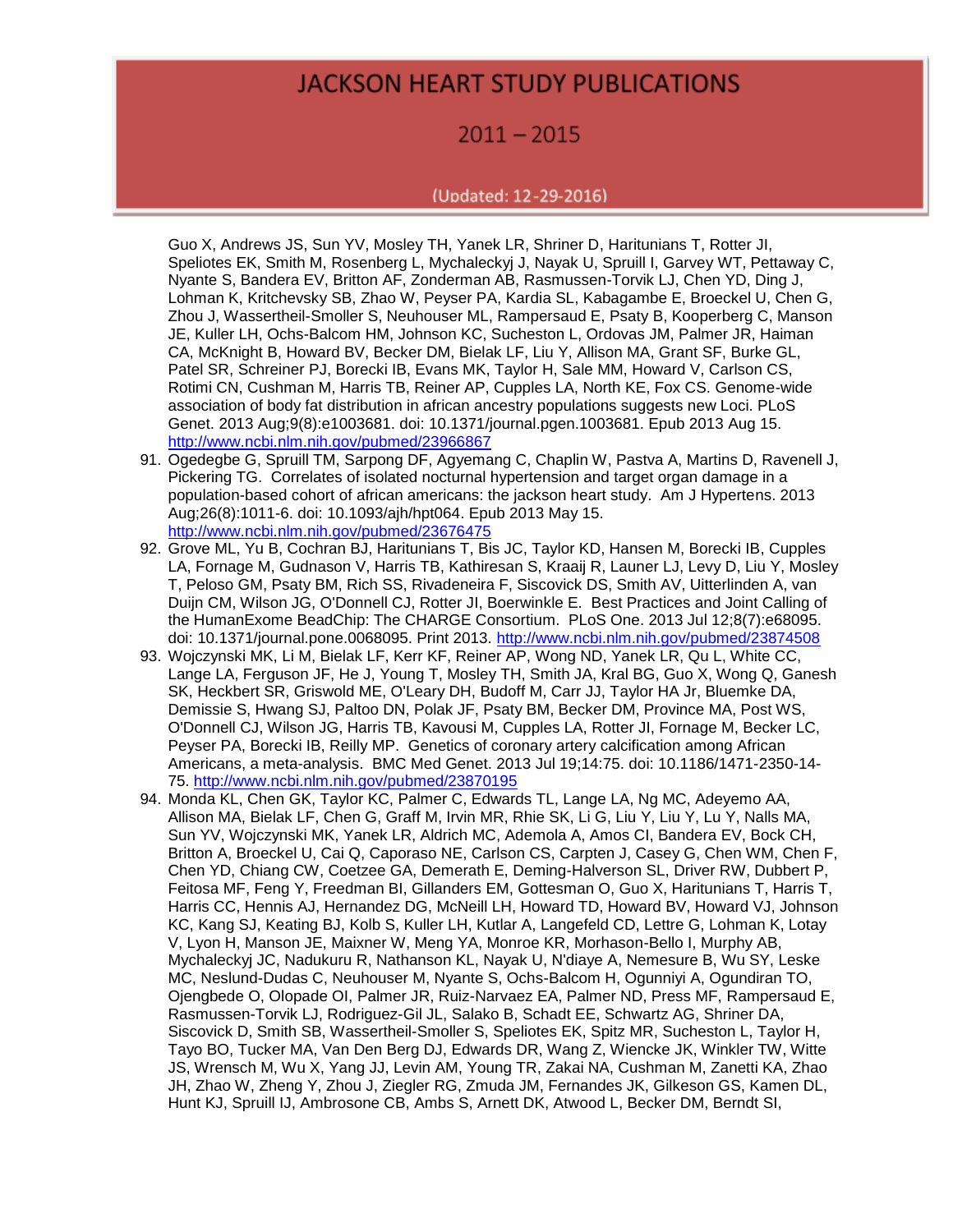### $2011 - 2015$

#### (Updated: 12-29-2016)

Bernstein L, Blot WJ, Borecki IB, Bottinger EP, Bowden DW, Burke G, Chanock SJ, Cooper RS, Ding J, Duggan D, Evans MK, Fox C, Garvey WT, Bradfield JP, Hakonarson H, Grant SF, Hsing A, Chu L, Hu JJ, Huo D, Ingles SA, John EM, Jordan JM, Kabagambe EK, Kardia SL, Kittles RA, Goodman PJ, Klein EA, Kolonel LN, Le Marchand L, Liu S, McKnight B, Millikan RC, Mosley TH, Padhukasahasram B, Williams LK, Patel SR, Peters U, Pettaway CA, Peyser PA, Psaty BM, Redline S, Rotimi CN, Rybicki BA, Sale MM, Schreiner PJ, Signorello LB, Singleton AB, Stanford JL, Strom SS, Thun MJ, Vitolins M, Zheng W, Moore JH, Williams SM, Ketkar S, Zhu X, Zonderman AB; NABEC Consortium; UKBEC Consortium; BioBank Japan Project; AGEN Consortium, Kooperberg C, Papanicolaou GJ, Henderson BE, Reiner AP, Hirschhorn JN, Loos RJ, North KE, Haiman CA. A meta-analysis identifies new loci associated with body mass index in individuals of African ancestry. Nat Genet. 2013 Jun;45(6):690-6. doi: 10.1038/ng.2608. Epub 2013 Apr 14.<http://www.ncbi.nlm.nih.gov/pubmed/23583978>

- 95. Harman J, Walker ER, Charbonneau V, Akylbekova EL, Nelson C, Wyatt SB. Treatment of hypertension among african americans: The jackson heart study. *Journal of clinical hypertension*. 2013 Jun;15(6):367-74. doi: 10.1111/jch.12088. Epub 2013 Apr 1. <http://www.ncbi.nlm.nih.gov/pubmed/23730984>
- 96. Chen Z, Tang H, Qayyum R, Schick UM, Nalls MA, Handsaker R, Li J, Lu Y, Yanek LR, Keating B, Meng Y, van Rooij FJ, Okada Y, Kubo M, Rasmussen-Torvik L, Keller MF, Lange L, Evans M, Bottinger EP, Linderman MD, Ruderfer DM, Hakonarson H, Papanicolaou G, Zonderman AB, Gottesman O, BioBank Japan Project CC, Thomson C, Ziv E, Singleton AB, Loos RJ, Sleiman PM, Ganesh S, McCarroll S, Becker DM, Wilson JG, Lettre G, Reiner AP. Genome-wide association analysis of red blood cell traits in african americans: The cogent network. *Human molecular genetics*. 2013 Jun 15;22(12):2529-38. doi: 10.1093/hmg/ddt087. Epub 2013 Feb 26. <http://www.ncbi.nlm.nih.gov/pubmed/23446634>
- 97. Aurelian Bidulescu, Jiankang Liu, Zhimin Chen, DeMarc A. Hickson, Solomon K Musani, Tandaw E. Samdarshi, Ervin R. Fox, Herman A. Taylor, Gary H. Gibbons. Associations of adiponectin and leptin with incident coronary heart disease and ischemic stroke in African Americans: the Jackson Heart Study. Frontiers in Public Health (Epidemiology). 2013 May 24. doi: 10.3389/fpubh.2013.00016.<http://journal.frontiersin.org/Journal/10.3389/fpubh.2013.00016/full>
- 98. Clark CR, Ommerborn MJ, Hickson DA, Grooms KN, Sims M, Taylor HA, Albert MA. Neighborhood disadvantage, neighborhood safety and cardiometabolic risk factors in african americans: Biosocial associations in the jackson heart study. *PloS one*. 2013 May 14;8(5):e63254. doi: 10.1371/journal.pone.0063254. <http://www.ncbi.nlm.nih.gov/pubmed/23691005>
- 99. Crosslin DR, McDavid A, Weston N, Zheng X, Hart E, de Andrade M, Kullo IJ, McCarty CA, Doheny KF, Pugh E, Kho A, Hayes MG, Ritchie MD, Saip A, Crawford DC, Crane PK, Newton K, Carrell DS, Gallego CJ, Nalls MA, Li R, Mirel DB, Crenshaw A, Couper DJ, Tanaka T, van Rooij FJ, Chen MH, Smith AV, Zakai NA, Yango Q, Garcia M, Liu Y, Lumley T, Folsom AR, Reiner AP, Felix JF, Dehghan A, Wilson JG, Bis JC, Fox CS, Glazer NL, Cupples LA, Coresh J, Eiriksdottir G, Gudnason V, Bandinelli S, Frayling TM, Chakravarti A, van Duijn CM, Melzer D, Levy D, Boerwinkle E, Singleton AB, Hernandez DG, Longo DL, Witteman JC, Psaty BM, Ferrucci L, Harris TB, O'Donnell CJ, Ganesh SK; CHARGE Hematology Working Group, Larson EB, Carlson CS, Jarvik GP; electronic Medical Records and Genomics (eMERGE) Network.. Genetic variation associated with circulating monocyte count in the eMERGE Network. *Hum Mol Genet*. 2013 May 15;22(10):2119-27.<http://www.ncbi.nlm.nih.gov/pubmed/23314186>
- 100. Oelsner EC, Pottinger TD, Burkart KM, Allison M, Buxbaum SG, Hansel NN, Kumar R, Larkin EK, Lange LA, Loehr LR, London SJ, O'Connor GT, Papanicolaou G, Petrini MF, Rabinowitz D, Raghavan S, Redline S, Thyagarajan B, Tracy RP, Wilk JB, White WB, Rich SS, Barr RG. Adhesion molecules, endothelin-1 and lung function in seven population-based cohorts.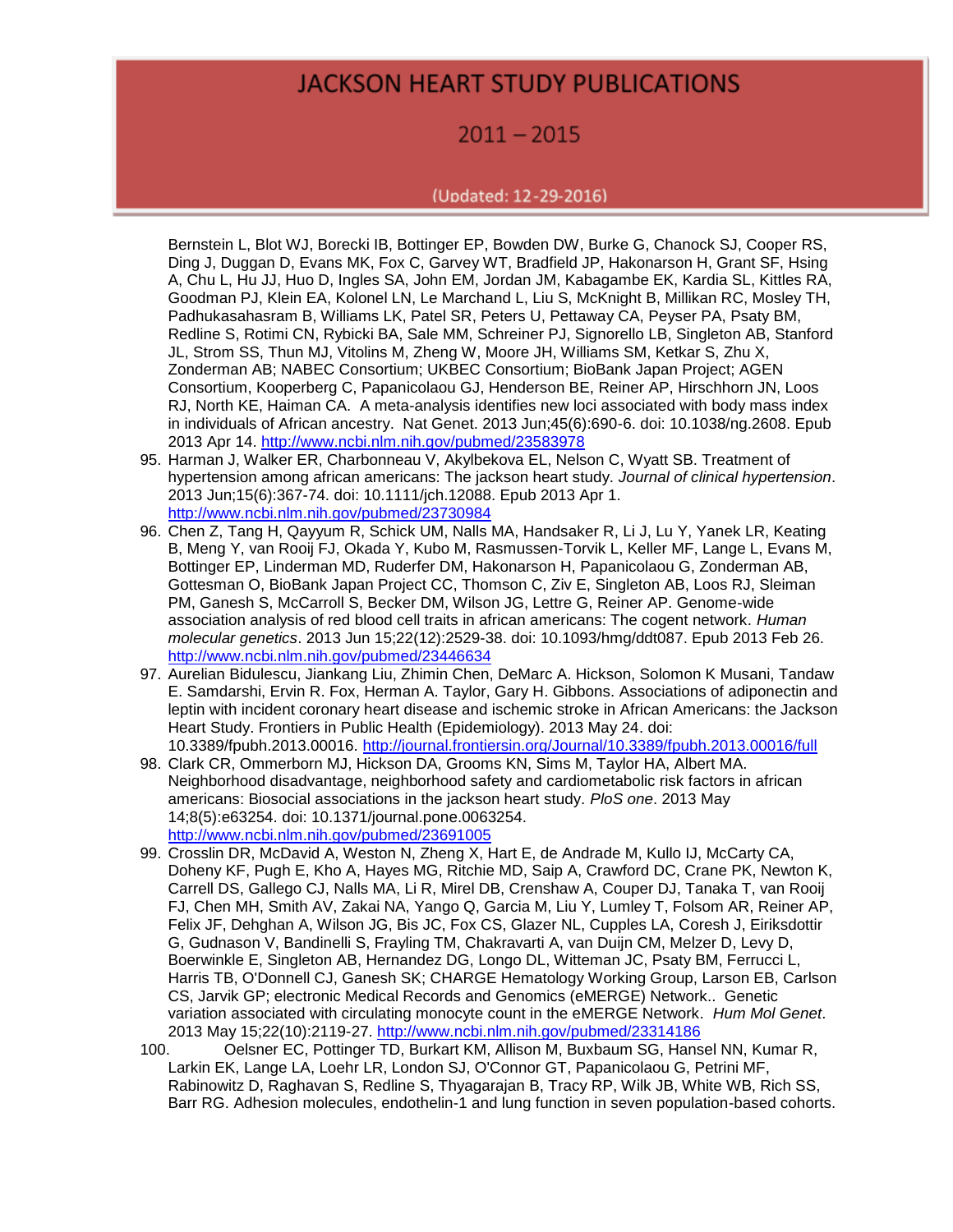### $2011 - 2015$

### (Updated: 12-29-2016)

*Biomarkers*. 2013 May;18(3):196-203. doi:10.3109/1354750X.2012.762805. Epub 2013 Apr 5. <http://www.ncbi.nlm.nih.gov/pubmed/23557128>

- 101. Ganesh SK, Tragante V, Guo W, Guo Y, Lanktree MB, Smith EN, Johnson T, Castillo BA, Barnard J, Baumert J, Chang YP, Elbers CC, Farrall M, Fischer ME, Franceschini N, Gaunt TR, Gho JM, Gieger C, Gong Y, Isaacs A, Kleber ME, Mateo Leach I, McDonough CW, Meijs MF, Mellander O, Molony CM, Nolte IM, Padmanabhan S, Price TS, Rajagopalan R, Shaffer J, Shah S, Shen H, Soranzo N, van der Most PJ, Van Iperen EP, Van Setten JA, Vonk JM, Zhang L, Beitelshees AL, Berenson GS, Bhatt DL, Boer JM, Boerwinkle E, Burkley B, Burt A, Chakravarti A, Chen W, Cooper-Dehoff RM, Curtis SP, Dreisbach A, Duggan D, Ehret GB, Fabsitz RR, Fornage M, Fox E, Furlong CE, Gansevoort RT, Hofker MH, Hovingh GK, Kirkland SA, Kottke-Marchant K, Kutlar A, Lacroix AZ, Langaee TY, Li YR, Lin H, Liu K, Maiwald S, Malik R; CARDIOGRAM, METASTROKE, Murugesan G, Newton-Cheh C, O'Connell JR, Onland-Moret NC, Ouwehand WH, Palmas W, Penninx BW, Pepine CJ, Pettinger M, Polak JF, Ramachandran VS, Ranchalis J, Redline S, Ridker PM, Rose LM, Scharnag H, Schork NJ, Shimbo D, Shuldiner AR, Srinivasan SR, Stolk RP, Taylor HA, Thorand B, Trip MD, van Duijn CM, Verschuren WM, Wijmenga C, Winkelmann BR, Wyatt S, Young JH, Boehm BO, Caulfield MJ, Chasman DI, Davidson KW, Doevendans PA, Fitzgerald GA, Gums JG, Hakonarson H, Hillege HL, Illig T, Jarvik GP, Johnson JA, Kastelein JJ, Koenig W; LifeLines Cohort Study, März W, Mitchell BD, Murray SS, Oldehinkel AJ, Rader DJ, Reilly MP, Reiner AP, Schadt EE, Silverstein RL, Snieder H, Stanton AV, Uitterlinden AG, van der Harst P, van der Schouw YT, Samani NJ, Johnson AD, Munroe PB, de Bakker PI, Zhu X, Levy D, Keating BJ, Asselbergs FW. Loci influencing blood pressure identified using a cardiovascular gene-centric array. Hum Mol Genet. 2013 Apr 15;22(8):1663-78. doi: 10.1093/hmg/dds555. Epub 2013 Jan 8. <http://www.ncbi.nlm.nih.gov/pubmed/23303523>
- 102. Bruce MA, Beech BM, Crook ED, Sims M, Griffith DM, Simpson SL, Ard J, Norris KC. Sex, weight status, and chronic kidney disease among African Americans: the Jackson Heart Study. J Investig Med. 2013 Apr;61(4):701-7. doi: 10.231/JIM.0b013e3182880bf5. <http://www.ncbi.nlm.nih.gov/pubmed/23524947>
- 103. Genovese G, Handsaker RE, Li H, Altemose N, Lindgren AM, Chambert K, Pasaniuc B, Price AL, Reich D, Morton CC, Pollak MR, Wilson JG, McCarroll SA. Using population admixture to help complete maps of the human genome. *Nature genetics*. 2013 Apr;45(4):406-14, 414e1-2. doi: 10.1038/ng.2565. Epub 2013 Feb 24.<http://www.ncbi.nlm.nih.gov/pubmed/23435088>
- 104. Hamidovic, A, Goodloe RJ, Young, TR, Styn, MA., Mukamal, KJ, Choquet, Helene, Kasberger, JL, Buxbaum, SG, Papanicolaou, GJ, White WB, Volcik K, Spring B, Hitsman, B, Levy D, Jorgenson E. Genetic Analysis of a Population Heavy Drinking Phenotype Identifies Risk Variants in Whites. J Clin Psychopharmacol. 2013 Apr;33(2):206-10. doi: 10.1097/JCP.0b013e318287009a <http://www.ncbi.nlm.nih.gov/pubmed/23422394>
- 105. Tullos BW, Sung JH, Lee JE, Criqui MH, Mitchell ME, Taylor HA. Ankle-brachial index (ABI), abdominal aortic calcification (AAC), and coronary artery calcification (CAC): the Jackson heart study. Int J Cardiovasc Imaging. 2013 Apr;29(4):891-7. doi: 10.1007/s10554-012-0145-y. 2012 Oct 31. [Epub ahead of print] <http://www.ncbi.nlm.nih.gov/pubmed/23111408>
- 106. Donna Antoine LaVigne, Clifton C Addison, Brenda W Campbell Jenkins, Cynthia A Smith, Darcel Thigpen, Alyce Stewart, Alice M Smith, Daniel Sarpong. The impact of organized community capacity building on health risk practices in an African American community. J Behav Health. 2013; 2(2): 159-166. Published Online March 03, 2013. DOI: 10.5455/jbh.20130217103823.<http://www.scopemed.org/?mno=30278#abstract>
- 107. Deo R, Nalls MA, Avery CL, Smith JG, Evans DS, Keller MF, Butler AM, Buxbaum SG, Li G, Miguel Quibrera P, Smith EN, Tanaka T, Akylbekova EL, Alonso A, Arking DE, Benjamin EJ, Berenson GS, Bis JC, Chen LY, Chen W, Cummings SR, Ellinor PT, Evans MK, Ferrucci L, Fox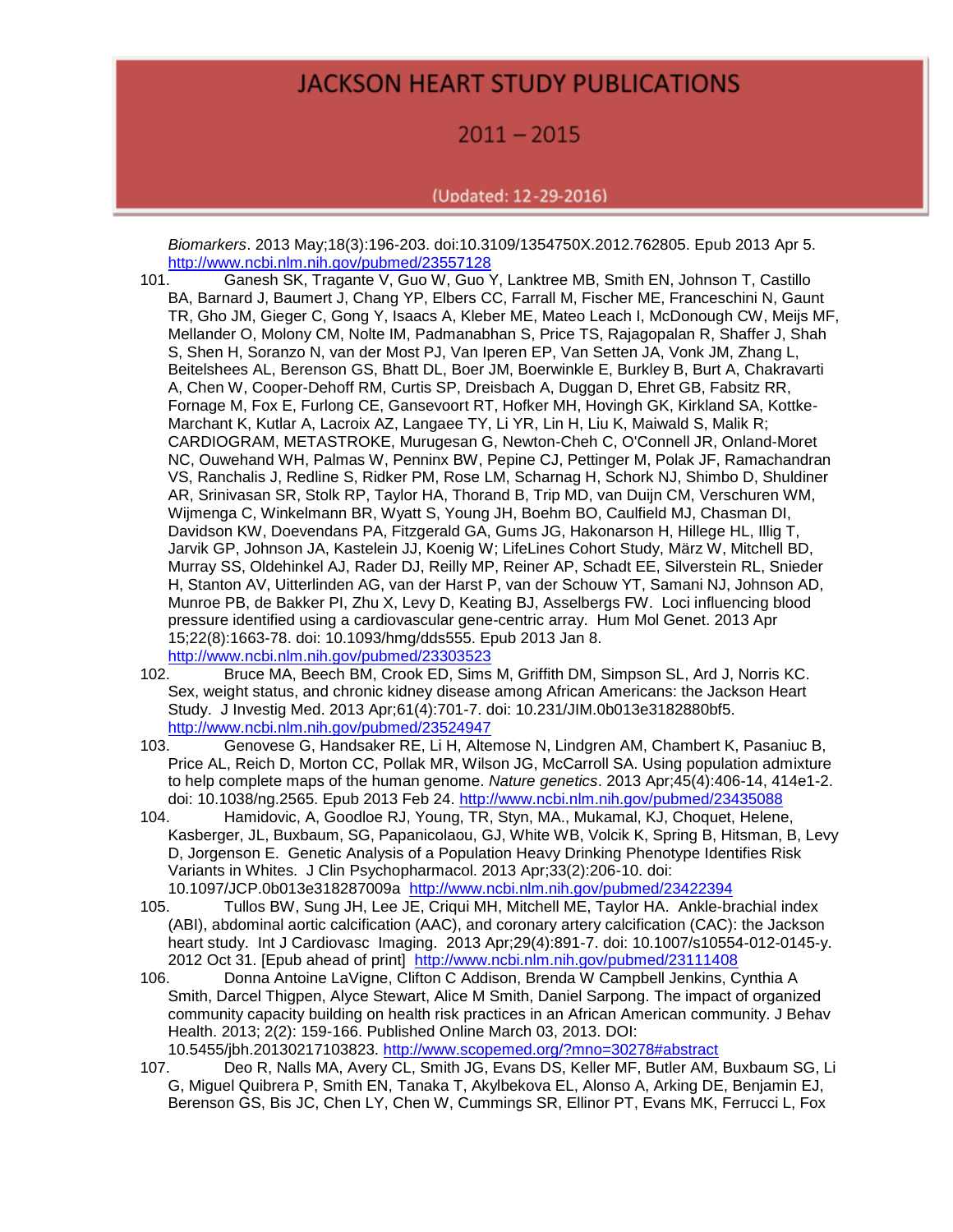### $2011 - 2015$

#### (Updated: 12-29-2016)

ER, Heckbert SR, Heiss G, Hsueh WC, Kerr KF, Limacher MC, Liu Y, Lubitz SA, Magnani JW, Mehra R, Marcus GM, Murray SS, Newman AB, Njajou O, North KE, Paltoo DN, Psaty BM, Redline SS, Reiner AP, Robinson JG, Rotter JI, Samdarshi TE, Schnabel RB, Schork NJ, Singleton AB, Siscovick D, Soliman EZ, Sotoodehnia N, Srinivasan SR, Taylor HA, Trevisan M, Zhang Z, Zonderman AB, Newton-Cheh C, Whitsel EA. Common genetic variation near the connexin-43 gene is associated with resting heart rate in African Americans: a genome-wide association study of 13,372 participants. Heart Rhythm. 2013 Mar;10(3):401-8. doi:

10.1016/j.hrthm.2012.11.014. Epub 2012 Nov 24.<http://www.ncbi.nlm.nih.gov/pubmed/23183192>

- 108. Liu J, Hickson DA, Musani SK, Talegawkar SA, Carithers TC, Tucker KL, Fox CS, Taylor HA. Dietary Patterns, Abdominal Visceral Adipose Tissue and Cardiometabolic Risk Factors in African Americans: the Jackson Heart Study. Obesity (Silver Spring). 2013 Mar;21(3):644-51. doi: 10.1002/oby.20265. Obesity (Silver Spring). 2012 Jun 12. doi: 10.1038/oby.2012.145. [Epub] <http://www.ncbi.nlm.nih.gov/pubmed/23592674>
- 109. Ng MC, Saxena R, Li J, Palmer ND, Dimitrov L, Xu J, Rasmussen-Torvik LJ, Zmuda JM, Siscovick DS, Patel SR, Crook ED, Sims M, Chen YD, Bertoni AG, Li M, Grant SF, Dupuis J, Meigs JB, Psaty BM, Pankow JS, Langefeld CD, Freedman BI, Rotter JI, Wilson JG, Bowden DW. Transferability and fine mapping of type 2 diabetes loci in african americans: The candidate gene association resource plus study. *Diabetes*. 2013 Mar;62(3):965-76. doi: 10.2337/db12-0266. Epub 2012 Nov 27.<http://www.ncbi.nlm.nih.gov/pubmed/23193183>
- 110. Bidulescu A, Liu J, Hickson DA, Hairston KG, Fox ER, Arnett DK, Sumner AE, Taylor HA, Gibbons GH. Gender differences in the association of visceral and subcutaneous adiposity with adiponectin in african americans: The jackson heart study. *BMC cardiovascular disorders*. 2013 Feb 22;13:9. doi: 10.1186/1471-2261-13-9.<http://www.ncbi.nlm.nih.gov/pubmed/23433085>
- 111. Fox ER, Musani SK, Barbalic M, Lin H, Yu B, Ogunyankin KO, Smith NL, Kutlar A, Glazer NL, Post WS, Paltoo DN, Dries DL, Farlow DN, Duarte CW, Kardia SL, Meyers KJ, Sun YV, Arnett DK, Patki AA, Sha J, Cui X, Samdarshi TE, Penman AD, Bibbins-Domingo K, Buzková P, Benjamin EJ, Bluemke DA, Morrison AC, Heiss G, Carr JJ, Tracy RP, Mosley TH, Taylor HA, Psaty BM, Heckbert SR, Cappola TP, Vasan RS. Genome-Wide Association Study of Cardiac Structure and Systolic Function in African Americans: The Candidate Gene Association Resource (CARe) Study. Circ Cardiovasc Genet. 2013 Feb 1;6(1):37-46. doi: 10.1161/CIRCGENETICS.111.962365. Epub 2012 Dec 28.
- <http://www.ncbi.nlm.nih.gov/pubmed/23275298><br>112. Guo Y, Lanktree MB. Tavlor KC. Hakon
- 112. Guo Y, Lanktree MB, Taylor KC, Hakonarson H, Lange LA, Keating BJ, Consortium IKSaB. Gene-centric meta-analyses of 108 912 individuals confirm known body mass index loci and reveal three novel signals. *Human molecular genetics*. 2013 Jan 1;22(1):184-201. doi: 10.1093/hmg/dds396. Epub 2012 Sep 21.<http://www.ncbi.nlm.nih.gov/pubmed/23001569>
- 113. Fu W, O'Connor TD, Jun G, Kang HM, Abecasis G, Leal SM, Gabriel S, Rieder MJ, Altshuler D, Shendure J, Nickerson DA, Bamshad MJ, Project NES, Akey JM. Analysis of 6,515 exomes reveals the recent origin of most human protein-coding variants. *Nature*. 2013 Jan 10;493(7431):216-20. doi: 10.1038/nature11690. Epub 2012 Nov 28. <http://www.ncbi.nlm.nih.gov/pubmed/23201682>
- 114. Fox ER, Musani SK, Singh P, Bidulescu A, Nagarajarao HS, Samdarshi TE, Steffes MW, Wang TJ, Taylor HA, Vasan RS. Association of plasma b-type natriuretic peptide concentrations with longitudinal blood pressure tracking in african americans: Findings from the jackson heart study. *Hypertension*. 2013 Jan;61(1):48-54. doi: 10.1161/HYPERTENSIONAHA.112.197657. Epub 2012 Nov 26.<http://www.ncbi.nlm.nih.gov/pubmed/23184379>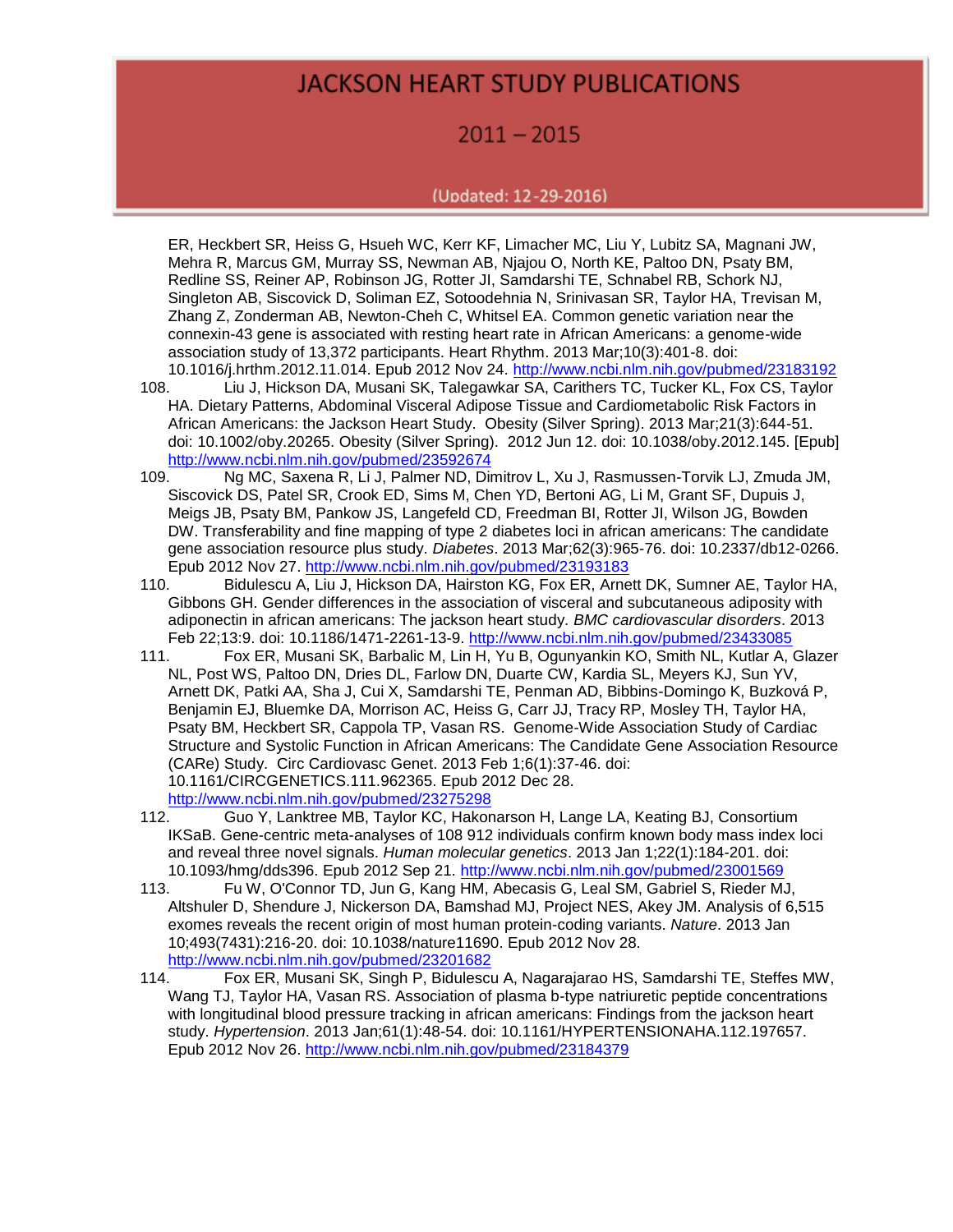### $2011 - 2015$

### (Updated: 12-29-2016)

#### **Year 2012**

- 115. Wilmot B, Voruganti VS, Chang YP, Fu Y, Chen Z, Taylor HA, Wilson JG, Gipson T, Shah VO, Umans JG, Flessner MF, Hitzemann R, Shuldiner AR, Comuzzie AG, McWeeney S, Zager PG, Maccluer JW, Cole SA, Cohen DM. Heritability of serum sodium concentration: Evidence for sex- and ethnic-specific effects. *Physiological genomics*. 2012 Feb 13;44(3):220-8. Epub 2011 Dec 20. <http://www.ncbi.nlm.nih.gov/pubmed/22186255>
- 116. Walford GA, Green T, Neale B, Isakova T, Rotter JI, Grant SF, Fox CS, Pankow JS, Wilson JG, Meigs JB, Siscovick DS, Bowden DW, Daly MJ, Florez JC. Common genetic variants differentially influence the transition from clinically defined states of fasting glucose metabolism. *Diabetologia*. 2012;55:331-339.<http://www.ncbi.nlm.nih.gov/pubmed/22038522>
- 117. Subramanyam MA, Diez-Roux AV, Hickson DA, Sarpong DF, Sims M, Taylor HA, Jr., Williams DR, Wyatt SB. Subjective social status and psychosocial and metabolic risk factors for cardiovascular disease among african americans in the jackson heart study. *Social science & medicine*. 2012;74:1146-1154. Epub 2012 Feb 14. <http://www.ncbi.nlm.nih.gov/pubmed/22381684>
- 118. Smith JG, Avery CL, Evans DS, Nalls MA, Meng YA, Smith EN, Palmer C, Tanaka T, Mehra R, Butler AM, Young T, Buxbaum SG, Kerr KF, Berenson GS, Schnabel RB, Li G, Ellinor PT, Magnani JW, Chen W, Bis JC, Curb JD, Hsueh WC, Rotter JI, Liu Y, Newman AB, Limacher MC, North KE, Reiner AP, Quibrera PM, Schork NJ, Singleton AB, Psaty BM, Soliman EZ, Solomon AJ, Srinivasan SR, Alonso A, Wallace R, Redline S, Zhang ZM, Post WS, Zonderman AB, Taylor HA, Murray SS, Ferrucci L, Arking DE, Evans MK, Fox ER, Sotoodehnia N, Heckbert SR, Whitsel EA, Newton-Cheh C, on behalf of the C, consortia C. Impact of ancestry and common genetic variants on qt interval in african americans. *Circulation. Cardiovascular genetics*. 2012 Dec;5(6):647-55. doi: 10.1161/CIRCGENETICS.112.962787. Epub 2012 Nov 19. <http://www.ncbi.nlm.nih.gov/pubmed/23166209>
- 119. Sims M, Diez-Roux AV, Dudley A, Gebreab S, Wyatt SB, Bruce MA, James SA, Robinson JC, Williams DR, Taylor HA. Perceived discrimination and hypertension among african americans in the jackson heart study. *American journal of public health*. 2012;102 Suppl 2:S258- 265.<http://www.ncbi.nlm.nih.gov/pubmed/22401510>
- 120. Shetty PB, Tang H, Tayo BO, Morrison AC, Hanis CL, Rao DC, Young JH, Fox ER, Boerwinkle E, Cooper RS, Risch NJ, Zhu X, Candidate Gene Association Resource (CARe) Consortium. Variants in cxadr and f2rl1 are associated with blood pressure and obesity in africanamericans in regions identified through admixture mapping. *Journal of hypertension*. 2012;30:1970-1976.<http://www.ncbi.nlm.nih.gov/pubmed/22914544>
- 121. Saxena R, Elbers CC, Guo Y, Peter I, Gaunt TR, Mega JL, Lanktree MB, Tare A, Castillo BA, Li YR, Johnson T, Bruinenberg M, Gilbert-Diamond D, Rajagopalan R, Voight BF, Balasubramanyam A, Barnard J, Bauer F, Baumert J, Bhangale T, Bohm BO, Braund PS, Burton PR, Chandrupatla HR, Clarke R, Cooper-DeHoff RM, Crook ED, Davey-Smith G, Day IN, de Boer A, de Groot MC, Drenos F, Ferguson J, Fox CS, Furlong CE, Gibson Q, Gieger C, Gilhuijs-Pederson LA, Glessner JT, Goel A, Gong Y, Grant SF, Grobbee DE, Hastie C, Humphries SE, Kim CE, Kivimaki M, Kleber M, Meisinger C, Kumari M, Langaee TY, Lawlor DA, Li M, Lobmeyer MT, Maitland-van der Zee AH, Meijs MF, Molony CM, Morrow DA, Murugesan G, Musani SK, Nelson CP, Newhouse SJ, O'Connell JR, Padmanabhan S, Palmen J, Patel SR, Pepine CJ, Pettinger M, Price TS, Rafelt S, Ranchalis J, Rasheed A, Rosenthal E, Ruczinski I, Shah S, Shen H, Silbernagel G, Smith EN, Spijkerman AW, Stanton A, Steffes MW, Thorand B, Trip M, van der Harst P, van der AD, van Iperen EP, van Setten J, van Vliet-Ostaptchouk JV, Verweij N, Wolffenbuttel BH, Young T, Zafarmand MH, Zmuda JM, Look ARG, consortium D, Boehnke M,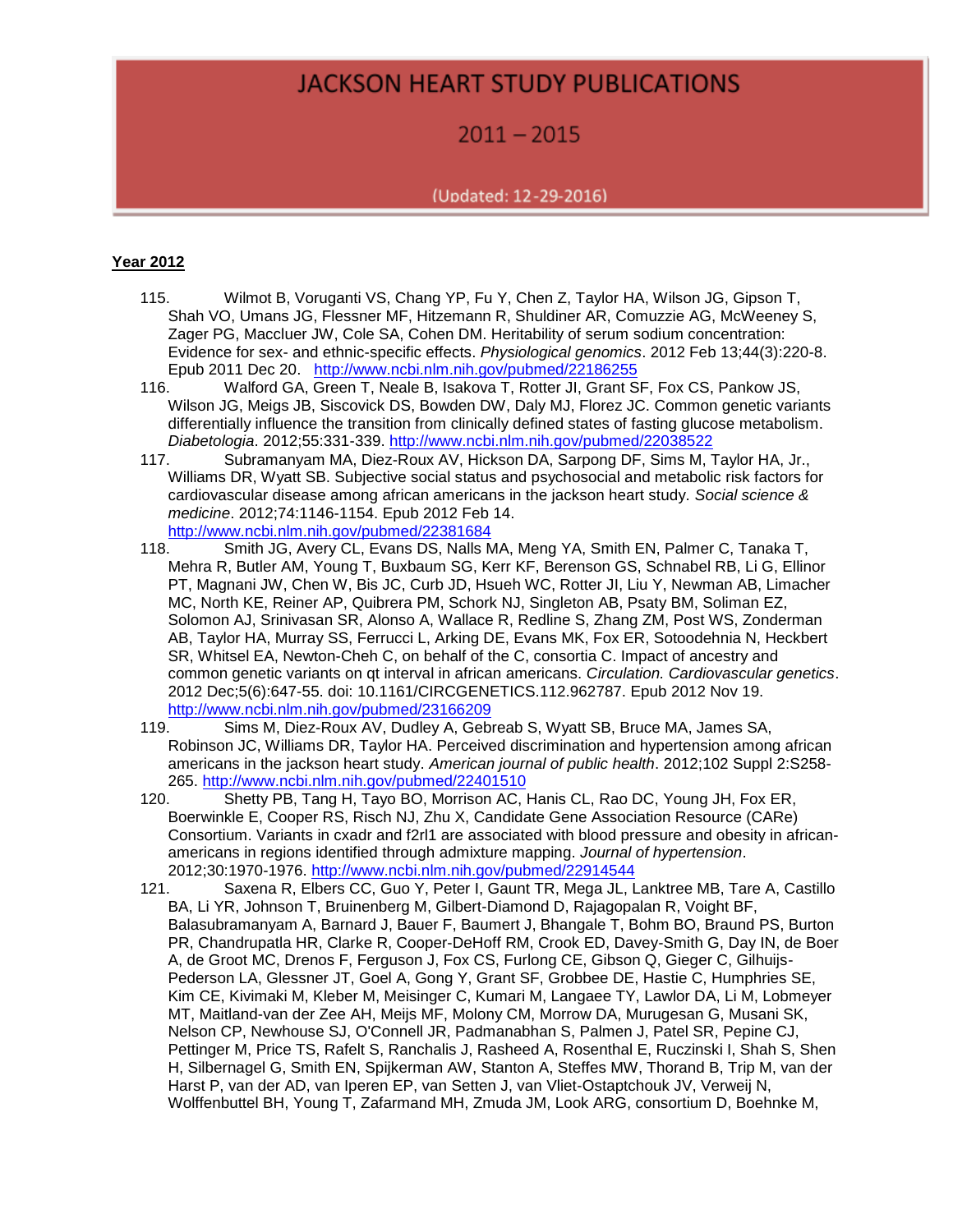### $2011 - 2015$

### (Updated: 12-29-2016)

Altshuler D, McCarthy M, Kao WH, Pankow JS, Cappola TP, Sever P, Poulter N, Caulfield M, Dominiczak A, Shields DC, Bhatt DL, Zhang L, Curtis SP, Danesh J, Casas JP, van der Schouw YT, Onland-Moret NC, Doevendans PA, Dorn GW, 2nd, Farrall M, FitzGerald GA, Hamsten A, Hegele R, Hingorani AD, Hofker MH, Huggins GS, Illig T, Jarvik GP, Johnson JA, Klungel OH, Knowler WC, Koenig W, Marz W, Meigs JB, Melander O, Munroe PB, Mitchell BD, Bielinski SJ, Rader DJ, Reilly MP, Rich SS, Rotter JI, Saleheen D, Samani NJ, Schadt EE, Shuldiner AR, Silverstein R, Kottke-Marchant K, Talmud PJ, Watkins H, Asselbergs FW, de Bakker PI, McCaffery J, Wijmenga C, Sabatine MS, Wilson JG, Reiner A, Bowden DW, Hakonarson H, Siscovick DS, Keating BJ. Large-scale gene-centric meta-analysis across 39 studies identifies type 2 diabetes loci. *American journal of human genetics*. 2012;90:410-425. <http://www.ncbi.nlm.nih.gov/pubmed/22325160>

- 122. Reeves RR, Adams CE, Dubbert PM, Hickson DA, Wyatt SB. Are religiosity and spirituality associated with obesity among african americans in the southeastern united states (the jackson heart study)? *Journal of religion and health*. 2012;51:32-48. <http://www.ncbi.nlm.nih.gov/pubmed/22065213>
- 123. Qayyum R, Snively BM, Ziv E, Nalls MA, Liu Y, Tang W, Yanek LR, Lange L, Evans MK, Ganesh S, Austin MA, Lettre G, Becker DM, Zonderman AB, Singleton AB, Harris TB, Mohler ER, Logsdon BA, Kooperberg C, Folsom AR, Wilson JG, Becker LC, Reiner AP. A meta-analysis and genome-wide association study of platelet count and mean platelet volume in african americans. *PLoS genetics*. 2012;8(3):e1002491. doi: 10.1371/journal.pgen.1002491. Epub 2012 Mar 8. <http://www.ncbi.nlm.nih.gov/pubmed/22423221>
- 124. Puhan MA, Hansel NN, Sobradillo P, Enright P, Lange P, Hickson D, Menezes AM, Riet GT, Held U, Domingo-Salvany A, Mosenifar Z, Anto JM, Moons KG, Kessels A, Garcia-Aymerich J, for the International CCCWG. Large-scale international validation of the ado index in subjects with copd: An individual subject data analysis of 10 cohorts. *BMJ open*. 2012 Dec 12;2(6). pii: e002152. doi: 10.1136/bmjopen-2012-002152. Print 2012. <http://www.ncbi.nlm.nih.gov/pubmed/23242246>
- 125. Patel SR, Goodloe R, De G, Kowgier M, Weng J, Buxbaum SG, Cade B, Fulop T, Gharib SA, Gottlieb DJ, Hillman D, Larkin EK, Lauderdale DS, Li L, Mukherjee S, Palmer L, Zee P, Zhu X, Redline S. Association of genetic loci with sleep apnea in european americans and africanamericans: The candidate gene association resource (care). *PloS one*. 2012;7(11):e48836. doi: 10.1371/journal.pone.0048836. Epub 2012 Nov 14.

<http://www.ncbi.nlm.nih.gov/pubmed/23155414>

- 126. Newton RL, Jr., M HH, Dubbert PM, Johnson WD, Hickson DA, Ainsworth B, Carithers T, Taylor H, Wyatt S, Tudor-Locke C. Pedometer determined physical activity tracks in african american adults: The jackson heart study. Int J Behav Nutr Phys Act. 2012 Apr 18;9:44. doi: 10.1186/1479-5868-9-44.<http://www.ncbi.nlm.nih.gov/pubmed/22512833>
- 127. Musunuru K, Romaine SP, Lettre G, Wilson JG, Volcik KA, Tsai MY, Taylor HA, Jr., Schreiner PJ, Rotter JI, Rich SS, Redline S, Psaty BM, Papanicolaou GJ, Ordovas JM, Liu K, Krauss RM, Glazer NL, Gabriel SB, Fornage M, Cupples LA, Buxbaum SG, Boerwinkle E, Ballantyne CM, Kathiresan S, Rader DJ. Multi-ethnic analysis of lipid-associated loci: The nhlbi care project. *PloS one*. 2012;7:e36473.<http://www.ncbi.nlm.nih.gov/pubmed/22629316>
- 128. Liu J, Musani SK, Bidulescu A, Carr JJ, Wilson JG, Taylor HA, Fox CS. Fatty liver, abdominal adipose tissue and atherosclerotic calcification in african americans: The jackson heart study. *Atherosclerosis*. 2012 Oct;224(2):521-525. [Epub ahead of print] 2012 Aug 10. <http://www.ncbi.nlm.nih.gov/pubmed/22902209>
- 129. Liu CT, Ng MC, Rybin D, Adeyemo A, Bielinski SJ, Boerwinkle E, Borecki I, Cade B, Chen YD, Djousse L, Fornage M, Goodarzi MO, Grant SF, Guo X, Harris T, Kabagambe E, Kizer JR, Liu Y, Lunetta KL, Mukamal K, Nettleton JA, Pankow JS, Patel SR, Ramos E, Rasmussen-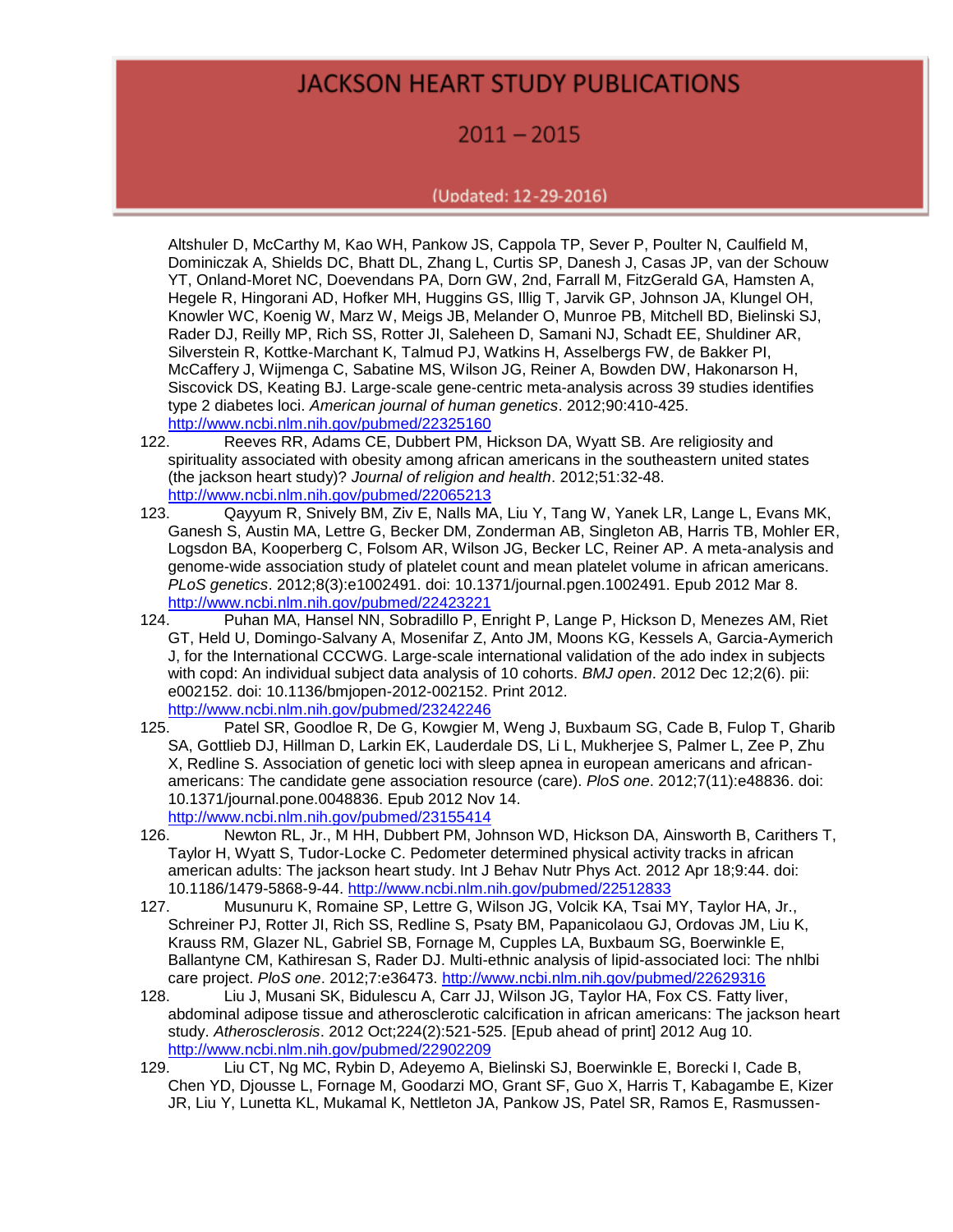### $2011 - 2015$

#### (Updated: 12-29-2016)

Torvik L, Rich SS, Rotimi CN, Sarpong D, Shriner D, Sims M, Zmuda JM, Redline S, Kao WH, Siscovick D, Florez JC, Rotter JI, Dupuis J, Wilson JG, Bowden DW, Meigs JB. Transferability and fine-mapping of glucose and insulin quantitative trait loci across populations: Care, the candidate gene association resource. *Diabetologia*. 2012 Nov;55(11):2970-84. doi: 10.1007/s00125-012-2656-4. Epub 2012 Aug 16.<http://www.ncbi.nlm.nih.gov/pubmed/22893027>

130. Hickson DA, Lewis TT, Liu J, Mount DL, Younge SN, Jenkins WC, Sarpong DF, Williams DR. The associations of multiple dimensions of discrimination and abdominal fat in african american adults: The jackson heart study. *Annals of behavioral medicine : a publication of the Society of Behavioral Medicine*. 2012;43:4-14. Epub 2012 Jan 26. <http://www.ncbi.nlm.nih.gov/pubmed/22278393>

- 131. Hickson DA, Diez Roux AV, Gebreab SY, Wyatt SB, Dubbert PM, Sarpong DF, Sims M, Taylor HA. Social patterning of cumulative biological risk by education and income among african americans. *American journal of public health*. 2012;102:1362-1369. Epub 2012 May 17. <http://www.ncbi.nlm.nih.gov/pubmed/22594727>
- 132. Henry OR, Benghuzzi H, Taylor HA, Jr., Tucci M, Butler K, Jones L. Suppression of homocysteine levels by vitamin b12 and folates: Age and gender dependency in the jackson heart study. *The American journal of the medical sciences*. 2012;344:110-115. Epub 2011 Dec 14 <http://www.ncbi.nlm.nih.gov/pubmed/22173042>
- 133. Gebreab SY, Diez-Roux AV, Hickson DA, Boykin S, Sims M, Sarpong DF, Taylor HA, Wyatt SB. The contribution of stress to the social patterning of clinical and subclinical cvd risk factors in african americans: The jackson heart study. *Social science & medicine*. 2012;75:1697- 1707. Epub 2012 Jul 13.<http://www.ncbi.nlm.nih.gov/pubmed/22841454>
- 134. Fulop T, Hickson DA, Wyatt SB, Bhagat R, Rack M, Gowdy O, Jr., Flessner MF, Taylor HA. Sleep-disordered breathing symptoms among african-americans in the jackson heart study. *Sleep medicine*. 2012;13:1039-1049. Epub 2012 Jul 25. <http://www.ncbi.nlm.nih.gov/pubmed/22841028>
- 135. Elbers CC, Guo Y, Tragante V, van Iperen EP, Lanktree MB, Castillo BA, Chen F, Yanek LR, Wojczynski MK, Li YR, Ferwerda B, Ballantyne CM, Buxbaum SG, Chen YD, Chen WM, Cupples LA, Cushman M, Duan Y, Duggan D, Evans MK, Fernandes JK, Fornage M, Garcia M, Garvey WT, Glazer N, Gomez F, Harris TB, Halder I, Howard VJ, Keller MF, Kamboh MI, Kooperberg C, Kritchevsky SB, Lacroix A, Liu K, Liu Y, Musunuru K, Newman AB, Onland-Moret NC, Ordovas J, Peter I, Post W, Redline S, Reis SE, Saxena R, Schreiner PJ, Volcik KA, Wang X, Yusuf S, Zonderland AB, Anand SS, Becker DM, Psaty B, Rader DJ, Reiner AP, Rich SS, Rotter JI, Sale MM, Tsai MY, Borecki IB, Hegele RA, Kathiresan S, Nalls MA, Taylor HA, Jr., Hakonarson H, Sivapalaratnam S, Asselbergs FW, Drenos F, Wilson JG, Keating BJ. Genecentric meta-analysis of lipid traits in african, east asian and hispanic populations. *PloS one*. 2012;7(12):e50198. doi: 10.1371/journal.pone.0050198. Epub 2012 Dec 7. <http://www.ncbi.nlm.nih.gov/pubmed/23236364>

136. David SP, Hamidovic A, Chen GK, Bergen AW, Wessel J, Kasberger JL, Brown WM, Petruzella S, Thacker EL, Kim Y, Nalls MA, Tranah GJ, Sung YJ, Ambrosone CB, Arnett D, Bandera EV, Becker DM, Becker L, Berndt SI, Bernstein L, Blot WJ, Broeckel U, Buxbaum SG, Caporaso N, Casey G, Chanock SJ, Deming SL, Diver WR, Eaton CB, Evans DS, Evans MK, Fornage M, Franceschini N, Harris TB, Henderson BE, Hernandez DG, Hitsman B, Hu JJ, Hunt SC, Ingles SA, John EM, Kittles R, Kolb S, Kolonel LN, Le Marchand L, Liu Y, Lohman KK, McKnight B, Millikan RC, Murphy A, Neslund-Dudas C, Nyante S, Press M, Psaty BM, Rao DC, Redline S, Rodriguez-Gil JL, Rybicki BA, Signorello LB, Singleton AB, Smoller J, Snively B, Spring B, Stanford JL, Strom SS, Swan GE, Taylor KD, Thun MJ, Wilson AF, Witte JS, Yamamura Y, Yanek LR, Yu K, Zheng W, Ziegler RG, Zonderman AB, Jorgenson E, Haiman CA, Furberg H. Genome-wide meta-analyses of smoking behaviors in african americans.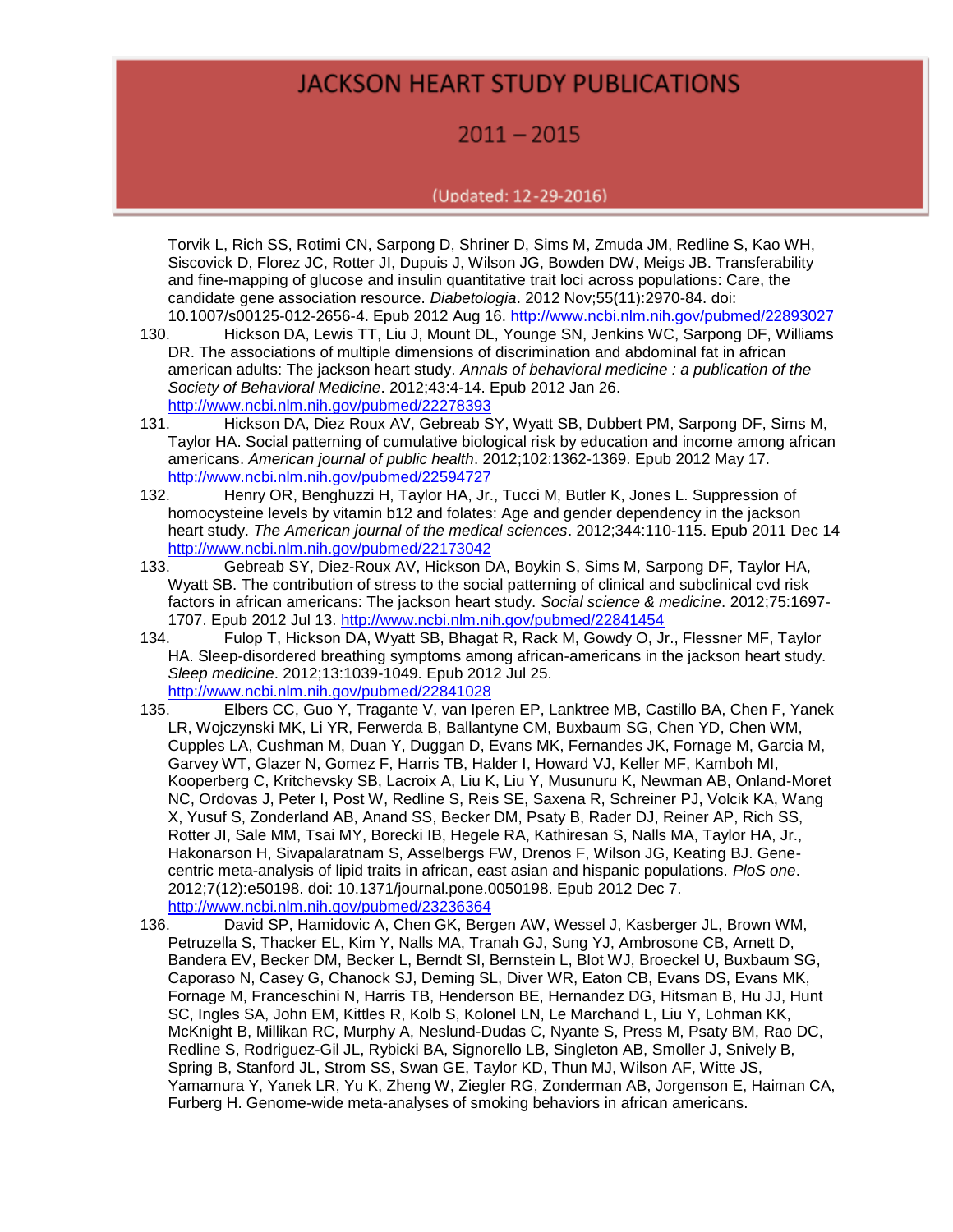### $2011 - 2015$

#### (Updated: 12-29-2016)

*Translational psychiatry*. 2012;2:e119.<http://www.ncbi.nlm.nih.gov/pubmed/22832964> 137. Dastani Z, Hivert MF, Timpson N, Perry JR, Yuan X, Scott RA, Henneman P, Heid IM, Kizer JR, Lyytikainen LP, Fuchsberger C, Tanaka T, Morris AP, Small K, Isaacs A, Beekman M, Coassin S, Lohman K, Qi L, Kanoni S, Pankow JS, Uh HW, Wu Y, Bidulescu A, Rasmussen-Torvik LJ, Greenwood CM, Ladouceur M, Grimsby J, Manning AK, Liu CT, Kooner J, Mooser VE, Vollenweider P, Kapur KA, Chambers J, Wareham NJ, Langenberg C, Frants R, Willems-Vandijk K, Oostra BA, Willems SM, Lamina C, Winkler TW, Psaty BM, Tracy RP, Brody J, Chen I, Viikari J, Kahonen M, Pramstaller PP, Evans DM, St Pourcain B, Sattar N, Wood AR, Bandinelli S, Carlson OD, Egan JM, Bohringer S, van Heemst D, Kedenko L, Kristiansson K, Nuotio ML, Loo BM, Harris T, Garcia M, Kanaya A, Haun M, Klopp N, Wichmann HE, Deloukas P, Katsareli E, Couper DJ, Duncan BB, Kloppenburg M, Adair LS, Borja JB, Consortium D, Consortium M, Investigators G, Mu TC, Wilson JG, Musani S, Guo X, Johnson T, Semple R, Teslovich TM, Allison MA, Redline S, Buxbaum SG, Mohlke KL, Meulenbelt I, Ballantyne CM, Dedoussis GV, Hu FB, Liu Y, Paulweber B, Spector TD, Slagboom PE, Ferrucci L, Jula A, Perola M, Raitakari O, Florez JC, Salomaa V, Eriksson JG, Frayling TM, Hicks AA, Lehtimaki T, Smith GD, Siscovick DS, Kronenberg F, van Duijn C, Loos RJ, Waterworth DM, Meigs JB, Dupuis J, Richards JB, Voight BF, Scott LJ, Steinthorsdottir V, Dina C, Welch RP, Zeggini E, Huth C, Aulchenko YS, Thorleifsson G, McCulloch LJ, Ferreira T, Grallert H, Amin N, Wu G, Willer CJ, Raychaudhuri S, McCarroll SA, Hofmann OM, Segre AV, van Hoek M, Navarro P, Ardlie K, Balkau B, Benediktsson R, Bennett AJ, Blagieva R, Boerwinkle E, Bonnycastle LL, Bostrom KB, Bravenboer B, Bumpstead S, Burtt NP, Charpentier G, Chines PS, Cornelis M, Crawford G, Doney AS, Elliott KS, Elliott AL, Erdos MR, Fox CS, Franklin CS, Ganser M, Gieger C, Grarup N, Green T, Griffin S, Groves CJ, Guiducci C, Hadjadj S, Hassanali N, Herder C, Isomaa B, Jackson AU, Johnson PR, Jorgensen T, Kao WH, Kong A, Kraft P, Kuusisto J, Lauritzen T, Li M, Lieverse A, Lindgren CM, Lyssenko V, Marre M, Meitinger T, Midthjell K, Morken MA, Narisu N, Nilsson P, Owen KR, Payne F, Petersen AK, Platou C, Proenca C, Prokopenko I, Rathmann W, Rayner NW, Robertson NR, Rocheleau G, Roden M, Sampson MJ, Saxena R, Shields BM, Shrader P, Sigurdsson G, Sparso T, Strassburger K, Stringham HM, Sun Q, Swift AJ, Thorand B, Tichet J, Tuomi T, van Dam RM, van Haeften TW, van Herpt T, van Vliet-Ostaptchouk JV, Walters GB, Weedon MN, Wijmenga C, Witteman J, Bergman RN, Cauchi S, Collins FS, Gloyn AL, Gyllensten U, Hansen T, Hide WA, Hitman GA, Hofman A, Hunter DJ, Hveem K, Laakso M, Morris AD, Palmer CN, Rudan I, Sijbrands E, Stein LD, Tuomilehto J, Uitterlinden A, Walker M, Watanabe RM, Abecasis GR, Boehm BO, Campbell H, Daly MJ, Hattersley AT, Pedersen O, Barroso I, Groop L, Sladek R, Thorsteinsdottir U, Wilson JF, Illig T, Froguel P, van Duijn CM, Stefansson K, Altshuler D, Boehnke M, McCarthy MI, Soranzo N, Wheeler E, Glazer NL, Bouatia-Naji N, Magi R, Randall J, Elliott P, Rybin D, Dehghan A, Hottenga JJ, Song K, Goel A, Lajunen T, Doney A, Cavalcanti-Proenca C, Kumari M, Timpson NJ, Zabena C, Ingelsson E, An P, O'Connell J, Luan J, Elliott A, McCarroll SA, Roccasecca RM, Pattou F, Sethupathy P, Ariyurek Y, Barter P, Beilby JP, Ben-Shlomo Y, Bergmann S, Bochud M, Bonnefond A, Borch-Johnsen K, Bottcher Y, Brunner E, Bumpstead SJ, Chen YD, Chines P, Clarke R, Coin LJ, Cooper MN, Crisponi L, Day IN, de Geus EJ, Delplanque J, Fedson AC, Fischer-Rosinsky A, Forouhi NG, Franzosi MG, Galan P, Goodarzi MO, Graessler J, Grundy S, Gwilliam R, Hallmans G, Hammond N, Han X, Hartikainen AL, Hayward C, Heath SC, Hercberg S, Hillman DR, Hingorani AD, Hui J, Hung J, Kaakinen M, Kaprio J, Kesaniemi YA, Kivimaki M, Knight B, Koskinen S, Kovacs P, Kyvik KO, Lathrop GM, Lawlor DA, Le Bacquer O, Lecoeur C, Li Y, Mahley R, Mangino M, Martinez-Larrad MT, McAteer JB, McPherson R, Meisinger C, Melzer D, Meyre D, Mitchell BD, Mukherjee S, Naitza S, Neville MJ, Orru M, Pakyz R, Paolisso G, Pattaro C, Pearson D, Peden JF, Pedersen NL, Pfeiffer AF, Pichler I, Polasek O, Posthuma D, Potter SC, Pouta A, Province MA, Rayner NW, Rice K, Ripatti S, Rivadeneira F, Rolandsson O, Sandbaek A, Sandhu M, Sanna S, Sayer AA,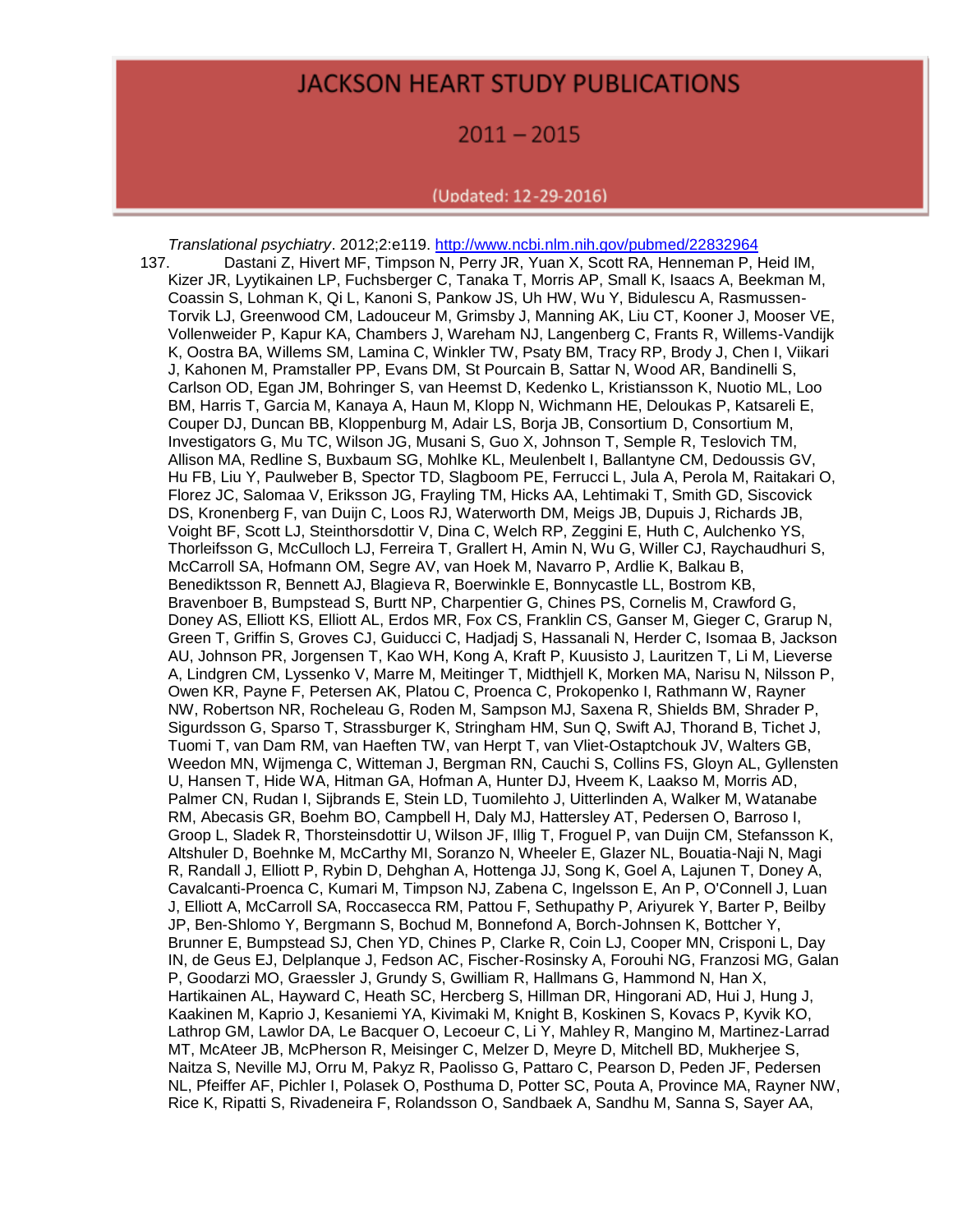### $2011 - 2015$

#### (Updated: 12-29-2016)

Scheet P, Seedorf U, Sharp SJ, Shields B, Sigurethsson G, Sijbrands EJ, Silveira A, Simpson L, Singleton A, Smith NL, Sovio U, Swift A, Syddall H, Syvanen AC, Tonjes A, Uitterlinden AG, van Dijk KW, Varma D, Visvikis-Siest S, Vitart V, Vogelzangs N, Waeber G, Wagner PJ, Walley A, Ward KL, Watkins H, Wild SH, Willemsen G, Witteman JC, Yarnell JW, Zelenika D, Zethelius B, Zhai G, Zhao JH, Zillikens MC, Consortium D, Consortium G, Global BPC, Borecki IB, Meneton P, Magnusson PK, Nathan DM, Williams GH, Silander K, Bornstein SR, Schwarz P, Spranger J, Karpe F, Shuldiner AR, Cooper C, Serrano-Rios M, Lind L, Palmer LJ, Hu FBs, Franks PW, Ebrahim S, Marmot M, Kao WH, Pramstaller PP, Wright AF, Stumvoll M, Hamsten A, Procardis C, Buchanan TA, Valle TT, Rotter JI, Penninx BW, Boomsma DI, Cao A, Scuteri A, Schlessinger D, Uda M, Ruokonen A, Jarvelin MR, Peltonen L, Mooser V, Sladek R, investigators M, Consortium G, Musunuru K, Smith AV, Edmondson AC, Stylianou IM, Koseki M, Pirruccello JP, Chasman DI, Johansen CT, Fouchier SW, Peloso GM, Barbalic M, Ricketts SL, Bis JC, Feitosa MF, Orho-Melander M, Melander O, Li X, Li M, Cho YS, Go MJ, Kim YJ, Lee JY, Park T, Kim K, Sim X, Ong RT, Croteau-Chonka DC, Lange LA, Smith JD, Ziegler A, Zhang W, Zee RY, Whitfield JB, Thompson JR, Surakka I, Spector TD, Smit JH, Sinisalo J, Scott J, Saharinen J, Sabatti C, Rose LM, Roberts R, Rieder M, Parker AN, Pare G, O'Donnell CJ, Nieminen MS, Nickerson DA, Montgomery GW, McArdle W, Masson D, Martin NG, Marroni F, Lucas G, Luben R, Lokki ML, Lettre G, Launer LJ, Lakatta EG, Laaksonen R, Kyvik KO, Konig IR, Khaw KT, Kaplan LM, Johansson A, Janssens AC, Igl W, Hovingh GK, Hengstenberg C, Havulinna AS, Hastie ND, Harris TB, Haritunians T, Hall AS, Groop LC, Gonzalez E, Freimer NB, Erdmann J, Ejebe KG, Doring A, Dominiczak AF, Demissie S, Deloukas P, de Faire U, Crawford G, Chen YD, Caulfield MJ, Boekholdt SM, Assimes TL, Quertermous T, Seielstad M, Wong TY, Tai ES, Feranil AB, Kuzawa CW, Taylor HA, Jr., Gabriel SB, Holm H, Gudnason V, Krauss RM, Ordovas JM, Munroe PB, Kooner JS, Tall AR, Hegele RA, Kastelein JJ, Schadt EE, Strachan DP, Reilly MP, Samani NJ, Schunkert H, Cupples LA, Sandhu MS, Ridker PM, Rader DJ, Kathiresan S. Novel loci for adiponectin levels and their influence on type 2 diabetes and metabolic traits: A multiethnic meta-analysis of 45,891 individuals. *PLoS genetics*. 2012;8(3):e1002607. doi: 10.1371/journal.pgen.1002607. Epub 2012 Mar 29.

- <http://www.ncbi.nlm.nih.gov/pubmed/22479202><br>138. Chiang CW, Liu CT, Lettre G, Lange LA
- 138. Chiang CW, Liu CT, Lettre G, Lange LA, Jorgensen NW, Keating BJ, Vedantam S, Nock NL, Franceschini N, Reiner AP, Demerath EW, Boerwinkle E, Rotter JI, Wilson JG, North KE, Papanicolaou GJ, Cupples LA, Genetic Investigation of ATC, Murabito JM, Hirschhorn JN. Ultraconserved elements in the human genome: Association and transmission analyses of highly constrained single-nucleotide polymorphisms. *Genetics*. 2012 Sep;192(1):253-66. doi: 10.1534/genetics.112.141945. Epub 2012 Jun 19.<http://www.ncbi.nlm.nih.gov/pubmed/22714408>
- 139. Cheng CY, Reich D, Haiman CA, Tandon A, Patterson N, Elizabeth S, Akylbekova EL, Brancati FL, Coresh J, Boerwinkle E, Altshuler D, Taylor HA, Henderson BE, Wilson JG, Kao WH. African ancestry and its correlation to type 2 diabetes in african americans: A genetic admixture analysis in three u.S. Population cohorts. *PloS one*. 2012;7(3):e32840. doi:10.1371/journal.pone.0032840. Epub 2012 Mar 16. <http://www.ncbi.nlm.nih.gov/pubmed/22438884>
- 140. Bick AG, Flannick J, Ito K, Cheng S, Vasan RS, Parfenov MG, Herman DS, DePalma SR, Gupta N, Gabriel SB, Funke BH, Rehm HL, Benjamin EJ, Aragam J, Taylor HA, Jr., Fox ER, Newton-Cheh C, Kathiresan S, O'Donnell CJ, Wilson JG, Altshuler DM, Hirschhorn JN, Seidman JG, Seidman C. Burden of rare sarcomere gene variants in the framingham and jackson heart study cohorts. *American journal of human genetics*. 2012 Sep 7;91(3):513-519. <http://www.ncbi.nlm.nih.gov/pubmed/22958901>
- 141. Taylor HA Jr. Introduction: Jackson Heart Study--building a 21st century platform for discovery, service and training to address an American health priority. Ethn Dis. 2012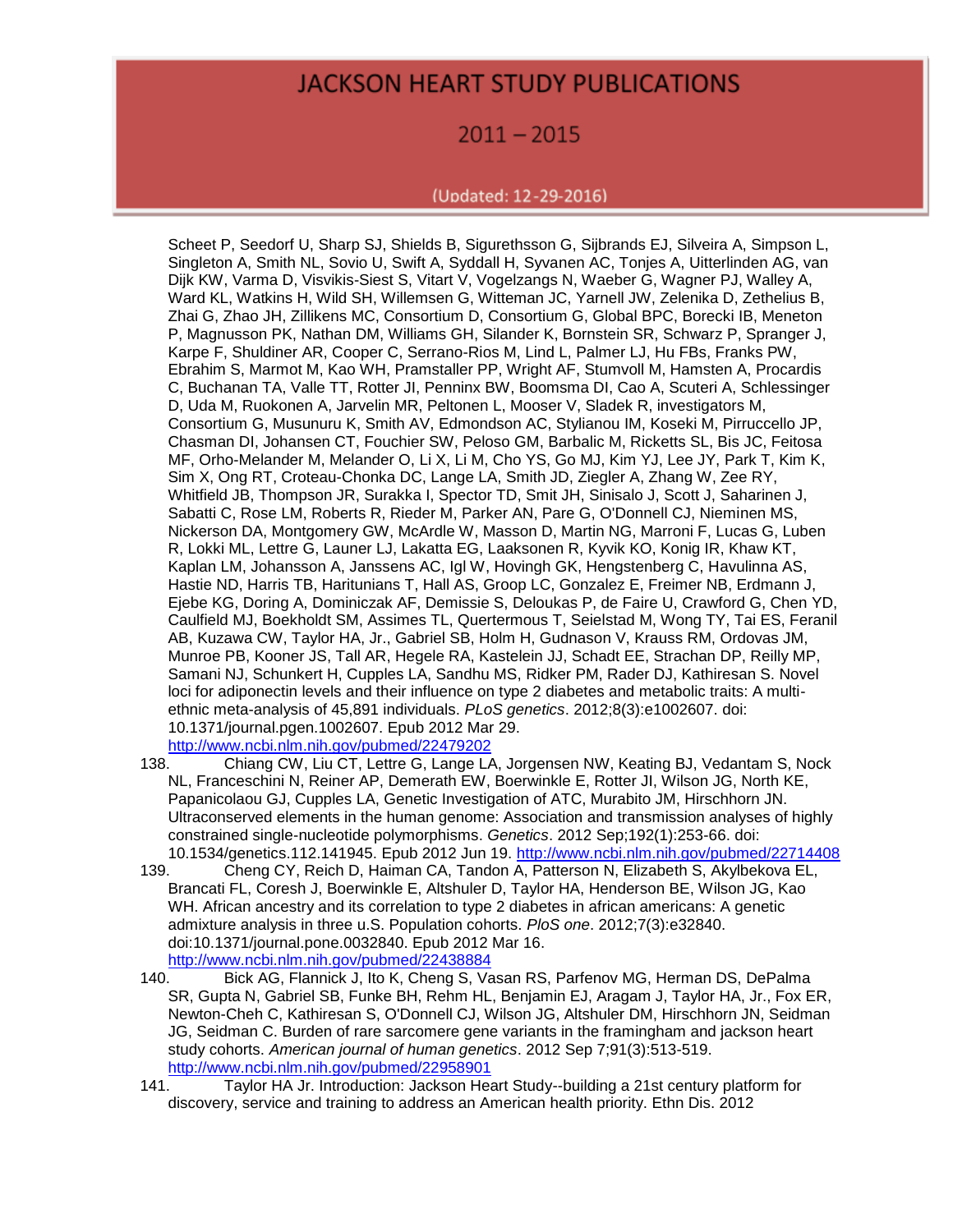### $2011 - 2015$

#### (Updated: 12-29-2016)

Summer;22(3 Suppl 1):S1-3-6. <http://www.ncbi.nlm.nih.gov/pubmed/23156832>

- 142. Yancy CW. Cardiovascular disease outcomes: priorities today, priorities tomorrow for research and community health. Ethn Dis. 2012 Summer;22(3 Suppl 1):S1-7-12. <http://www.ncbi.nlm.nih.gov/pubmed/23156833>
- 143. Williams DR, Leavell J. The social context of cardiovascular disease: challenges and opportunities for the Jackson Heart Study. Ethn Dis. 2012 Summer;22(3 Suppl 1):S1-15-21. <http://www.ncbi.nlm.nih.gov/pubmed/23156834>
- 144. Carr JJ. The revolution in risk assessment and disease detection made possible with non-invasive imaging: implications for population science. Ethn Dis. 2012 Summer;22(3 Suppl 1):S1-24-7.<http://www.ncbi.nlm.nih.gov/pubmed/23156835>
- 145. Lloyd-Jones DM. The impact of traditional risk factor development on the life course of cardiovascular diseases. Ethn Dis. 2012 Summer;22(3 Suppl 1):S1-30-4. <http://www.ncbi.nlm.nih.gov/pubmed/23156836>
- 146. Eckel RH. CVD health factors and CVD risk factors: state of the science, emerging priorities part 2: obesity prevention. Ethn Dis. 2012 Summer;22(3 Suppl 1):S1-36-40. <http://www.ncbi.nlm.nih.gov/pubmed/23156837>
- 147. Kittles R. Genes and environments: moving toward personalized medicine in the context of health disparities. Ethn Dis. 2012 Summer;22(3 Suppl 1):S1-43-6. <http://www.ncbi.nlm.nih.gov/pubmed/23156838>
- 148. Taylor HA Jr. The Jackson Heart Study of the future. Ethn Dis. 2012 Summer;22(3 Suppl 1):S1-49-54.<http://www.ncbi.nlm.nih.gov/pubmed/23156839><br>149. Auer PL, Johnsen JM, Johnson AD, Loasdon BA. La
- 149. Auer PL, Johnsen JM, Johnson AD, Logsdon BA, Lange LA, Nalls MA, Zhang G, Franceschini N, Fox K, Lange EM, Rich SS, O'Donnell CJ, Jackson RD, Wallace RB, Chen Z, Graubert TA, Wilson JG, Tang H, Lettre G, Reiner AP, Ganesh SK, Li Y. Imputation of exome sequence variants into population- based samples and blood-cell-trait-associated loci in african americans: Nhlbi go exome sequencing project. *American journal of human genetics*. 2012 Nov 2;91(5):794-808. doi: 10.1016/j.ajhg.2012.08.031. Epub 2012 Oct 25. <http://www.ncbi.nlm.nih.gov/pubmed/23103231>

150. Asselbergs FW, Guo Y, van Iperen EP, Sivapalaratnam S, Tragante V, Lanktree MB, Lange LA, Almoguera B, Appelman YE, Barnard J, Baumert J, Beitelshees AL, Bhangale TR, Chen YD, Gaunt TR, Gong Y, Hopewell JC, Johnson T, Kleber ME, Langaee TY, Li M, Li YR, Liu K, McDonough CW, Meijs MF, Middelberg RP, Musunuru K, Nelson CP, O'Connell JR, Padmanabhan S, Pankow JS, Pankratz N, Rafelt S, Rajagopalan R, Romaine SP, Schork NJ, Shaffer J, Shen H, Smith EN, Tischfield SE, van der Most PJ, van Vliet-Ostaptchouk JV, Verweij N, Volcik KA, Zhang L, Bailey KR, Bailey KM, Bauer F, Boer JM, Braund PS, Burt A, Burton PR, Buxbaum SG, Chen W, Cooper-Dehoff RM, Cupples LA, deJong JS, Delles C, Duggan D, Fornage M, Furlong CE, Glazer N, Gums JG, Hastie C, Holmes MV, Illig T, Kirkland SA, Kivimaki M, Klein R, Klein BE, Kooperberg C, Kottke-Marchant K, Kumari M, LaCroix AZ, Mallela L, Murugesan G, Ordovas J, Ouwehand WH, Post WS, Saxena R, Scharnagl H, Schreiner PJ, Shah T, Shields DC, Shimbo D, Srinivasan SR, Stolk RP, Swerdlow DI, Taylor HA, Jr., Topol EJ, Toskala E, van Pelt JL, van Setten J, Yusuf S, Whittaker JC, Zwinderman AH, LifeLines Cohort S, Anand SS, Balmforth AJ, Berenson GS, Bezzina CR, Boehm BO, Boerwinkle E, Casas JP, Caulfield MJ, Clarke R, Connell JM, Cruickshanks KJ, Davidson KW, Day IN, de Bakker PI, Doevendans PA, Dominiczak AF, Hall AS, Hartman CA, Hengstenberg C, Hillege HL, Hofker MH, Humphries SE, Jarvik GP, Johnson JA, Kaess BM, Kathiresan S, Koenig W, Lawlor DA, Marz W, Melander O, Mitchell BD, Montgomery GW, Munroe PB, Murray SS, Newhouse SJ, Onland-Moret NC, Poulter N, Psaty B, Redline S, Rich SS, Rotter JI, Schunkert H, Sever P, Shuldiner AR, Silverstein RL, Stanton A, Thorand B, Trip MD, Tsai MY, van der Harst P, van der Schoot E, van der Schouw YT, Verschuren WM, Watkins H, Wilde AA, Wolffenbuttel BH, Whitfield JB, Hovingh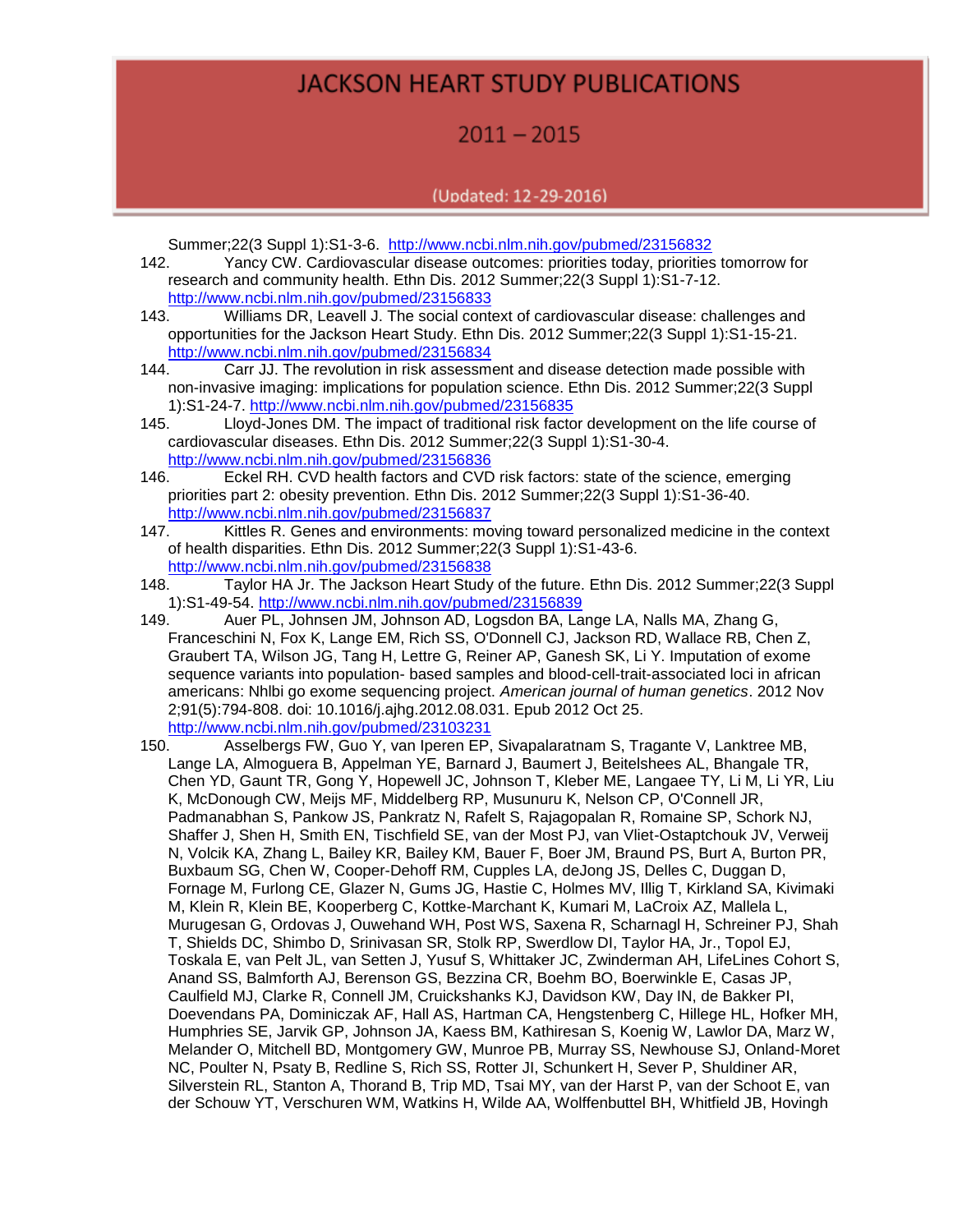### $2011 - 2015$

#### (Updated: 12-29-2016)

GK, Ballantyne CM, Wijmenga C, Reilly MP, Martin NG, Wilson JG, Rader DJ, Samani NJ, Reiner AP, Hegele RA, Kastelein JJ, Hingorani AD, Talmud PJ, Hakonarson H, Elbers CC, Keating BJ, Drenos F. Large-scale gene-centric meta-analysis across 32 studies identifies multiple lipid loci. *American journal of human genetics*. 2012 Nov 2;91(5):823-38. doi: 10.1016/j.ajhg.2012.08.032. Epub 2012 Oct 11.<http://www.ncbi.nlm.nih.gov/pubmed/23063622>

#### **Year 2011**

- 151. Zhu X, Young JH, Fox E, Keating BJ, Franceschini N, Kang S, Tayo B, Adeyemo A, Sun YV, Li Y, Morrison A, Newton-Cheh C, Liu K, Ganesh SK, Kutlar A, Vasan RS, Dreisbach A, Wyatt S, Polak J, Palmas W, Musani S, Taylor H, Fabsitz R, Townsend RR, Dries D, Glessner J, Chiang CW, Mosley T, Kardia S, Curb D, Hirschhorn JN, Rotimi C, Reiner A, Eaton C, Rotter JI, Cooper RS, Redline S, Chakravarti A, Levy D. Combined admixture mapping and association analysis identifies a novel blood pressure genetic locus on 5p13: Contributions from the care consortium. *Human molecular genetics*. 2011;20:2285-2295. doi: 10.1093/hmg/ddr113. Epub 2011 Mar 21. <http://www.ncbi.nlm.nih.gov/pubmed/21422096>
- 152. Tin A, Woodward OM, Kao WH, Liu CT, Lu X, Nalls MA, Shriner D, Semmo M, Akylbekova EL, Wyatt SB, Hwang SJ, Yang Q, Zonderman AB, Adeyemo AA, Palmer C, Meng Y, Reilly M, Shlipak MG, Siscovick D, Evans MK, Rotimi CN, Flessner MF, Kottgen M, Cupples LA, Fox CS, Kottgen A, Care, Consortia C. Genome-wide association study for serum urate concentrations and gout among african americans identifies genomic risk loci and a novel urat1 loss-of-function allele. *Human molecular genetics*. 2011 Oct 15;20(20):4056-68. doi: 10.1093/hmg/ddr307. Epub 2011 Jul 18.<http://www.ncbi.nlm.nih.gov/pubmed/21768215>
- 153. Sobrin L, Green T, Sim X, Jensen RA, Tai ES, Tay WT, Wang JJ, Mitchell P, Sandholm N, Liu Y, Hietala K, Iyengar SK, Family Investigation of N, Diabetes-Eye Research G, Brooks M, Buraczynska M, Van Zuydam N, Smith AV, Gudnason V, Doney AS, Morris AD, Leese GP, Palmer CN, Wellcome Trust Case Control C, Swaroop A, Taylor HA, Jr., Wilson JG, Penman A, Chen CJ, Groop PH, Saw SM, Aung T, Klein BE, Rotter JI, Siscovick DS, Cotch MF, Klein R, Daly MJ, Wong TY. Candidate gene association study for diabetic retinopathy in persons with type 2 diabetes: The candidate gene association resource (care). *Investigative ophthalmology & visual science*. 2011 Sep 29;52(10):7593-602. doi: 10.1167/iovs.11-7510. <http://www.ncbi.nlm.nih.gov/pubmed/21873659>
- 154. Smith JG, Magnani JW, Palmer C, Meng YA, Soliman EZ, Musani SK, Kerr KF, Schnabel RB, Lubitz SA, Sotoodehnia N, Redline S, Pfeufer A, Muller M, Evans DS, Nalls MA, Liu Y, Newman AB, Zonderman AB, Evans MK, Deo R, Ellinor PT, Paltoo DN, Newton-Cheh C, Benjamin EJ, Mehra R, Alonso A, Heckbert SR, Fox ER, Candidate-gene Association Resource C. Genome-wide association studies of the pr interval in african americans. *PLoS genetics*. 2011 Feb 10;7(2):e1001304.<http://www.ncbi.nlm.nih.gov/pubmed/21347284>
- 155. Sims M, Diez Roux AV, Boykin S, Sarpong D, Gebreab SY, Wyatt SB, Hickson D, Payton M, Ekunwe L, Taylor HA. The socioeconomic gradient of diabetes prevalence, awareness, treatment, and control among african americans in the jackson heart study. *Annals of epidemiology*. 2011 Dec;21(12):892-898. doi: 10.1016/j.annepidem.2011.05.006. Epub 2011 Jul 7. <http://www.ncbi.nlm.nih.gov/pubmed/21737303>
- 156. Schnabel RB, Kerr KF, Lubitz SA, Alkylbekova EL, Marcus GM, Sinner MF, Magnani JW, Wolf PA, Deo R, Lloyd-Jones DM, Lunetta KL, Mehra R, Levy D, Fox ER, Arking DE, Mosley TH, Muller-Nurasyid M, Young TR, Wichmann HE, Seshadri S, Farlow DN, Rotter JI, Soliman EZ, Glazer NL, Wilson JG, Breteler MM, Sotoodehnia N, Newton-Cheh C, Kaab S, Ellinor PT, Alonso A, Benjamin EJ, Heckbert SR, Candidate Gene Association Resource Atrial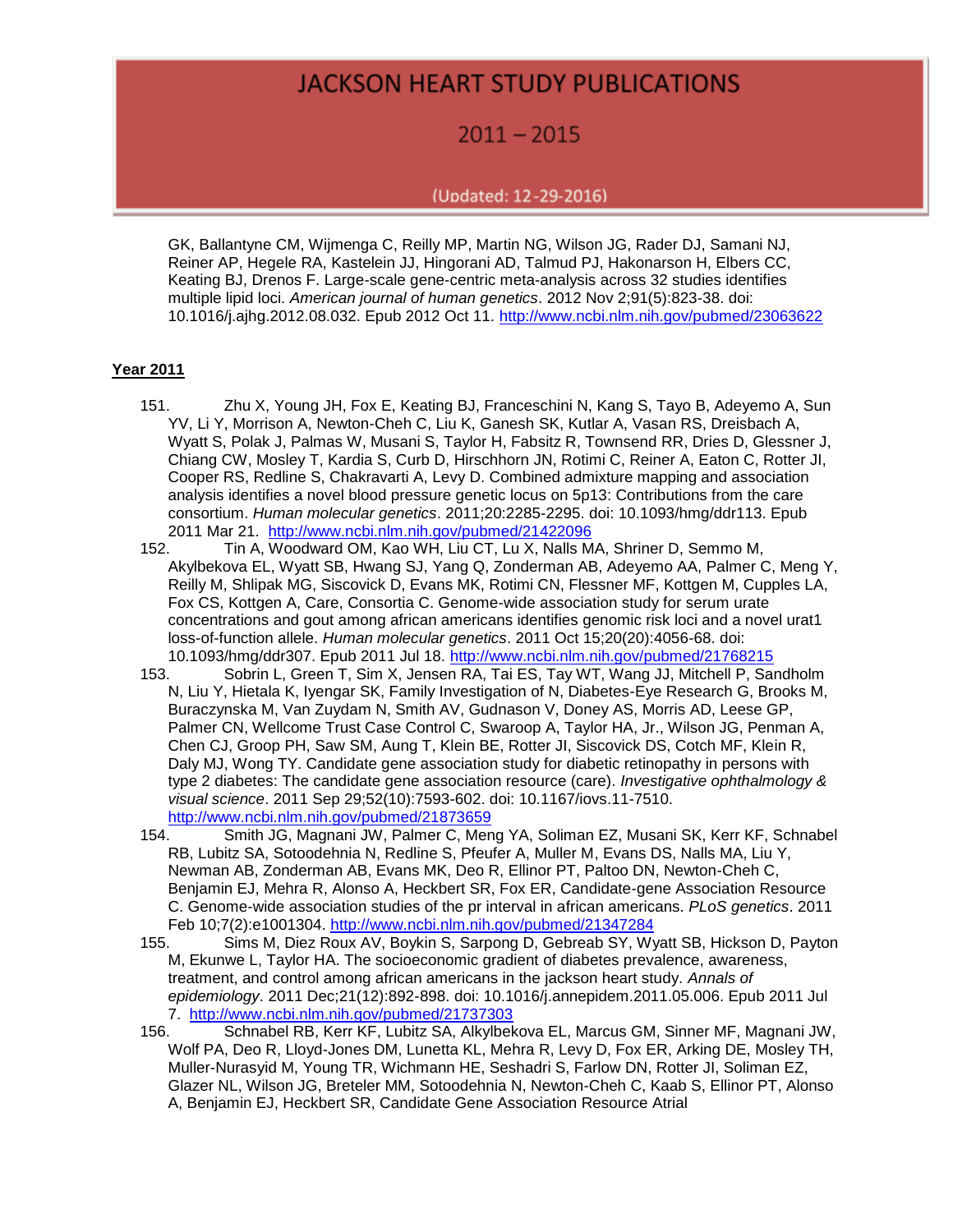### $2011 - 2015$

#### (Updated: 12-29-2016)

Fibrillation/Electrocardiography Working G. Large-scale candidate gene analysis in whites and african americans identifies il6r polymorphism in relation to atrial fibrillation: The national heart, lung, and blood institute's candidate gene association resource (care) project. *Circulation. Cardiovascular genetics*. 2011 Oct;4(5):557-564. doi: 10.1161/CIRCGENETICS.110.959197. Epub 2011 Aug 16.<http://www.ncbi.nlm.nih.gov/pubmed/21846873>

- 157. Reiner AP, Lettre G, Nalls MA, Ganesh SK, Mathias R, Austin MA, Dean E, Arepalli S, Britton A, Chen Z, Couper D, Curb JD, Eaton CB, Fornage M, Grant SF, Harris TB, Hernandez D, Kamatini N, Keating BJ, Kubo M, LaCroix A, Lange LA, Liu S, Lohman K, Meng Y, Mohler ER, 3rd, Musani S, Nakamura Y, O'Donnell CJ, Okada Y, Palmer CD, Papanicolaou GJ, Patel KV, Singleton AB, Takahashi A, Tang H, Taylor HA, Jr., Taylor K, Thomson C, Yanek LR, Yang L, Ziv E, Zonderman AB, Folsom AR, Evans MK, Liu Y, Becker DM, Snively BM, Wilson JG. Genomewide association study of white blood cell count in 16,388 african americans: The continental origins and genetic epidemiology network (cogent). *PLoS genetics*. 2011 Jun;7(6):e1002108. doi: 10.1371/journal.pgen.1002108. Epub 2011 Jun 30. <http://www.ncbi.nlm.nih.gov/pubmed/21738479>
- 158. Pasaniuc B, Zaitlen N, Lettre G, Chen GK, Tandon A, Kao WH, Ruczinski I, Fornage M, Siscovick DS, Zhu X, Larkin E, Lange LA, Cupples LA, Yang Q, Akylbekova EL, Musani SK, Divers J, Mychaleckyj J, Li M, Papanicolaou GJ, Millikan RC, Ambrosone CB, John EM, Bernstein L, Zheng W, Hu JJ, Ziegler RG, Nyante SJ, Bandera EV, Ingles SA, Press MF, Chanock SJ, Deming SL, Rodriguez-Gil JL, Palmer CD, Buxbaum S, Ekunwe L, Hirschhorn JN, Henderson BE, Myers S, Haiman CA, Reich D, Patterson N, Wilson JG, Price AL. Enhanced statistical tests for gwas in admixed populations: Assessment using african americans from care and a breast cancer consortium. *PLoS genetics*. 2011 Apr;7(4):e1001371. Epub 2011 Apr 21. <http://www.ncbi.nlm.nih.gov/pubmed/21541012>
- 159. Loustalot F, Wyatt SB, Sims M, Ellison CG, Taylor HA, Underwood L. Psychometric testing of the daily spiritual experiences scale among african americans in the jackson heart study. *Journal of religion and health*. 2011 Sep;50(3):675-685. Epub 2009 Aug 20. <http://www.ncbi.nlm.nih.gov/pubmed/19693673>
- 160. Lo KS, Wilson JG, Lange LA, Folsom AR, Galarneau G, Ganesh SK, Grant SF, Keating BJ, McCarroll SA, Mohler ER, 3rd, O'Donnell CJ, Palmas W, Tang W, Tracy RP, Reiner AP, Lettre G. Genetic association analysis highlights new loci that modulate hematological trait variation in caucasians and african americans. *Human genetics*. 2011 Mar;129(3):307-317. doi: 10.1007/s00439-010-0925-1. Epub 2010 Dec 12. <http://www.ncbi.nlm.nih.gov/pubmed/21153663>
- 161. Liu J, Fox CS, Hickson DA, May WL, Ding J, Carr JJ, Taylor HA. Pericardial fat and echocardiographic measures of cardiac abnormalities: The jackson heart study. *Diabetes care*. 2011 Feb;34(2):341-346.<http://www.ncbi.nlm.nih.gov/pubmed/21228247>
- 162. Liu J, Fox CS, Hickson D, Bidulescu A, Carr JJ, Taylor HA. Fatty liver, abdominal visceral fat, and cardiometabolic risk factors: The jackson heart study. *Arteriosclerosis, thrombosis, and vascular biology*. 2011 Nov;31(11):2715-2722.<http://www.ncbi.nlm.nih.gov/pubmed/21885852>
- 163. Liu CT, Garnaas MK, Tin A, Kottgen A, Franceschini N, Peralta CA, de Boer IH, Lu X, Atkinson E, Ding J, Nalls M, Shriner D, Coresh J, Kutlar A, Bibbins-Domingo K, Siscovick D, Akylbekova E, Wyatt S, Astor B, Mychaleckjy J, Li M, Reilly MP, Townsend RR, Adeyemo A, Zonderman AB, de Andrade M, Turner ST, Mosley TH, Harris TB, Consortium CK, Rotimi CN, Liu Y, Kardia SL, Evans MK, Shlipak MG, Kramer H, Flessner MF, Dreisbach AW, Goessling W, Cupples LA, Kao WL, Fox CS. Genetic association for renal traits among participants of african ancestry reveals new loci for renal function. *PLoS genetics*. 2011 Sep;7(9):e1002264. doi: 10.1371/journal.pgen.1002264. Epub 2011 Sep 8.<http://www.ncbi.nlm.nih.gov/pubmed/21931561>
- 164. Lettre G, Palmer CD, Young T, Ejebe KG, Allayee H, Benjamin EJ, Bennett F, Bowden DW, Chakravarti A, Dreisbach A, Farlow DN, Folsom AR, Fornage M, Forrester T, Fox E, Haiman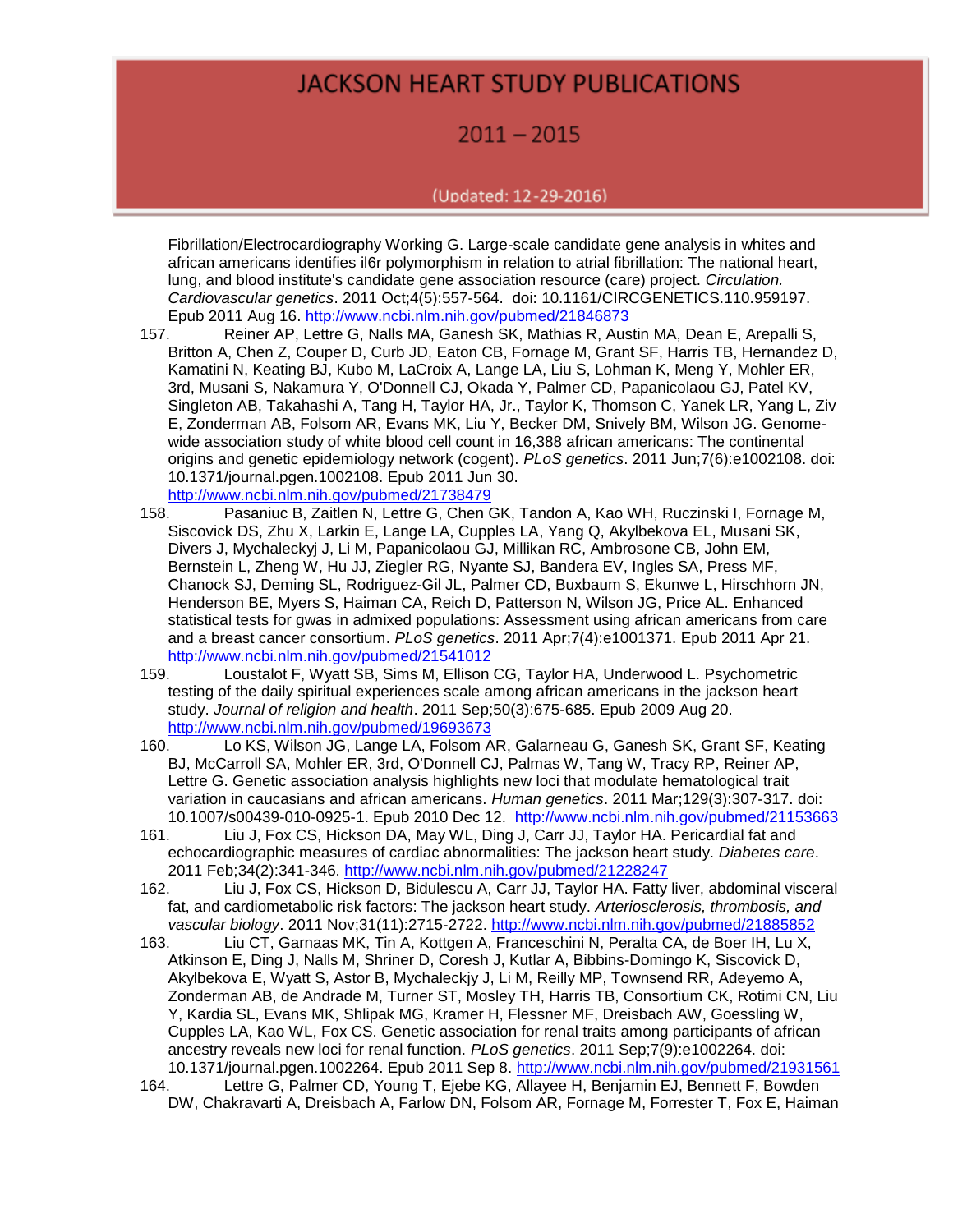### $2011 - 2015$

#### (Updated: 12-29-2016)

CA, Hartiala J, Harris TB, Hazen SL, Heckbert SR, Henderson BE, Hirschhorn JN, Keating BJ, Kritchevsky SB, Larkin E, Li M, Rudock ME, McKenzie CA, Meigs JB, Meng YA, Mosley TH, Newman AB, Newton-Cheh CH, Paltoo DN, Papanicolaou GJ, Patterson N, Post WS, Psaty BM, Qasim AN, Qu L, Rader DJ, Redline S, Reilly MP, Reiner AP, Rich SS, Rotter JI, Liu Y, Shrader P, Siscovick DS, Tang WH, Taylor HA, Tracy RP, Vasan RS, Waters KM, Wilks R, Wilson JG, Fabsitz RR, Gabriel SB, Kathiresan S, Boerwinkle E. Genome-wide association study of coronary heart disease and its risk factors in 8,090 african americans: The nhlbi care project. *PLoS genetics*. 2011 Feb 10;7(2):e1001300.<http://www.ncbi.nlm.nih.gov/pubmed/21347282>

165. Jeff JM, Brown-Gentry K, Buxbaum SG, Sarpong DF, Taylor HA, George AL, Jr., Roden DM, Crawford DC. Scn5a variation is associated with electrocardiographic traits in the jackson heart study. *Circulation. Cardiovascular genetics*. 2011 Apr;4(2):139-144. <http://www.ncbi.nlm.nih.gov/pubmed/21325150>

166. International Consortium for Blood Pressure Genome-Wide Association S, Ehret GB, Munroe PB, Rice KM, Bochud M, Johnson AD, Chasman DI, Smith AV, Tobin MD, Verwoert GC, Hwang SJ, Pihur V, Vollenweider P, O'Reilly PF, Amin N, Bragg-Gresham JL, Teumer A, Glazer NL, Launer L, Zhao JH, Aulchenko Y, Heath S, Sober S, Parsa A, Luan J, Arora P, Dehghan A, Zhang F, Lucas G, Hicks AA, Jackson AU, Peden JF, Tanaka T, Wild SH, Rudan I, Igl W, Milaneschi Y, Parker AN, Fava C, Chambers JC, Fox ER, Kumari M, Go MJ, van der Harst P, Kao WH, Sjogren M, Vinay DG, Alexander M, Tabara Y, Shaw-Hawkins S, Whincup PH, Liu Y, Shi G, Kuusisto J, Tayo B, Seielstad M, Sim X, Nguyen KD, Lehtimaki T, Matullo G, Wu Y, Gaunt TR, Onland-Moret NC, Cooper MN, Platou CG, Org E, Hardy R, Dahgam S, Palmen J, Vitart V, Braund PS, Kuznetsova T, Uiterwaal CS, Adeyemo A, Palmas W, Campbell H, Ludwig B, Tomaszewski M, Tzoulaki I, Palmer ND, consortium CA, Consortium CK, KidneyGen C, EchoGen c, consortium C-H, Aspelund T, Garcia M, Chang YP, O'Connell JR, Steinle NI, Grobbee DE, Arking DE, Kardia SL, Morrison AC, Hernandez D, Najjar S, McArdle WL, Hadley D, Brown MJ, Connell JM, Hingorani AD, Day IN, Lawlor DA, Beilby JP, Lawrence RW, Clarke R, Hopewell JC, Ongen H, Dreisbach AW, Li Y, Young JH, Bis JC, Kahonen M, Viikari J, Adair LS, Lee NR, Chen MH, Olden M, Pattaro C, Bolton JA, Kottgen A, Bergmann S, Mooser V, Chaturvedi N, Frayling TM, Islam M, Jafar TH, Erdmann J, Kulkarni SR, Bornstein SR, Grassler J, Groop L, Voight BF, Kettunen J, Howard P, Taylor A, Guarrera S, Ricceri F, Emilsson V, Plump A, Barroso I, Khaw KT, Weder AB, Hunt SC, Sun YV, Bergman RN, Collins FS, Bonnycastle LL, Scott LJ, Stringham HM, Peltonen L, Perola M, Vartiainen E, Brand SM, Staessen JA, Wang TJ, Burton PR, Soler Artigas M, Dong Y, Snieder H, Wang X, Zhu H, Lohman KK, Rudock ME, Heckbert SR, Smith NL, Wiggins KL, Doumatey A, Shriner D, Veldre G, Viigimaa M, Kinra S, Prabhakaran D, Tripathy V, Langefeld CD, Rosengren A, Thelle DS, Corsi AM, Singleton A, Forrester T, Hilton G, McKenzie CA, Salako T, Iwai N, Kita Y, Ogihara T, Ohkubo T, Okamura T, Ueshima H, Umemura S, Eyheramendy S, Meitinger T, Wichmann HE, Cho YS, Kim HL, Lee JY, Scott J, Sehmi JS, Zhang W, Hedblad B, Nilsson P, Smith GD, Wong A, Narisu N, Stancakova A, Raffel LJ, Yao J, Kathiresan S, O'Donnell CJ, Schwartz SM, Ikram MA, Longstreth WT, Jr., Mosley TH, Seshadri S, Shrine NR, Wain LV, Morken MA, Swift AJ, Laitinen J, Prokopenko I, Zitting P, Cooper JA, Humphries SE, Danesh J, Rasheed A, Goel A, Hamsten A, Watkins H, Bakker SJ, van Gilst WH, Janipalli CS, Mani KR, Yajnik CS, Hofman A, Mattace-Raso FU, Oostra BA, Demirkan A, Isaacs A, Rivadeneira F, Lakatta EG, Orru M, Scuteri A, Ala-Korpela M, Kangas AJ, Lyytikainen LP, Soininen P, Tukiainen T, Wurtz P, Ong RT, Dorr M, Kroemer HK, Volker U, Volzke H, Galan P, Hercberg S, Lathrop M, Zelenika D, Deloukas P, Mangino M, Spector TD, Zhai G, Meschia JF, Nalls MA, Sharma P, Terzic J, Kumar MV, Denniff M, Zukowska-Szczechowska E, Wagenknecht LE, Fowkes FG, Charchar FJ, Schwarz PE, Hayward C, Guo X, Rotimi C, Bots ML, Brand E, Samani NJ, Polasek O, Talmud PJ, Nyberg F, Kuh D, Laan M, Hveem K, Palmer LJ, van der Schouw YT, Casas JP, Mohlke KL, Vineis P, Raitakari O, Ganesh SK, Wong TY, Tai ES, Cooper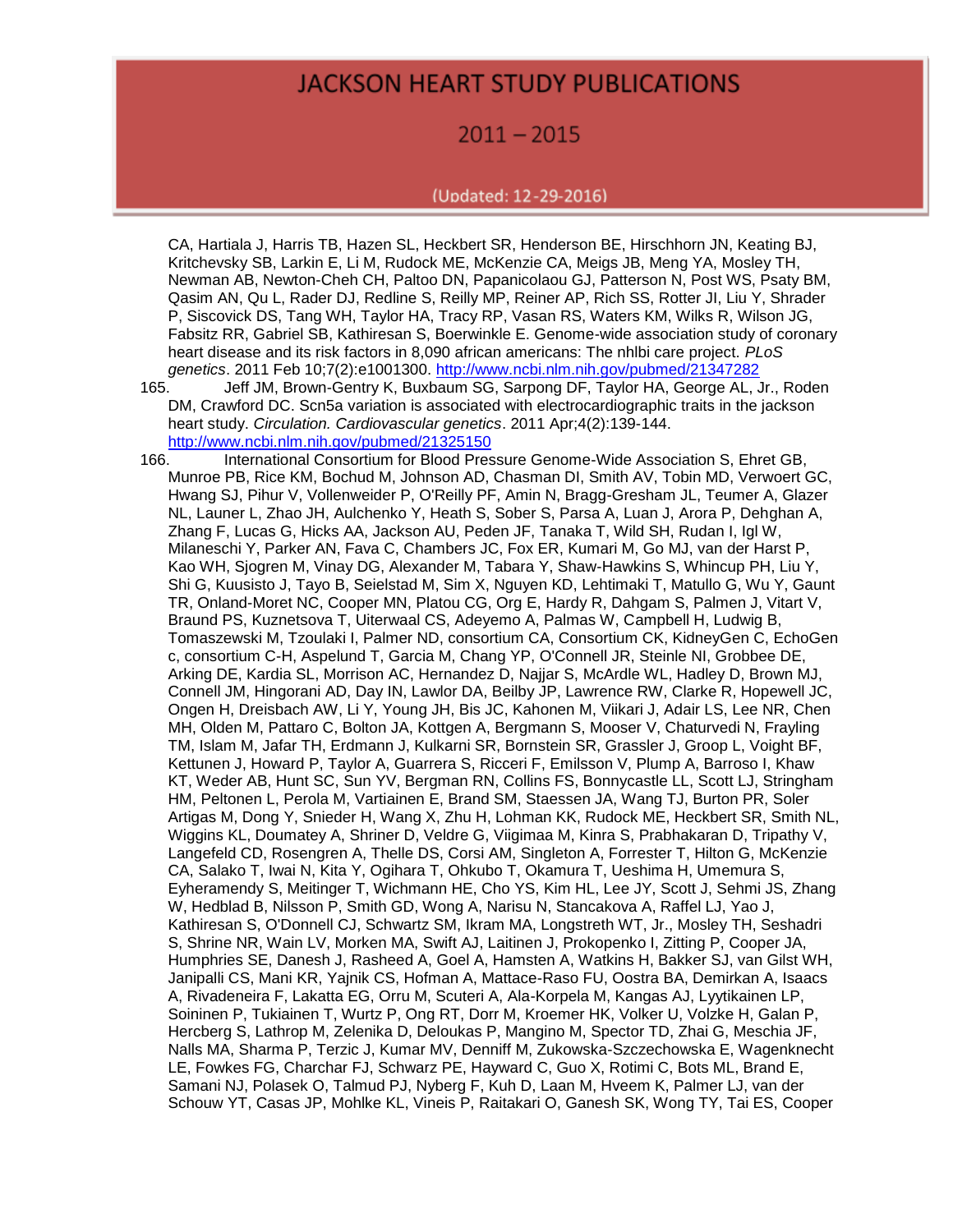### $2011 - 2015$

#### (Updated: 12-29-2016)

RS, Laakso M, Rao DC, Harris TB, Morris RW, Dominiczak AF, Kivimaki M, Marmot MG, Miki T, Saleheen D, Chandak GR, Coresh J, Navis G, Salomaa V, Han BG, Zhu X, Kooner JS, Melander O, Ridker PM, Bandinelli S, Gyllensten UB, Wright AF, Wilson JF, Ferrucci L, Farrall M, Tuomilehto J, Pramstaller PP, Elosua R, Soranzo N, Sijbrands EJ, Altshuler D, Loos RJ, Shuldiner AR, Gieger C, Meneton P, Uitterlinden AG, Wareham NJ, Gudnason V, Rotter JI, Rettig R, Uda M, Strachan DP, Witteman JC, Hartikainen AL, Beckmann JS, Boerwinkle E, Vasan RS, Boehnke M, Larson MG, Jarvelin MR, Psaty BM, Abecasis GR, Chakravarti A, Elliott P, van Duijn CM, Newton-Cheh C, Levy D, Caulfield MJ, Johnson T. Genetic variants in novel pathways influence blood pressure and cardiovascular disease risk. *Nature*. 2011 Sep 11;478(7367):103- 109.<http://www.ncbi.nlm.nih.gov/pubmed/21909115>

- 167. Hinch AG, Tandon A, Patterson N, Song Y, Rohland N, Palmer CD, Chen GK, Wang K, Buxbaum SG, Akylbekova EL, Aldrich MC, Ambrosone CB, Amos C, Bandera EV, Berndt SI, Bernstein L, Blot WJ, Bock CH, Boerwinkle E, Cai Q, Caporaso N, Casey G, Cupples LA, Deming SL, Diver WR, Divers J, Fornage M, Gillanders EM, Glessner J, Harris CC, Hu JJ, Ingles SA, Isaacs W, John EM, Kao WH, Keating B, Kittles RA, Kolonel LN, Larkin E, Le Marchand L, McNeill LH, Millikan RC, Murphy A, Musani S, Neslund-Dudas C, Nyante S, Papanicolaou GJ, Press MF, Psaty BM, Reiner AP, Rich SS, Rodriguez-Gil JL, Rotter JI, Rybicki BA, Schwartz AG, Signorello LB, Spitz M, Strom SS, Thun MJ, Tucker MA, Wang Z, Wiencke JK, Witte JS, Wrensch M, Wu X, Yamamura Y, Zanetti KA, Zheng W, Ziegler RG, Zhu X, Redline S, Hirschhorn JN, Henderson BE, Taylor HA, Jr., Price AL, Hakonarson H, Chanock SJ, Haiman CA, Wilson JG, Reich D, Myers SR. The landscape of recombination in african americans. *Nature*. 2011 Jul 20;476(7359):170-175.<http://www.ncbi.nlm.nih.gov/pubmed/21775986>
- 168. Hickson DA, Waller LA, Gebreab SY, Wyatt SB, Kelly J, Antoine-Lavigne D, Sarpong DF. Geographic representation of the jackson heart study cohort to the african-american population in jackson, mississippi. *American journal of epidemiology*. 2011 Jan 1;173(1):110-117. <http://www.ncbi.nlm.nih.gov/pubmed/21076050>
- 169. Hickson DA, Liu J, Bidulescu A, Burchfiel CM, Taylor HA, Petrini MF. Pericardial fat is associated with impaired lung function and a restrictive lung pattern in adults: The jackson heart study. *Chest*. 2011 Dec;140(6):1567-1573. Epub 2011 Jul 7. <http://www.ncbi.nlm.nih.gov/pubmed/21737489>
- 170. Hickson DA, Diez Roux AV, Wyatt SB, Gebreab SY, Ogedegbe G, Sarpong DF, Taylor HA, Wofford MR. Socioeconomic position is positively associated with blood pressure dipping among african-american adults: The jackson heart study. *American journal of hypertension*. 2011 Sep;24(9):1015-1021. Epub 2011 June 9.<http://www.ncbi.nlm.nih.gov/pubmed/21654853>
- 171. Hickson DA, Diez Roux AV, Smith AE, Tucker KL, Gore LD, Zhang L, Wyatt SB. Associations of fast food restaurant availability with dietary intake and weight among african americans in the jackson heart study, 2000-2004. *American journal of public health*. 2011 Dec;101 Suppl 1:S301-309. <http://www.ncbi.nlm.nih.gov/pubmed/21551382>
- 172. Hickson DA, Burchfiel CM, Petrini MF, Liu J, Campbell-Jenkins BW, Bhagat R, Marshall GD. Leptin is inversely associated with lung function in african americans, independent of adiposity: The jackson heart study. *Obesity*. 2011 May;19(5):1054-1061. <http://www.ncbi.nlm.nih.gov/pubmed/20966906>
- 173. Hickson DA, Burchfiel CM, Liu J, Petrini MF, Harrison K, White WB, Sarpong DF. Diabetes, impaired glucose tolerance, and metabolic biomarkers in individuals with normal glucose tolerance are inversely associated with lung function: The jackson heart study. *Lung*. 2011 Aug;189(4):311-321. Epub 2011 May 13.<http://www.ncbi.nlm.nih.gov/pubmed/21567165>
- 174. Harman JL, Griswold ME, Jeffries NO, Sumner AE, Sarpong DF, Akylbekova EL, Walker ER, Wyatt SB, Taylor HA, Jr. Age is positively associated with high-density lipoprotein cholesterol among african americans in cross-sectional analysis: The jackson heart study. *Journal of clinical*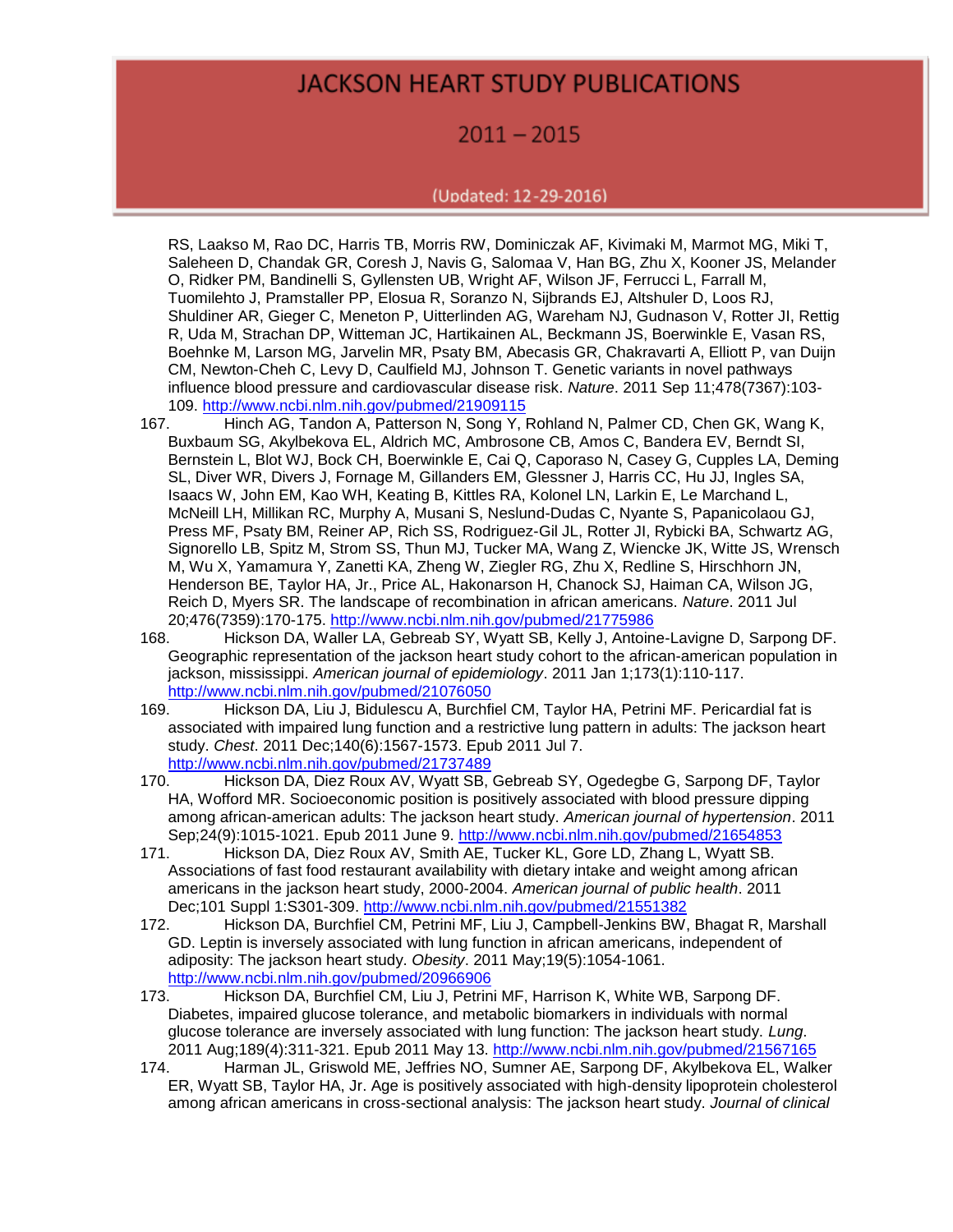### $2011 - 2015$

#### (Updated: 12-29-2016)

*lipidology*. 2011 May;5(3):173-178. Epub 2011 Feb 9. <http://www.ncbi.nlm.nih.gov/pubmed/21600522>

- 175. Hamidovic A, Kasberger JL, Young TR, Goodloe RJ, Redline S, Buxbaum SG, Benowitz NL, Bergen AW, Butler KR, Franceschini N, Gharib SA, Hitsman B, Levy D, Meng Y, Papanicolaou GJ, Preis SR, Spring B, Styn MA, Tong EK, White WB, Wiggins KL, Jorgenson E. Genetic variability of smoking persistence in african americans. *Cancer prevention research*. 2011 May;4(5):729-734. doi: 10.1158/1940-6207.CAPR-10-0362. Epub 2011 Mar 24. <http://www.ncbi.nlm.nih.gov/pubmed/21436384>
- 176. Fox ER, Young JH, Li Y, Dreisbach AW, Keating BJ, Musani SK, Liu K, Morrison AC, Ganesh S, Kutlar A, Ramachandran VS, Polak JF, Fabsitz RR, Dries DL, Farlow DN, Redline S, Adeyemo A, Hirschorn JN, Sun YV, Wyatt SB, Penman AD, Palmas W, Rotter JI, Townsend RR, Doumatey AP, Tayo BO, Mosley TH, Jr., Lyon HN, Kang SJ, Rotimi CN, Cooper RS, Franceschini N, Curb JD, Martin LW, Eaton CB, Kardia SL, Taylor HA, Caulfield MJ, Ehret GB, Johnson T, International Consortium for Blood Pressure Genome-wide Association S, Chakravarti A, Zhu X, Levy D. Association of genetic variation with systolic and diastolic blood pressure among african americans: The candidate gene association resource study. *Human molecular genetics*. 2011 Jun 1;20(11):2273-2284. doi: 10.1093/hmg/ddr092. Epub 2011 Mar 4. <http://www.ncbi.nlm.nih.gov/pubmed/21378095>
- 177. Fox ER, Sarpong DF, Cook JC, Samdarshi TE, Nagarajarao HS, Liebson PR, Sims M, Howard G, Garrison R, Taylor HA, Jr. The relation of diabetes, impaired fasting blood glucose, and insulin resistance to left ventricular structure and function in african americans: The jackson heart study. *Diabetes care*. 2011 Feb;34(2):507-509. Epub 2011 Jan 7. <http://www.ncbi.nlm.nih.gov/pubmed/21216853>
- 178. Fox ER, Musani SK, Bidulescu A, Nagarajarao HS, Samdarshi TE, Gebreab SY, Sung JH, Steffes MW, Wang TJ, Taylor HA, Vasan RS. Relation of obesity to circulating b-type natriuretic peptide concentrations in blacks: The jackson heart study. *Circulation*. 2011 Aug 30;124(9):1021-1027. doi: 10.1161/CIRCULATIONAHA.110.991943. Epub 2011 Aug 8. <http://www.ncbi.nlm.nih.gov/pubmed/21824924>
- 179. Deo RC, Wilson JG, Xing C, Lawson K, Kao WH, Reich D, Tandon A, Akylbekova E, Patterson N, Mosley TH, Jr., Boerwinkle E, Taylor HA, Jr. Single-nucleotide polymorphisms in lpa explain most of the ancestry-specific variation in lp(a) levels in african americans. *PloS one*. 2011 Jan 24;6(1):e14581.<http://www.ncbi.nlm.nih.gov/pubmed/21283670>
- 180. Dauber A, Yu Y, Turchin MC, Chiang CW, Meng YA, Demerath EW, Patel SR, Rich SS, Rotter JI, Schreiner PJ, Wilson JG, Shen Y, Wu BL, Hirschhorn JN. Genome-wide association of copy-number variation reveals an association between short stature and the presence of lowfrequency genomic deletions. *American journal of human genetics*. 2011 Dec 9;89(6):751-759. doi: 10.1016/j.ajhg.2011.10.014. Epub 2011 Nov 23. <http://www.ncbi.nlm.nih.gov/pubmed/22118881>
- 181. N'Diaye A, Chen GK, Palmer CD, Ge B, Tayo B, Mathias RA, Ding J, Nalls MA, Adeyemo A, Adoue V, Ambrosone CB, Atwood L, Bandera EV, Becker LC, Berndt SI, Bernstein L, Blot WJ, Boerwinkle E, Britton A, Casey G, Chanock SJ, Demerath E, Deming SL, Diver WR, Fox C, Harris TB, Hernandez DG, Hu JJ, Ingles SA, John EM, Johnson C, Keating B, Kittles RA, Kolonel LN, Kritchevsky SB, Le Marchand L, Lohman K, Liu J, Millikan RC, Murphy A, Musani S, Neslund-Dudas C, North KE, Nyante S, Ogunniyi A, Ostrander EA, Papanicolaou G, Patel S, Pettaway CA, Press MF, Redline S, Rodriguez-Gil JL, Rotimi C, Rybicki BA, Salako B, Schreiner PJ, Signorello LB, Singleton AB, Stanford JL, Stram AH, Stram DO, Strom SS, Suktitipat B, Thun MJ, Witte JS, Yanek LR, Ziegler RG, Zheng W, Zhu X, Zmuda JM, Zonderman AB, Evans MK, Liu Y, Becker DM, Cooper RS, Pastinen T, Henderson BE, Hirschhorn JN, Lettre G, Haiman CA. Identification, replication, and fine-mapping of Loci associated with adult height in individuals of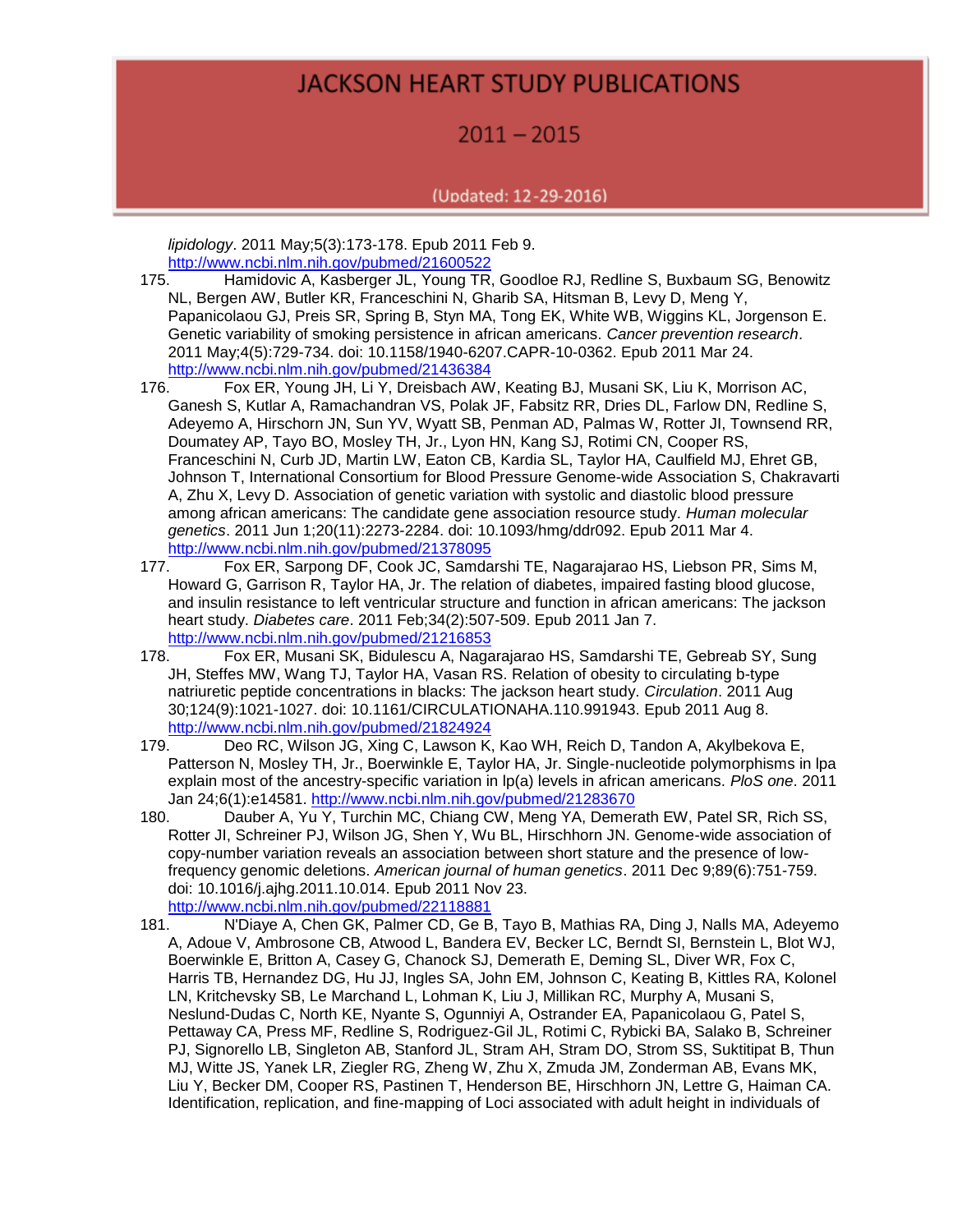### $2011 - 2015$

#### (Updated: 12-29-2016)

african ancestry. PLoS Genet. 2011 Oct;7(10):e1002298. doi: 10.1371/journal.pgen.1002298. Epub 2011 Oct 6. <http://www.ncbi.nlm.nih.gov/pubmed/21998595>

- 182. Consortium IKC. Large-scale gene-centric analysis identifies novel variants for coronary artery disease. *PLoS genetics*. 2011 Sep;7(9):e1002260. doi: 10.1371/journal.pgen.1002260. Epub 2011 Sep 22. <http://www.ncbi.nlm.nih.gov/pubmed/21966275>
- 183. Campbell Jenkins BW, Addison C, Wilson G, Liu J, Fortune M, Robinson K, White M, Sarpong D. Association of the joint effect of menopause and hormone replacement therapy and cancer in african american women: The jackson heart study. *International journal of environmental research and public health*. 2011 Jun;8(6):2491-2504. <http://www.ncbi.nlm.nih.gov/pubmed/21776241>
- 184. Bidulescu A, Liu J, Musani SK, Fox ER, Samdarshi TE, Sarpong DF, Vaccarino V, Wilson PW, Arnett DK, Din-Dzietham R, Taylor HA, Gibbons GH. Association of adiponectin with left ventricular mass in blacks: The jackson heart study. *Circulation. Heart failure*. 2011 Nov;4(6):747- 753. doi:10.1161/CIRCHEARTFAILURE.110.959742. Epub 2011 Aug 12. <http://www.ncbi.nlm.nih.gov/pubmed/21840935>
- 185. Bhatia G, Patterson N, Pasaniuc B, Zaitlen N, Genovese G, Pollack S, Mallick S, Myers S, Tandon A, Spencer C, Palmer CD, Adeyemo AA, Akylbekova EL, Cupples LA, Divers J, Fornage M, Kao WH, Lange L, Li M, Musani S, Mychaleckyj JC, Ogunniyi A, Papanicolaou G, Rotimi CN, Rotter JI, Ruczinski I, Salako B, Siscovick DS, Tayo BO, Yang Q, McCarroll S, Sabeti P, Lettre G, De Jager P, Hirschhorn J, Zhu X, Cooper R, Reich D, Wilson JG, Price AL. Genomewide comparison of african-ancestry populations from care and other cohorts reveals signals of natural selection. *American journal of human genetics*. 2011 Sep 9;89(3):368-381. <http://www.ncbi.nlm.nih.gov/pubmed/21907010>
- 186. Addison CC, Jenkins BW, Sarpong D, Wilson G, Champion C, Sims J, White MS. Relationship between medication use and cardiovascular disease health outcomes in the jackson heart study. *International journal of environmental research and public health*. 2011 Jun;8(6):2505-2515.<http://www.ncbi.nlm.nih.gov/pubmed/21776242>
- 187. Chambers JC, Zhang W, Sehmi J, Li X, Wass MN, Van der Harst P, Holm H, Sanna S, Kavousi M, Baumeister SE, Coin LJ, Deng G, Gieger C, Heard-Costa NL, Hottenga JJ, Kühnel B, Kumar V, Lagou V, Liang L, Luan J, Vidal PM, Mateo Leach I, O'Reilly PF, Peden JF, Rahmioglu N, Soininen P, Speliotes EK, Yuan X, Thorleifsson G, Alizadeh BZ, Atwood LD, Borecki IB, Brown MJ, Charoen P, Cucca F, Das D, de Geus EJ, Dixon AL, Döring A, Ehret G, Eyjolfsson GI, Farrall M, Forouhi NG, Friedrich N, Goessling W, Gudbjartsson DF, Harris TB, Hartikainen AL, Heath S, Hirschfield GM, Hofman A, Homuth G, Hyppönen E, Janssen HL, Johnson T, Kangas AJ, Kema IP, Kühn JP, Lai S, Lathrop M, Lerch MM, Li Y, Liang TJ, Lin JP, Loos RJ, Martin NG, Moffatt MF, Montgomery GW, Munroe PB, Musunuru K, Nakamura Y, O'Donnell CJ, Olafsson I, Penninx BW, Pouta A, Prins BP, Prokopenko I, Puls R, Ruokonen A, Savolainen MJ, Schlessinger D, Schouten JN, Seedorf U, Sen-Chowdhry S, Siminovitch KA, Smit JH, Spector TD, Tan W, Teslovich TM, Tukiainen T, Uitterlinden AG, Van der Klauw MM, Vasan RS, Wallace C, Wallaschofski H, Wichmann HE, Willemsen G, Würtz P, Xu C, Yerges-Armstrong LM; Alcohol Genome-wide Association (AlcGen) Consortium; Diabetes Genetics Replication and Meta-analyses (DIAGRAM+) Study; Genetic Investigation of Anthropometric Traits (GIANT) Consortium; Global Lipids Genetics Consortium; Genetics of Liver Disease (GOLD) Consortium; International Consortium for Blood Pressure (ICBP-GWAS); Meta-analyses of Glucose and Insulin-Related Traits Consortium (MAGIC), Abecasis GR, Ahmadi KR, Boomsma DI, Caulfield M, Cookson WO, van Duijn CM, Froguel P, Matsuda K, McCarthy MI, Meisinger C, Mooser V, Pietiläinen KH, Schumann G, Snieder H, Sternberg MJ, Stolk RP, Thomas HC, Thorsteinsdottir U, Uda M, Waeber G, Wareham NJ, Waterworth DM, Watkins H, Whitfield JB, Witteman JC, Wolffenbuttel BH, Fox CS, Ala-Korpela M, Stefansson K, Vollenweider P, Völzke H, Schadt EE, Scott J,